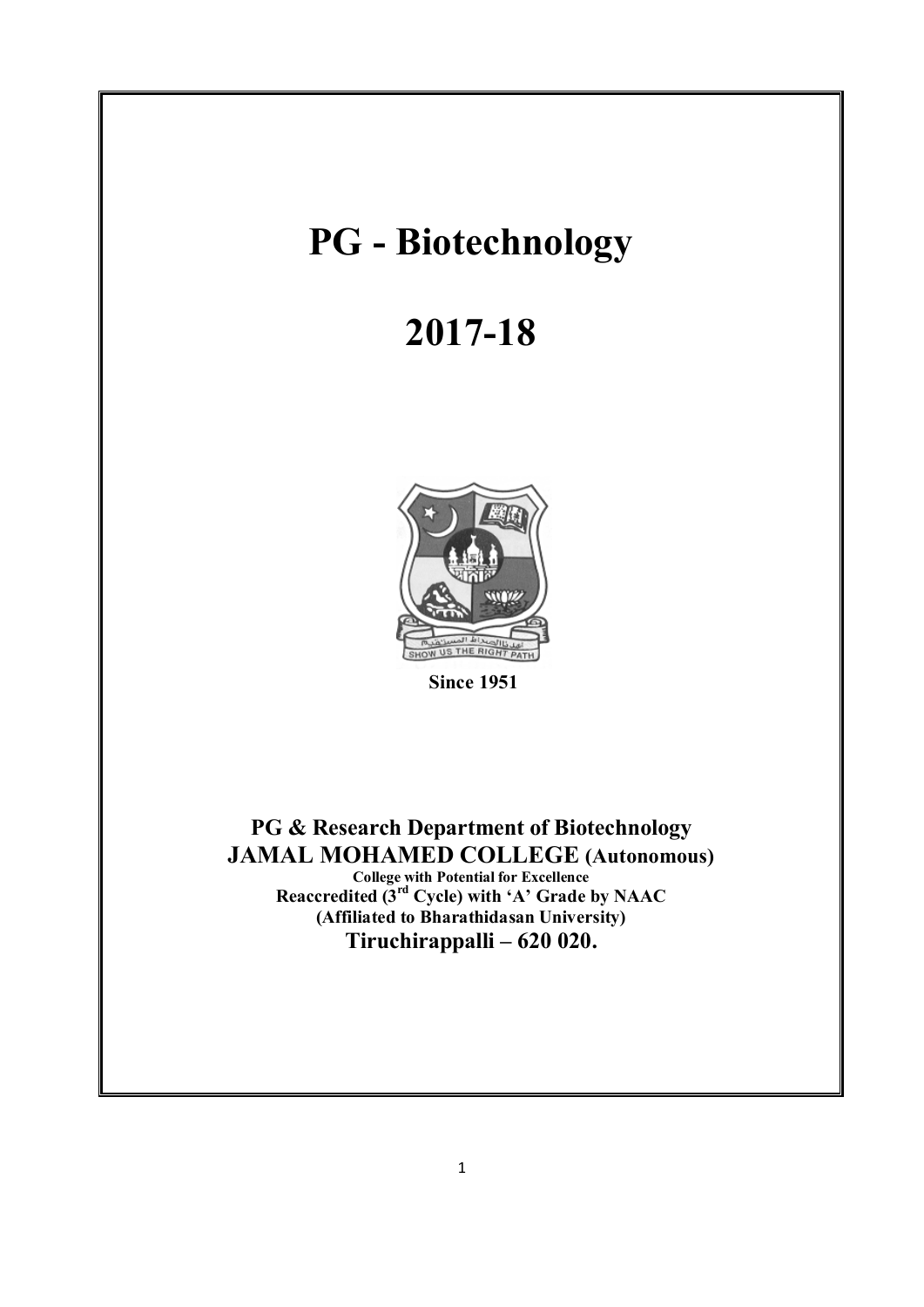| <b>SEM</b>         | <b>Course Code</b> | Course                        | <b>Course Title</b>                                                                                             | Hrs/<br>week             | Credit         | <b>CIA Mark</b>          | <b>SE Mark</b>           | <b>Total</b><br>Mark |
|--------------------|--------------------|-------------------------------|-----------------------------------------------------------------------------------------------------------------|--------------------------|----------------|--------------------------|--------------------------|----------------------|
| $\bf{I}$           | 17PBT1C1           | Core - I                      | Cell Biology                                                                                                    | 6                        | 5              | 25                       | 75                       | 100                  |
|                    | 17PBT1C2           | Core - II                     | Advanced Biochemistry                                                                                           | 6                        | 5              | 25                       | 75                       | 100                  |
|                    | 17PBT1C3           | Core - III                    | Immunology and Immunotechnology                                                                                 | 6                        | 4              | 25                       | 75                       | 100                  |
|                    | 17PBT1C4P          | Core IV                       | Cell Biology, Advanced Biochemistry,<br>Immunology and Immunotechnology -<br>Practical                          | 6                        | 4              | 20                       | 80                       | 100                  |
|                    | 17PBT1CE1A/B       | Elective $-I^{\#}$            |                                                                                                                 | 6                        | $\overline{4}$ | 25                       | 75                       | 100                  |
| <b>TOTAL</b>       |                    |                               |                                                                                                                 |                          | 22             |                          |                          | 500                  |
| $\mathbf{I}$       | 17PBT2C5           | Core - V                      | Applied Microbiology                                                                                            | 6                        | 5              | 25                       | 75                       | 100                  |
|                    | 17PBT2C6           | Core - VI                     | Molecular Biology and Microbial<br>Genetics                                                                     | 6                        | 5              | 25                       | 75                       | 100                  |
|                    | 17PBT2C7           | Core - VII                    | Recombinant DNA Technology                                                                                      | 6                        | $\overline{4}$ | 25                       | 75                       | 100                  |
|                    | 17PBT2C8P          | Core VIII                     | Applied Microbiology, Molecular<br>Biology and Microbial Genetics,<br>Recombinant DNA Technology -<br>Practical | 6                        | $\overline{4}$ | 20                       | 80                       | 100                  |
|                    | 17PBT2CE2A/B       | Elective $- \text{II}^{\#}$   |                                                                                                                 | 6                        | 4              | 25                       | 75                       | 100                  |
| <b>TOTAL</b>       |                    |                               |                                                                                                                 |                          | 22             |                          |                          | 500                  |
| Ш                  | 17PBT3C9           | Core - IX                     | Plant Biotechnology                                                                                             | 6                        | 5              | 25                       | 75                       | 100                  |
|                    | 17PBT3C10          | $Core - X$                    | Animal Biotechnology                                                                                            | 6                        | 5              | 25                       | 75                       | 100                  |
|                    | 17PBT3C11          | Core - XI                     | Bioinformatics and Biostatistics                                                                                | 6                        | 4              | 25                       | 75                       | 100                  |
|                    | 17PBT3C12P         | Core - XII                    | Plant Biotechnology, Animal<br>Biotechnology, Bioinformatics and<br><b>Biostatistics - Practical</b>            | 6                        | 4              | 20                       | 80                       | 100                  |
|                    | 17PBT3CE3A/B       | Elective- $\mathrm{III}^{\#}$ |                                                                                                                 | 6                        | 4              | 25                       | 75                       | 100                  |
|                    | 17PBT3EC1          | Extra Credit - 1              | Genetic Toxicology                                                                                              |                          | $5^\ast$       | $\overline{\phantom{a}}$ | $\overline{\phantom{a}}$ | $100^*$              |
| <b>TOTAL</b>       |                    |                               |                                                                                                                 |                          | 22             |                          |                          | 500                  |
| IV                 | 17PBT4C13          | Core - XIII                   | Industrial Biotechnology                                                                                        | 6                        | 5              | $\overline{25}$          | 75                       | 100                  |
|                    | 17PBT4C14          | Core - XIV                    | Environmental Biotechnology                                                                                     | 6                        | 5              | 25                       | 75                       | 100                  |
|                    | 17PBT4C15          | Core XV                       | Industrial Biotechnology and<br>Environmental Biotechnology - Practical                                         | 6                        | 5              | 20                       | 80                       | 100                  |
|                    | 17PBT4PW           | Project                       | Project                                                                                                         | 12                       | 9              | $\overline{\phantom{a}}$ | $\overline{\phantom{a}}$ | 200                  |
|                    | 17PBT4EC2          | Extra Credit $-\,$ II         | Agricultural Biotechnology                                                                                      | $\overline{\phantom{a}}$ | $5^*$          | --                       | --                       | $100^*$              |
| <b>TOTAL</b>       |                    |                               |                                                                                                                 |                          | 24             |                          |                          | 500                  |
| <b>GRAND TOTAL</b> |                    |                               |                                                                                                                 |                          | 90             | $\overline{\phantom{a}}$ | $\overline{\phantom{m}}$ | 2000                 |

### **PG Biotechnology Course Pattern from 2017 - 2018**

\* Not Considered for Grand Total and CGPA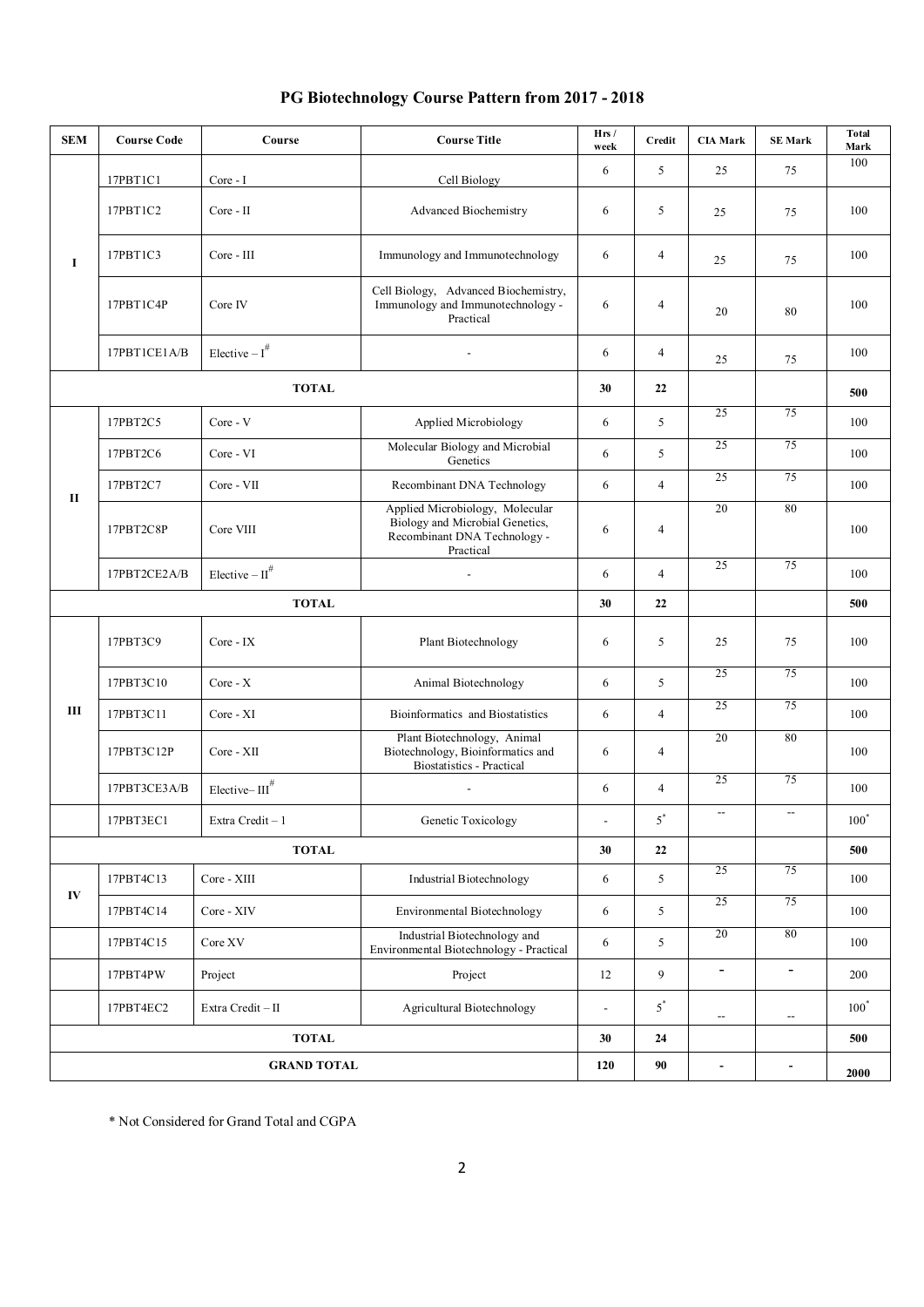### **# Core Based Electives**

| <b>SEMESTER</b> | <b>COURSE CODE</b> | <b>COURSE TITLE</b>                     |  |
|-----------------|--------------------|-----------------------------------------|--|
|                 | 17PBT1CE1A         | <b>Bioinstrumentation</b>               |  |
|                 | 17PBT1CE1B         | Enzymology and Enzyme Technology        |  |
| $\mathbf{I}$    | 17PBT2CE2A         | Biopharmaceuticals in Nanomedicine      |  |
|                 | 17PBT2CE2B         | Stem Cell Biology                       |  |
| Ш               | 17PBT3CE3A         | Research Methodology, IPR and Biosafety |  |
|                 | 17PBT3CE3B         | Genomics and Proteomics                 |  |

 $\bullet$  This PG – Biotechnology (2017 – 2018) syllabus covers CSIR Life science portions where ever applicable.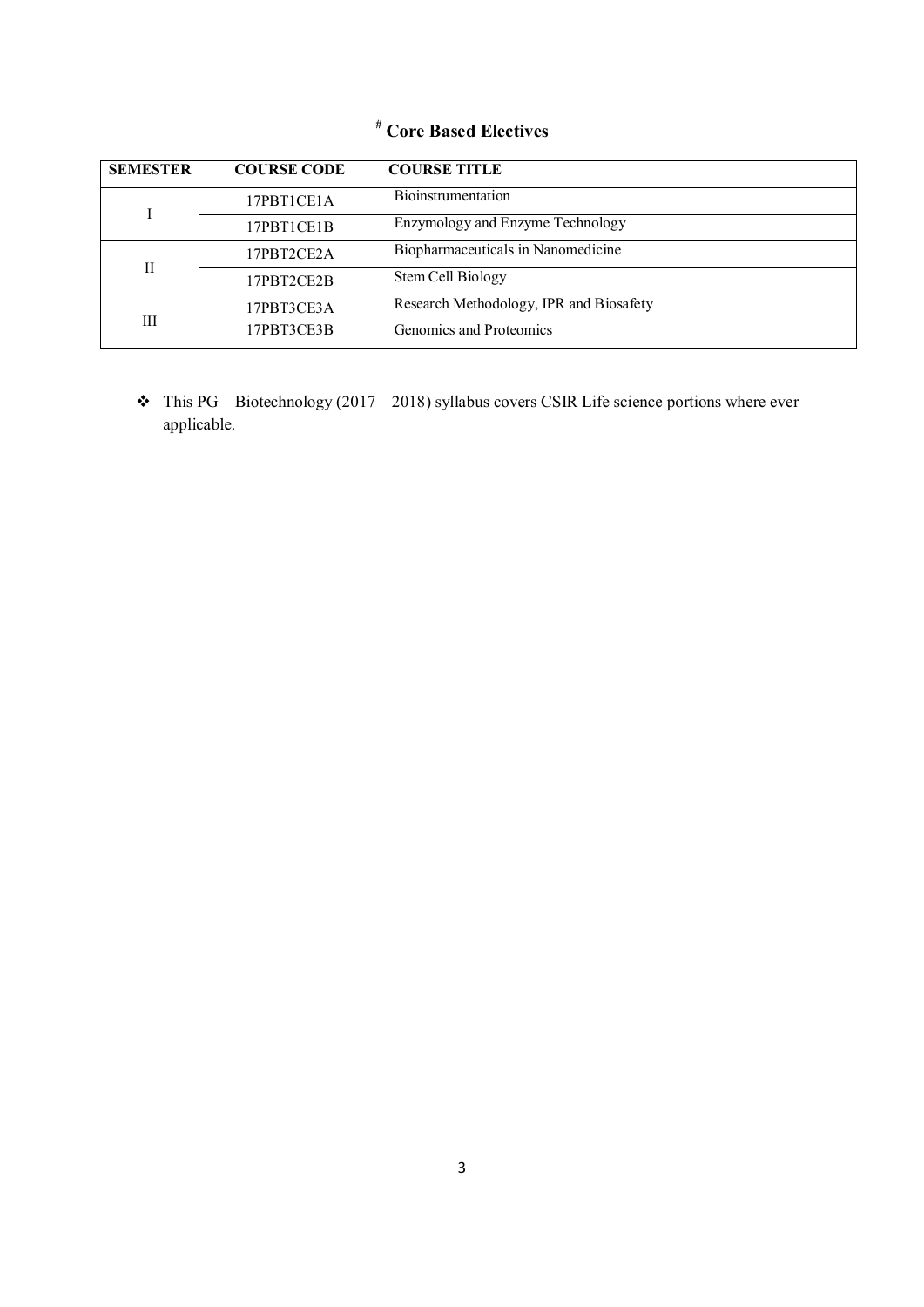#### **SEMESTER I: CORE - I**

### **CELL BIOLOGY**

**Course Code: 17PBT1C1 Max Marks: 100 Hours/week: 6 Internal Marks: 25 Credit: 5 External Marks: 75**

#### **Objectives:**

 To provide a thorough knowledge on structure and function of cells, cellular signaling, protein trafficking, bio molecules and cellular development.

#### Unit I: 18 Hours **18 Hours**

**Structural organization of Cell**: An overview of plant and Animal Cells. Structure and Organization of prokaryotic and eukaryotic cells. Structural organization and function of intracellular organelles (Nucleus, Endoplasmic Reticulum, Golgi complex, Mitochondria, Chloroplast, Lysosomes, Peroxisomes and vacuoles). Chromatin organization and packaging. Three dimensional organization and functions of Cytoskeletons (Microfilaments, Intermediate filaments, Microtubules and associated proteins).

**Cell organelles**: Structure of model membrane, lipid bilayer and membrane protein diffusion, osmosis, ion channels, active transport, and ion pumps. Intracellular protein sortingmechanism and regulation of intracellular transport in mitochondria, chloroplast, endoplasmic reticulum and nucleus. Electrical properties of membranes. <sup>#</sup>Protein insertion and processing in Endoplasmic reticulum and protein trafficking from Endoplasmic reticulum to Golgi bodies# .

#### Unit III: 18 Hours

**Organization of Chromosomes, Cell Division & Cell Cycle:** Specialized chromosomes, chromosomal abnormalities and qualitative inheritance. Cell Division: Mitosis, meiosis and Binary fission. Cell Cycle and Cell Growth Control: Overview of cell cycle; #molecular mechanisms for regulating mitotic events; check points in cell cycle regulation; meiosis; cell birth, lineage and death $#$ .

#### **Unit II:** 18 Hours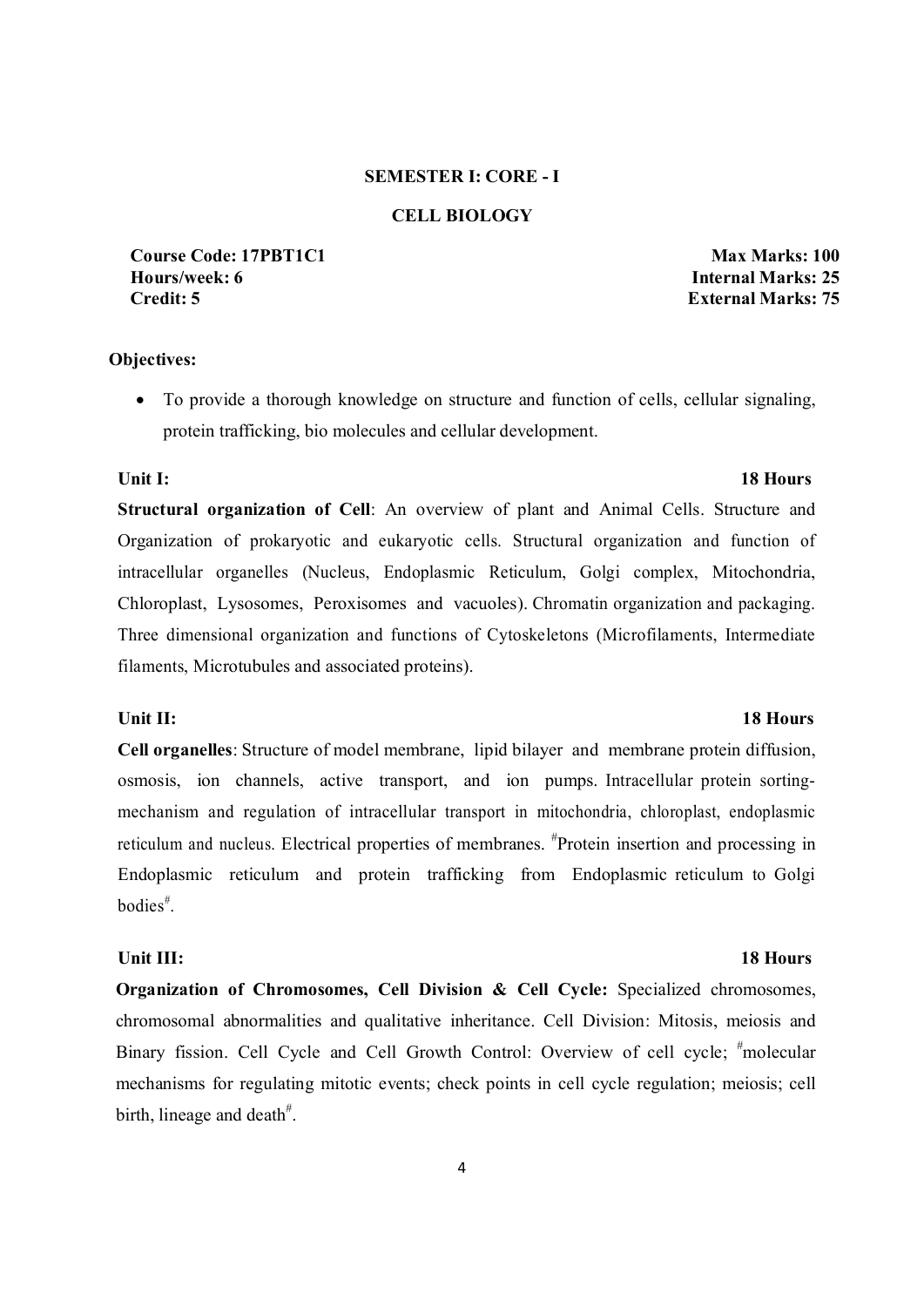#### **Unit IV:** 18 Hours

**Nuclear - Cytoplasm interactions**. Cell fusion and its applications. Properties of cancer cells. Proteasome – structural organization and function. <sup>#</sup>Chaperons-Classification and cellular functions<sup>#</sup>. Necrosis and Apoptosis - Process and Mechanism.

### **Unit V:** 18 Hours

**Cancer Biology**: Oncogenes, tumor suppressor genes, cancer and the cell cycle. Theories regarding tumor formation - Mutation, Virus, Metabolic and Hormonal disturbance theory. Aging Theories – Cellular, Systemic, Pace maker, Biological clock and Mutation theory.

#### **# Self-study portion**

### **Text Books:**

T.B.1. Sadava, DE. Cell Biology: Organelle Structure and Function, Panima Publishing Corporation. New Delhi. 2014.

T.B.2. Lodish. H., Arnold Berk, S Lawrence Zipursky, Paul Matsudaira, David Baltimore, and James Darnell. Molecular Cell Biology, W.H. Freeman and Company, New York. 2015.

Unit I Chapter I, T.B.1 Unit II Chapter III to XI, T.B.1 Unit III Chapter IX and X, T.B.1 Unit IV Chapter 23, T.B.2 Unit V Chapter 25, T.B.2

### **Books for References:**

- 1. Roberties De., Cell and Molecular Biology (Eight Edition), E.M.F. B.I.Waverly Pvt.Ltd. New Delhi. (2005).
- 2. James Darnell., Molecular Cell Biology (6th Edition) W. H. Freeman & Co. Cell Biology. Pollard, T.D. and Earnshaw. Publ. W.C. Saunders. Updated Edition. 3rd Edition, (2007).
- 3. Alberts B., Johnson A., Lewis J., Raff M., Roberts K and Walter P., Molecular Biology of the Cell, 6th Edition, , Garland Publishing (Taylor & Francis Group), New York & London, (2014).

\*\*\*\*\*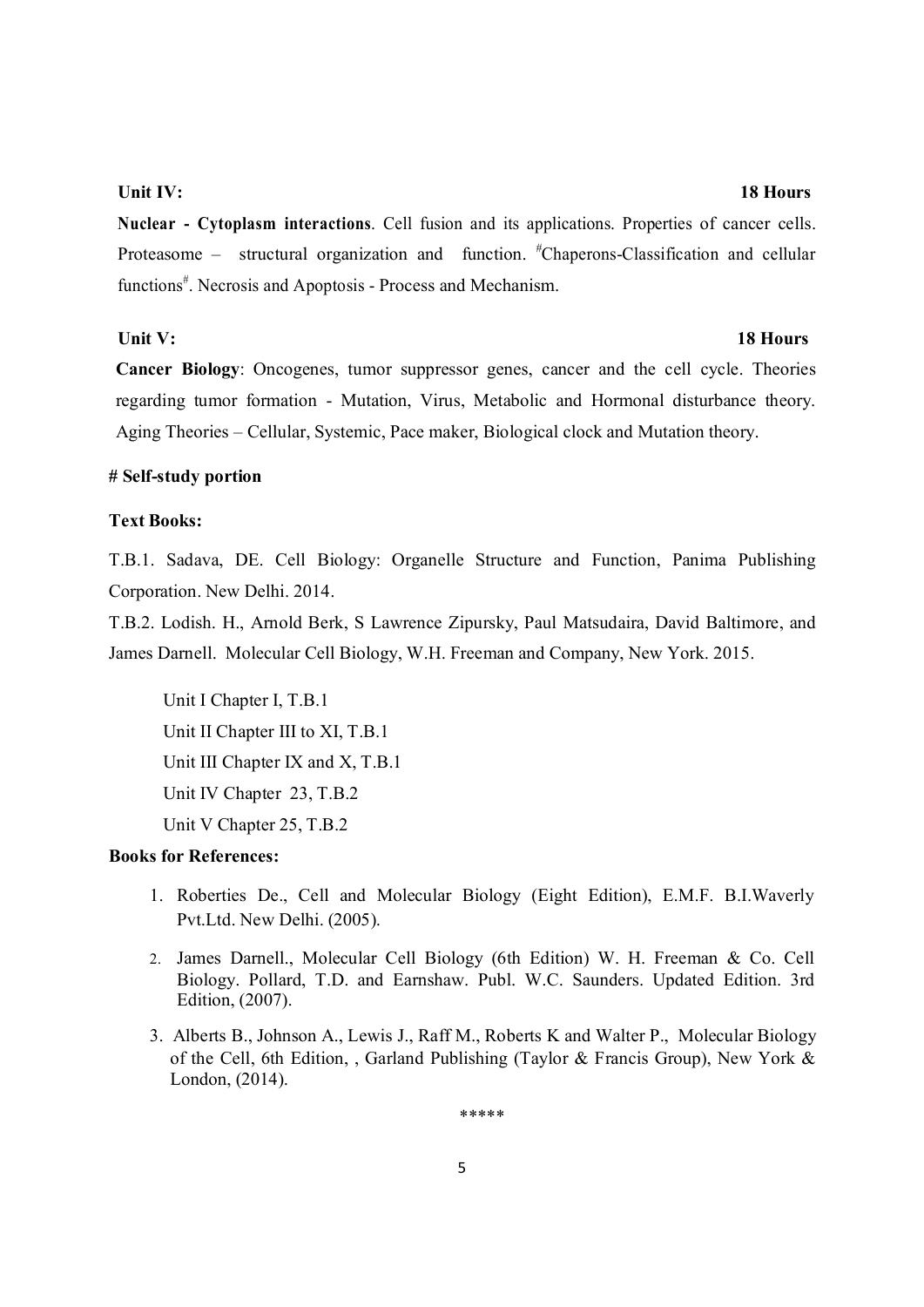### **SEMESTER I: CORE - II**

#### **ADVANCED BIOCHEMISTRY**

#### **Subject code:17PBT1C2 Max Marks: 100 Hrs/week: 6 Internal Marks: 25 Credit: 5 External Marks: 75**

### **Objectives:**

- To study the structure, properties and metabolism of different biomolecules, interrelationships between different metabolisms,
- To study the biochemical processes responsible for the formation, breakdown and interconversion of carbohydrates, metabolism of amino acids, fatty acids and nucleic acids.

#### **UNIT I: 18 hours**

**Bioenergetics and carbohydrate metabolism:** concept of entropy, and free energy changes in biological reactions, Redox reactions, Role of high energy phosphates. #Thermodynamics (laws and quantities)#. Glycolysis and gluconeogenesis – pathway Mechanism of pyruvate dehydrogenase. The citric acid cycle and regulation.The pentose phosphate pathway. Metabolism of glycogen and regulation.

#### **UNIT II: 18 hours**

**Metabolism of amino acids and proteins:** Overview of biosynthesis of nonessential amino acids. Catabolism of amino acid nitrogen– transamination, deamination, ammonia formation, urea cycle and regulation of ureogenesis. Catabolism of carbon skeletons of amino acids. Proteins: Peptide bond, Primary structure of proteins, structural comparison of secondary, tertiary levels (Ramchandran plot), quaternary and domain structure. # Protein sequencing strategies – chemical and enzymatic<sup>#</sup>.

#### **UNIT III: 18 hours**

**Lipid metabolism**: Fatty acid biosynthesis. Regulation of biosynthesis of triacylglycerol, phospholipids and cholesterol. α, β, γ, Oxidation of unsaturated fatty acids and odd carbon fatty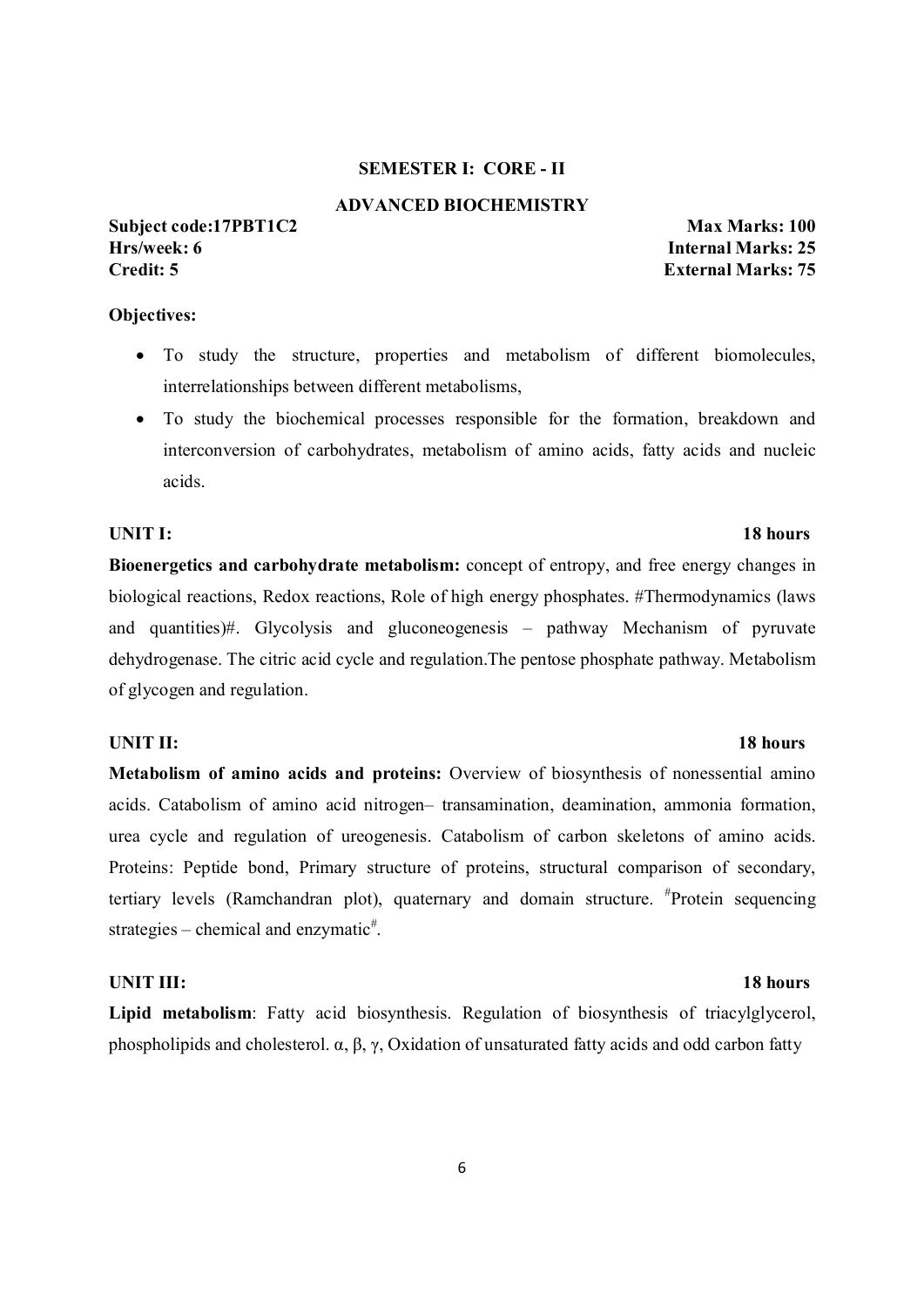acids – Role of carnitine cycle in the regulation of oxidation. Ketogenesis and its control. # Lipoprotein metabolism exogenous and endogenus pathways# .

#### *UNIT IV:* **18 hours**

**Metabolism of purines and pyrimidines:** Digestion and absorption of nucleoproteins, Metabolism of purines - de novo and salvage pathways for purine biosynthesis, regulation of biosynthesis of nucleotides. <sup>#</sup>Purine catabolic pathway<sup>#</sup>. Hyperuricemia. Metabolism of pyrimidines - biosynthesis and catabolism. Oroticaciduria.

#### **UNIT V:** 18 hours

**Inborn errors of metabolism:** Disorders of carbohydrate metabolism - Glycogen storage disease. Disorders of amino acid metabolism - Phenylketonuria, maple syrup urine disease, Albinism and Alkaptonuria. Disorders of fatty acid oxidation and mitochondrial metabolism - Medium chain acyl-coenzyme-A dehydrogenase deficiency. Disorders of purine and pyrimidine metabolism – Lesch-Nyhansyndrome, Lysosomal storage disorders Gaucher's disease, # Niemann Pick disease<sup>#</sup>

#### **# Self-study portion**

### **Text Books:**

T.B.1. Voet, D. and Voet, JG. Biochemistry, 3rd Edition, John Wiley & Son. 2004.

 Unit-I Chapter 17 – Page no 581-618 and Chapter 18 - Page no 626-651. T.B.1. Unit-II Chapter 26 –Page no 985-1044. T.B.1. Unit-III Chapter 25- Page no 909-969. T.B.1. Unit-IV Chapter 28 - Page no 1069-1098. T.B.1. Unit-V Chapter 12 - Page no 324-380. T.B.1.

- 1. Conn, EE. "Outlines of Biochemistry"  $5<sup>th</sup>$  Edition, John Wiley & Sons. 1987.
- 2. Murray, RK. "Harper's Illustrated Biochemistry", 27th Edition, McGraw-Hill. 2006.
- 3. Nelson, DL and MM. Cox. "Lehninger's Principles of Biochemsitry",  $4<sup>th</sup>$  Edition, W.H. Freemen & Co. 2005.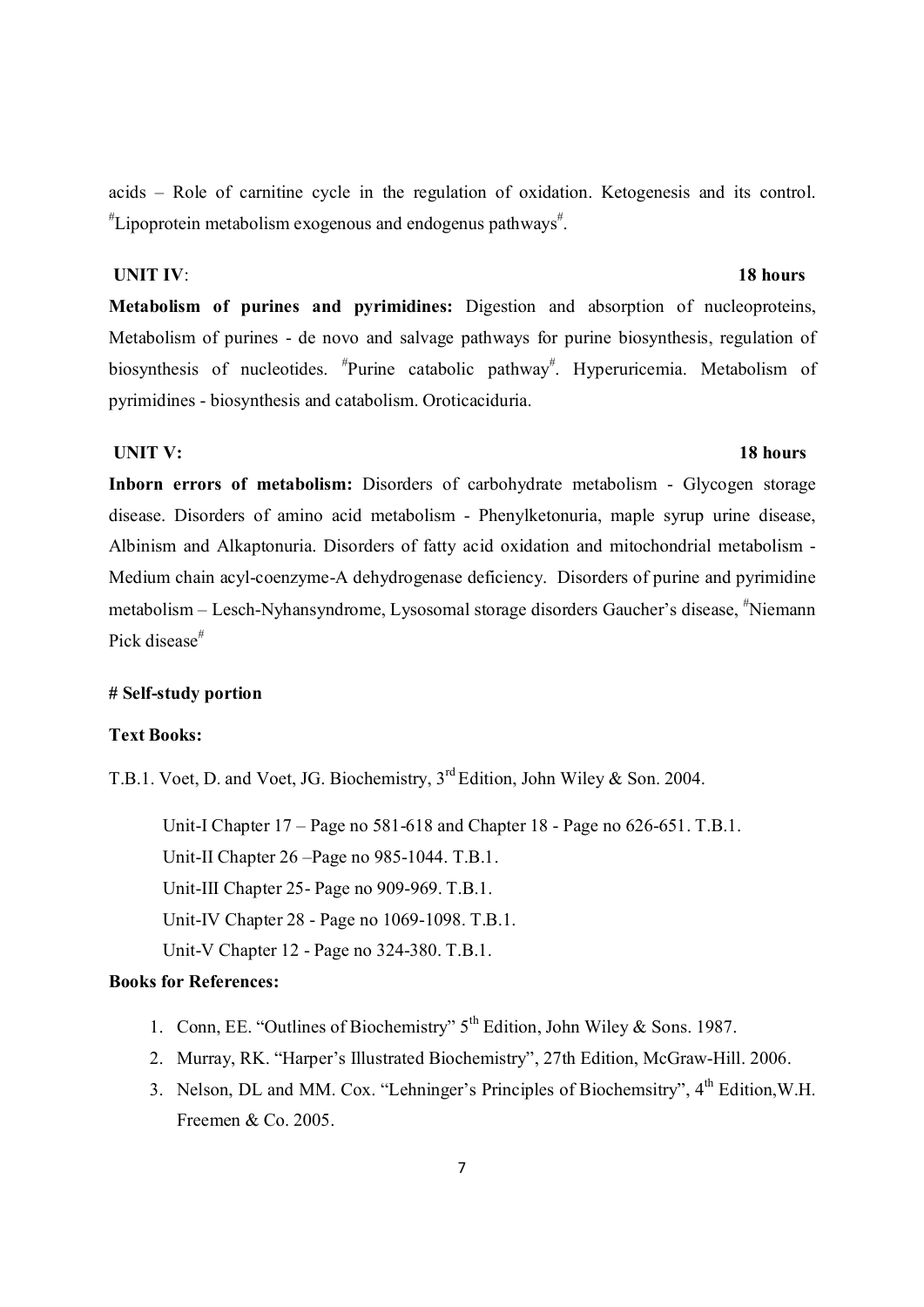#### **SEMESTER I: CORE - III**

### **IMMUNOLOGY AND IMMUNOTECHNOLOGY**

### **Course Code: 17PBT1C3** Max. Marks: 100 **Hours/week: 6 Internal Marks: 25 Credit: 4 External Marks: 75**

#### **Objectives:**

On completion of this course, the student will be able

- To comprehend the different components and mechanisms involved in immune system and their contributions in elucidating different types of immune response.
- To understand the various advanced techniques and technologies associated with immunological reactions.

Components of Immune system: Innate and acquired immunity, <sup>#</sup>Haematopoiesis<sup>#</sup>, Cells of the immune system - lymphoid cells (T and B lymphocytes, NK cells), Macrophages, Granulocytes, Organs of the immune system - Primary and secondary lymphoid organs, Antigens - Properties and Classes, Adjuvants.

#### **UNIT II:** 18 hours

**Immune response of B cells and T cells:** B cell - Activation, humoral response, Immunoglobulins - structure, classes and functions, <sup>#</sup>Organization and Expression of genes<sup>#</sup>. T cell - Activation and Cell mediated response, T cell Receptors, Cytokines - Properties, Receptors and therapeutic uses, MHC, Antigen processing and presentation pathways.

#### **UNIT III:** 18 hours

**Immunodeficiencies, Autoimmunity and Transplantation Immunology:** Immunodeficiency - Primary, AIDS and other Secondary Immunodeficiencies, Autoimmunity - Organ specific and systematic, Animal models, <sup>#</sup>Treatment<sup>#</sup>. Graft Rejection - Immunologic basis, Clinical manifestations, Immunosuppressive Therapy.

#### **UNIT I:** 18 hours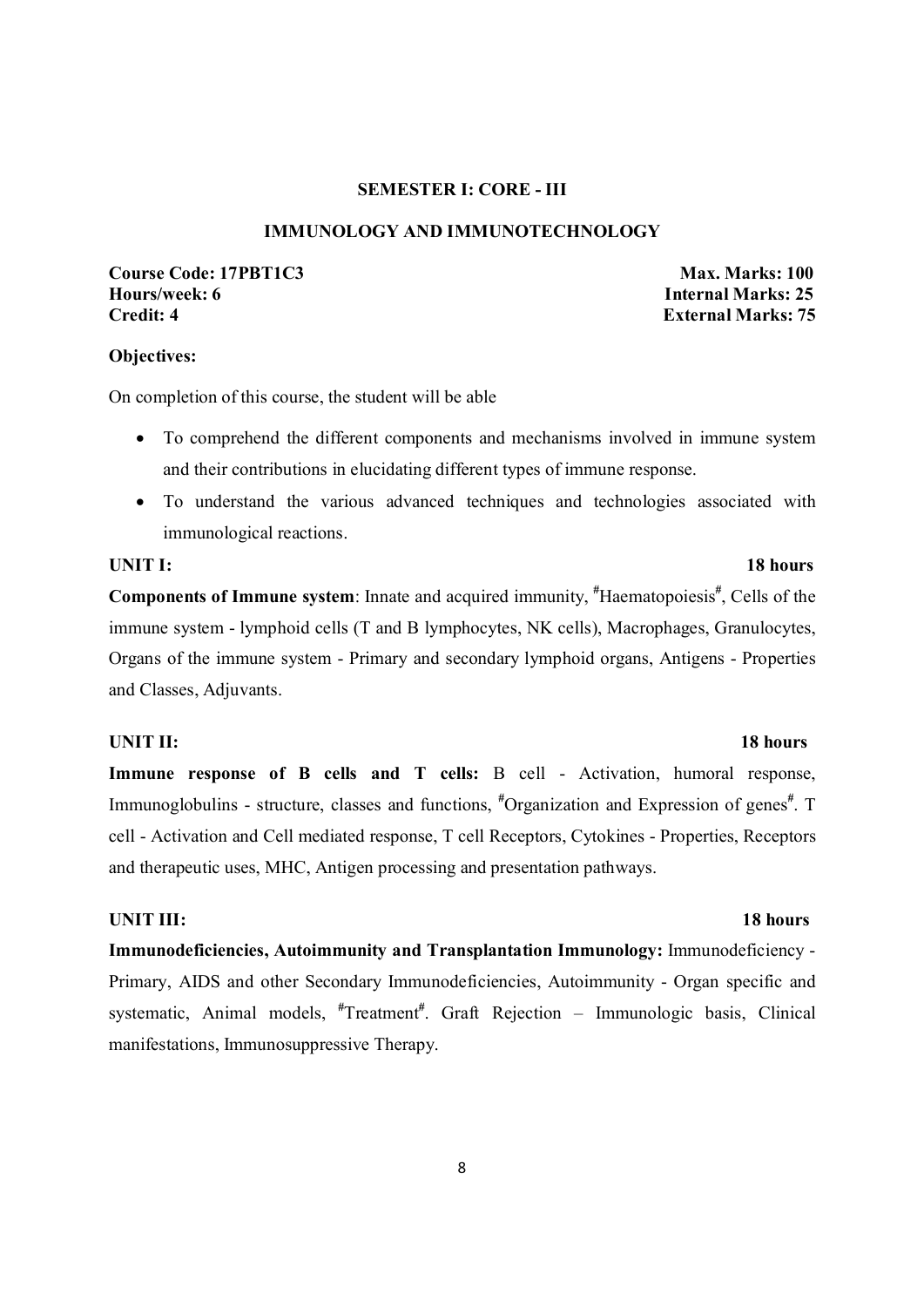#### **UNIT IV:** 18 hours

**Cancer Immunology and Experimental systems:** Cancer **-** Origin, Malignancy, Oncogenes and cancer induction, Tumors of Immune system, Tumor Antigens, Tumor Evasion of Immune system, Cancer Immunotherapy. Experimental systems - Inbred strains, SCID mice, cell culture systems, **#** Transgenic and Knockout mice**#** .

#### **UNIT V:** 18 hours

**Immunology based techniques and technology:** RIA, ELISA, ELISPOT, Western Blotting, Immunoprecipitation, Immunofluorescence, Flow cytometry, FACS, **#** Immunoelectron Microscopy**#** , Microarray, Hybridoma technology - Monoclonal Antibodies (mAbs) and clinical uses of mAbs.

#### **# Self - study portion**

### **Text Books:**

- T.B.1. Goldsby RA, Kindt TJ, Osborne BA, Kuby J. Immunology,  $5^{th}$  Edition, W.H. Freeman and Company, New York. 2003.
- T.B.2. Abbas AK, Lichtman AH, Pillai S. Cellular and Molecular Immunology,  $7<sup>th</sup>$ Edition, Elsevier Health Sciences. 2011.
- T.B.3. Latha PM. A Text Book of Immunology, 1<sup>st</sup> Edition, S.Chand & Company Ltd, New Delhi. 2003.

Unit 1: TB.1, Part - I, Page No. 1-52. Part - II, Page No. 57-76.

 Unit 2: TB.1, Part - II, Page No. 76-132. Part - II, Page no. 167-272. Part - III, Page No. 276-293, 319-333.

Unit 3: TB.1, Part - IV, Page No. 429-496.

Unit 4: TB.1, Part - IV, Page No. 499-527. Page No. 541 & 542.

 Unit 5: TB.1, Part - II, Page No. 148-156. Page No. 99 & 100. Part - IV, Page No. 546 & 547.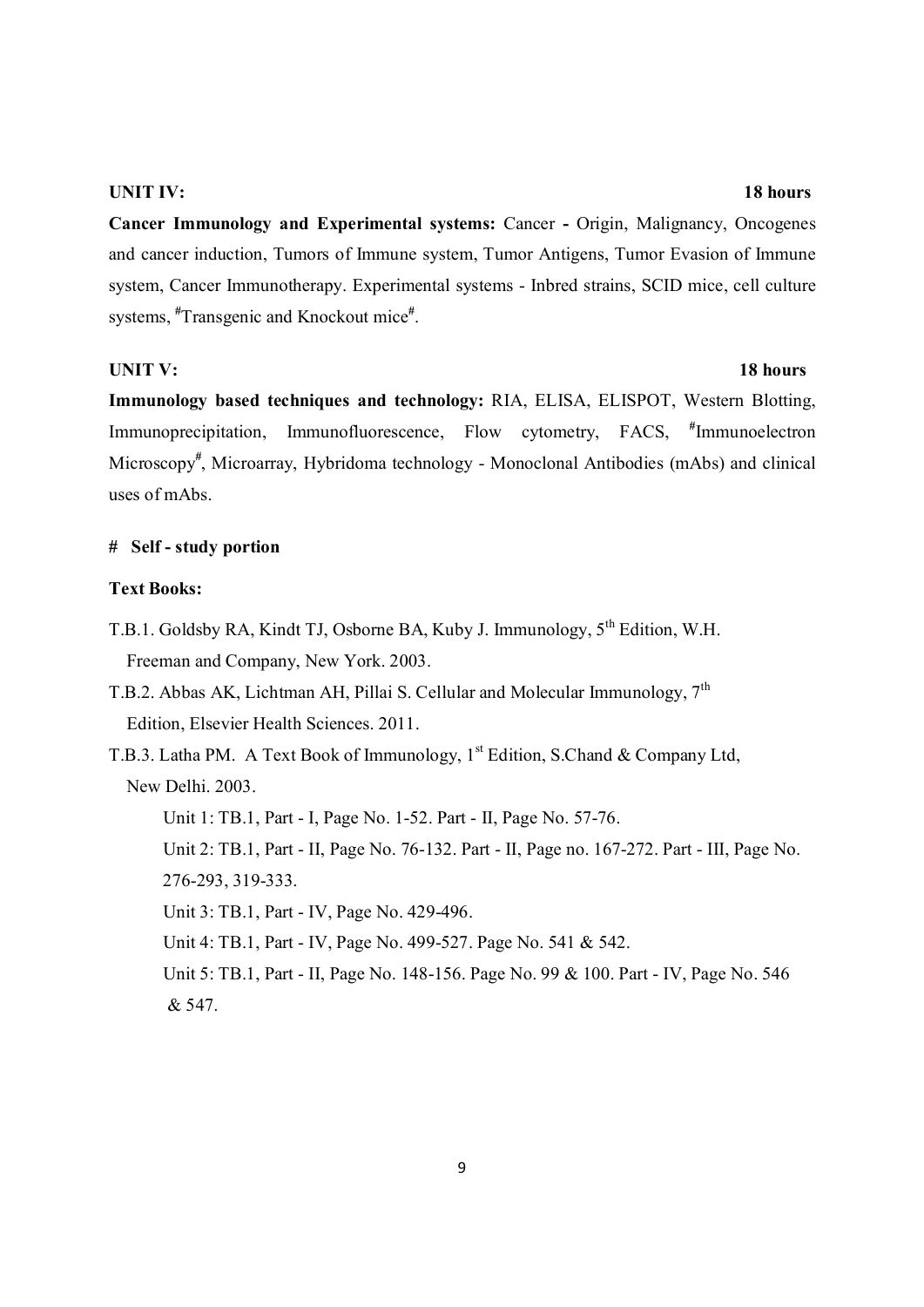- 1. Roitt I . Essential Immunology, 10<sup>th</sup> Edition. Blackwell Scientific Publication. 2002.
- 2. Pandian MR and Kumar BS. Immunology and Immunotechnology, Panima Publishing corporation, New Delhi. 2007.
- 3. Weir DM and Stewart J. Immunology,  $10^{th}$  Edition. Churchill Livingston, Newyork. 2000.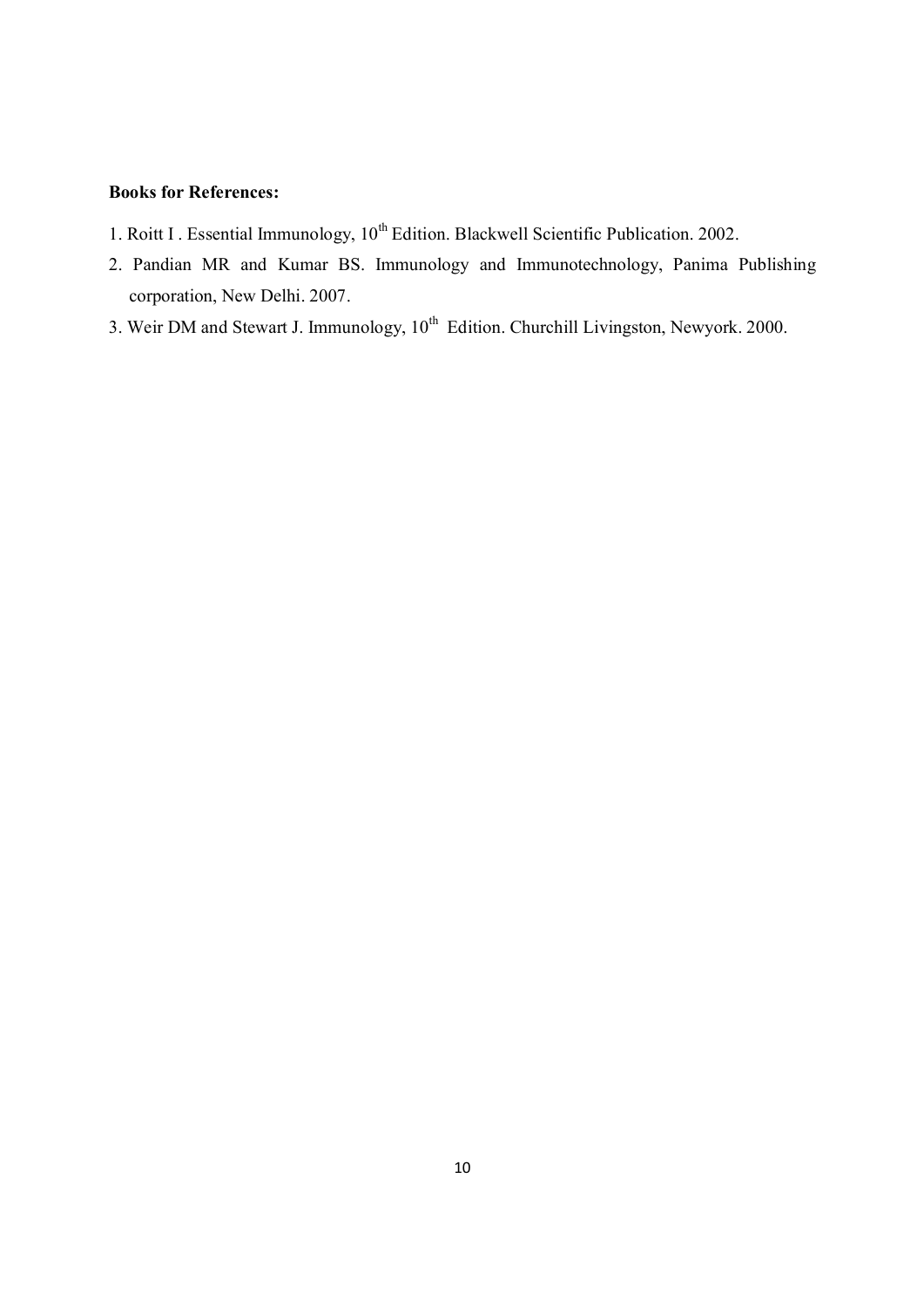## **SEMESTER I: CORE - IV CELL BIOLOGY, ADVANCED BIOCHEMISTRY, IMMUNOLOGY AND IMMUNOTECHNOLOGY - PRACTICAL**

## Course Code: 17PBT1C4P Max. Marks: 100<br>
Hours/week: 6 **Max. Marks: 20 Hours/week: 6**<br>Credit: 4 **Internal Marks: 20**

**External Marks: 80** 

### **Objectives:**

- To develop knowledge on various types of macromolecules, cells and cell division stages.
- To gain skill based knowledge on techniques associated with immunological reactions.
- 1. Observation of different types of plant cells parenchyma, collenchyma, sclerenchyma, Columnar epithelium, squamous epithelium.
- 2. Blood smear by Leishman staining
- 3. Chromosome staining Giemsa staining
- 4. Total (WBC, RBC) & differential count of human blood cells.
- 5. Observation of cell division mitosis using onion root tip.
- 6. Observation of cell division meiosis using Tradescantia pollen grains.
- 7. Polytene and diplotene chromosomes.
- 8. Estimation of reducing sugar by DNS method.
- 9. Quantitative estimation of amino acid using Ninhydrin reagent.
- 10. Protein estimation by Lowry et.al (1951).
- 11. Paper Chromatography of Amino Acids.
- 12. Blood grouping.
- 13. Latex agglutination Rheumatoid Arthritis Test.
- 14. Counter current immunoelectrophoresis.
- 15. Rocket Immunoelectrophoresis.
- 16. ELISA.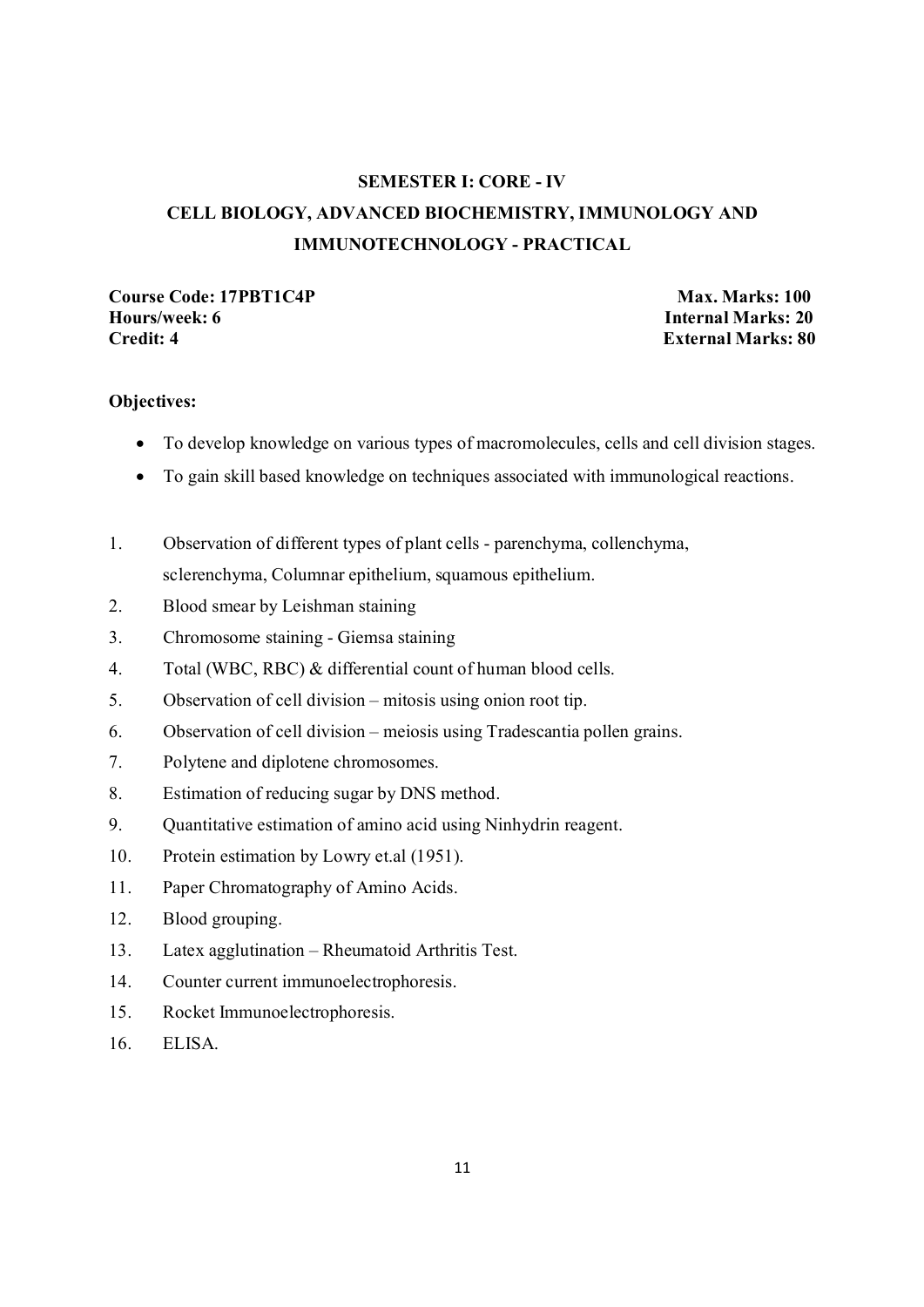### **Text Books:**

- 1. Keith Wilson and John Walker, Biochemistry Practical Approach. 1992.
- 2. Butterworth- Heinemann. Collins and Lyne's Microbiological methods.  $7<sup>th</sup>$  ed. C.H. Collins. 1994.
- 3. Goldsby RA, Kindt TJ, Osborne BA, Kuby J, Immunology, 5<sup>th</sup> Edition. W.H. Freeman and Company, New York. 2003.

- 1. Jayaraman, J., Laboratory manual in Biochemistry. Wiley Eastern Ltd. 1992.
- 2. Robert L., Switzer and Liam Garrity. Experimental Biochemistry. W.H.Freeman and Company, New York. 1999.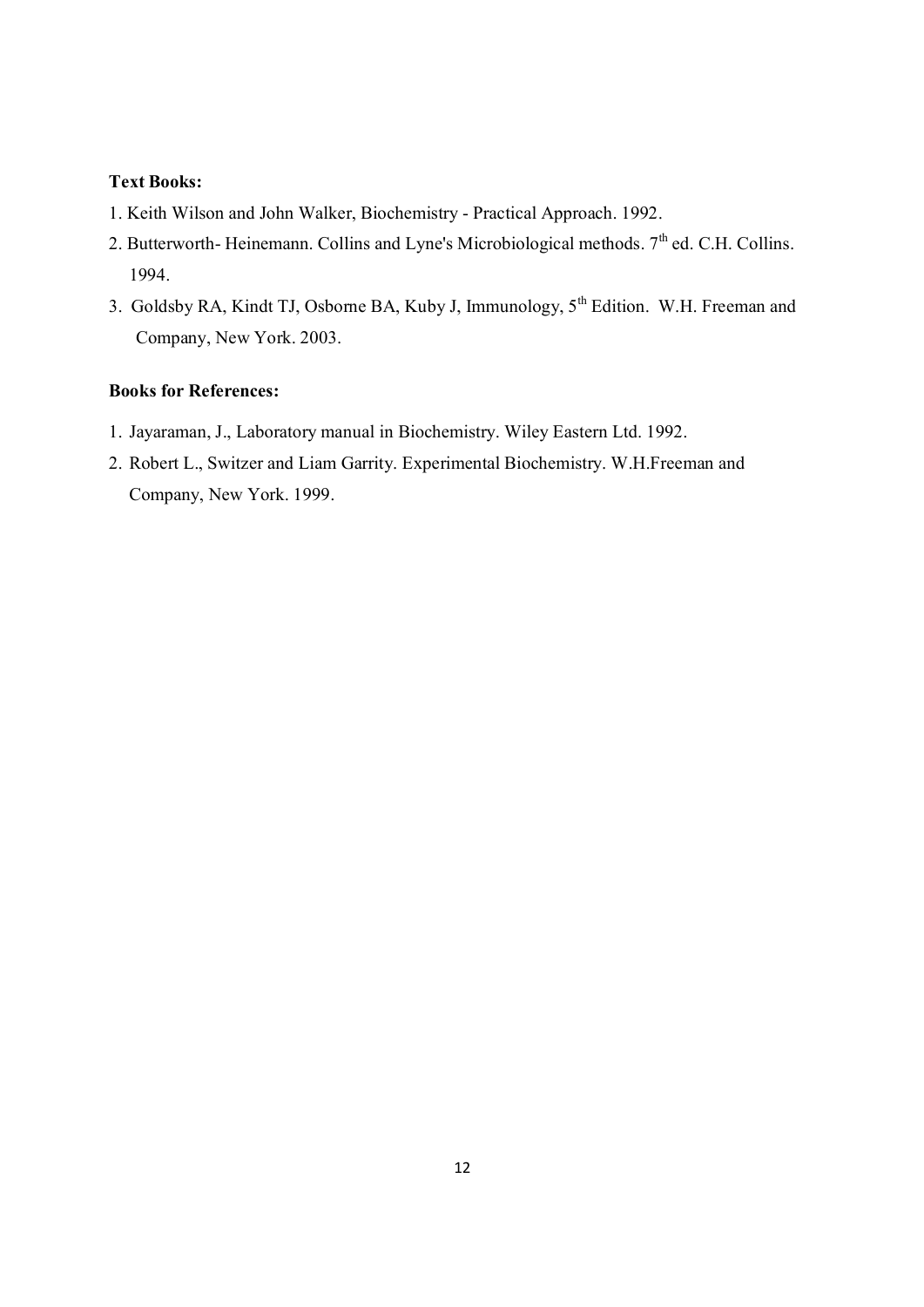#### **SEMESTER I: ELECTIVE - I**

#### **BIOINSTRUMENTATION**

**Subject code: 17PBT1CE1A** Max Marks: 100 **Hrs/week: 6 Internal Marks: 25 Credit: 4 External Marks: 75**

**Objectives:**

- To understand the working principle, types of microscope and centrifugation.
- To understand the process and application of different types of centrifuges and electrochemical methods.

#### *UNIT I:* 18 hours

 **Microscopic techniques:** Visualization of cells and subcellular components by light microscopy, resolving powers of different microscopes - microscopy of living cells – bright field, dark field, phase contrast, fluorescent, scanning and transmission microscopes, different fixation and staining techniques for EM,  $*$  freeze-etch and freeze fracture methods for EM $*$ , image processing methods in microscopy, confocal laser scanning microscopy (CLSM) and Atomic force electron microscopy.

**Centrifugation and Electrophysiological methods:** Principles of centrifugation, concepts of RCF. Different types of Centrifuges and their uses, different type's rotors, differential and density gradient centrifugation, separation methods in Preparative and Analytical Ultra Centrifuges, applications of analytical ultracentrifuge. Electrophysiological methods: Single neuron recording, patch-clamp recording,  ${}^{\#}ECG^{\#}$ , Brain activity recording, lesion and stimulation of brain, pharmacological testing, PET, MRI, fMRI, CAT.

#### **UNIT III:** 18 hours

**Separation Techniques**: Chromatography – Principles of adsorption and partition chromatography, ion exchange, gel permeation chromatography, affinity chromatography, Gas liquid chromatography and HPLC. Electrophoretic techniques – Principles of Electrophoresis, Continuous, zonal and capillary electrophoresis, Electrophoresis of Proteins: SDS-PAGE, IEF, 2D-PAGE, <sup>#</sup>Agarose Gel Electrophoresis of DNA<sup>#</sup>.

#### **UNIT II:** 18 hours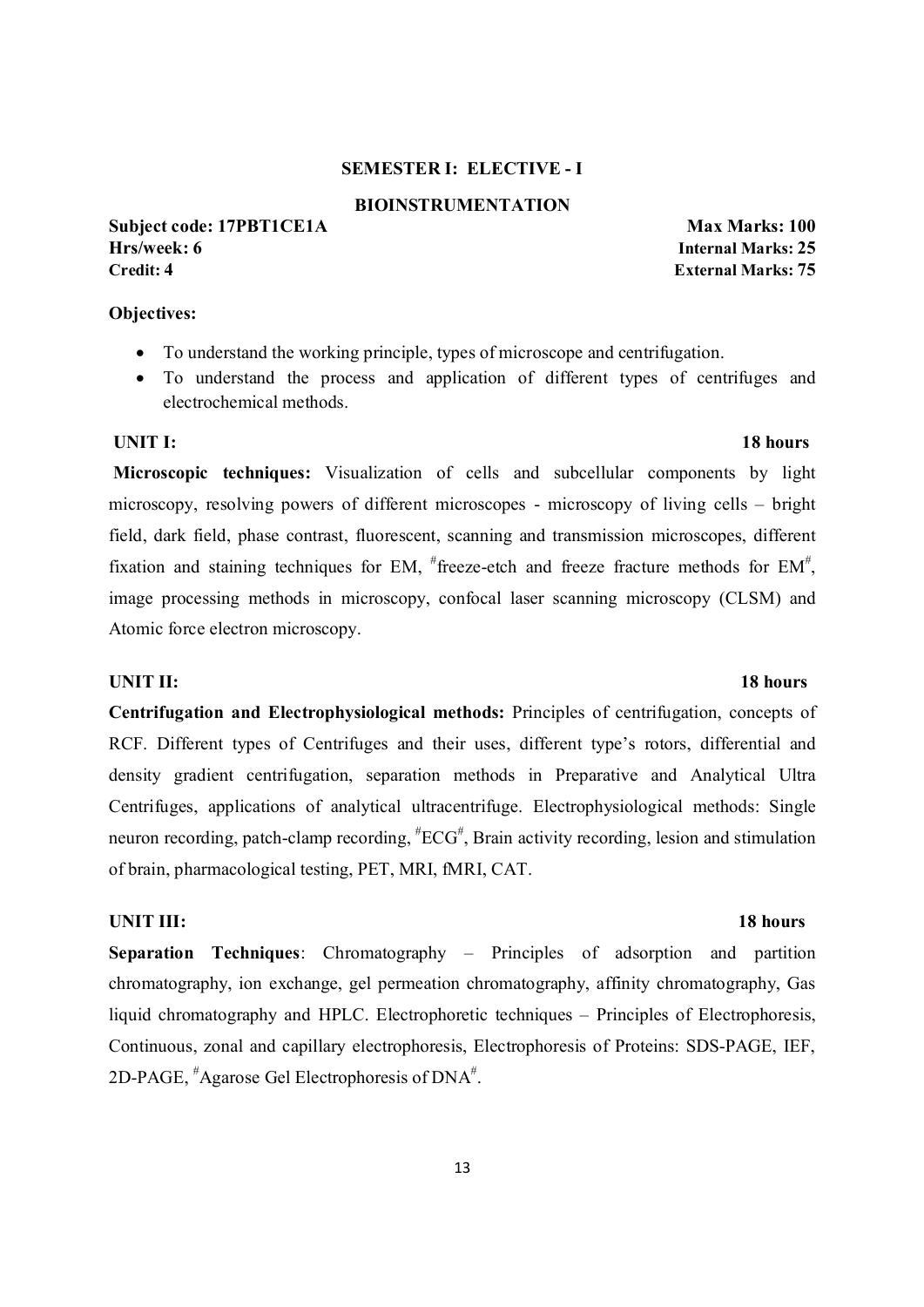#### **UNIT IV:** 18 hours

**Biophysical Method:** Molecular analysis using UV/visible, fluorescence, circular dichroism, NMR- its types and ESR spectroscopy Molecular structure determination using X-ray diffraction and NMR, Molecular analysis using light scattering, different types of mass spectrometry and  $^{\text{\#}}$ surface plasma resonance methods $^{\text{\#}}$ .

#### **UNIT V:** 18 hours

**Radiolabeling techniques and methods in field Biology:** Detection and measurement of different types of radioisotopes normally used in biology, incorporation of radioisotopes in biological tissues and cells, molecular imaging of radioactive material, safety guidelines. Methods of estimating population density of animals and plants, ranging patterns through direct, indirect and remote observations,  $*$ sampling methods in the study of behavior $*$ , habitat characterization: ground and remote sensing methods.

#### **# Self -study portion**

### **Text Books:**

T.B.1. Boyer, R.. Modern Experimental Biochemistry. 3<sup>rd</sup> ed. Addison Weslery Longman. 2000. Unit I Chapter I, II, III, T.B-1 Unit II Chapter V, T.B-1 Unit III Chapter 7, T.B-1 Unit IV Chapter 3 T.B-1 Unit V Chapter 4 T.B-1

### **Books for Reference:**

1. Wilson and Walker. Principles and techniques of Biochemistry and Molecular Biology.  $6<sup>th</sup>$  ed. Cambridge University Press. 2005.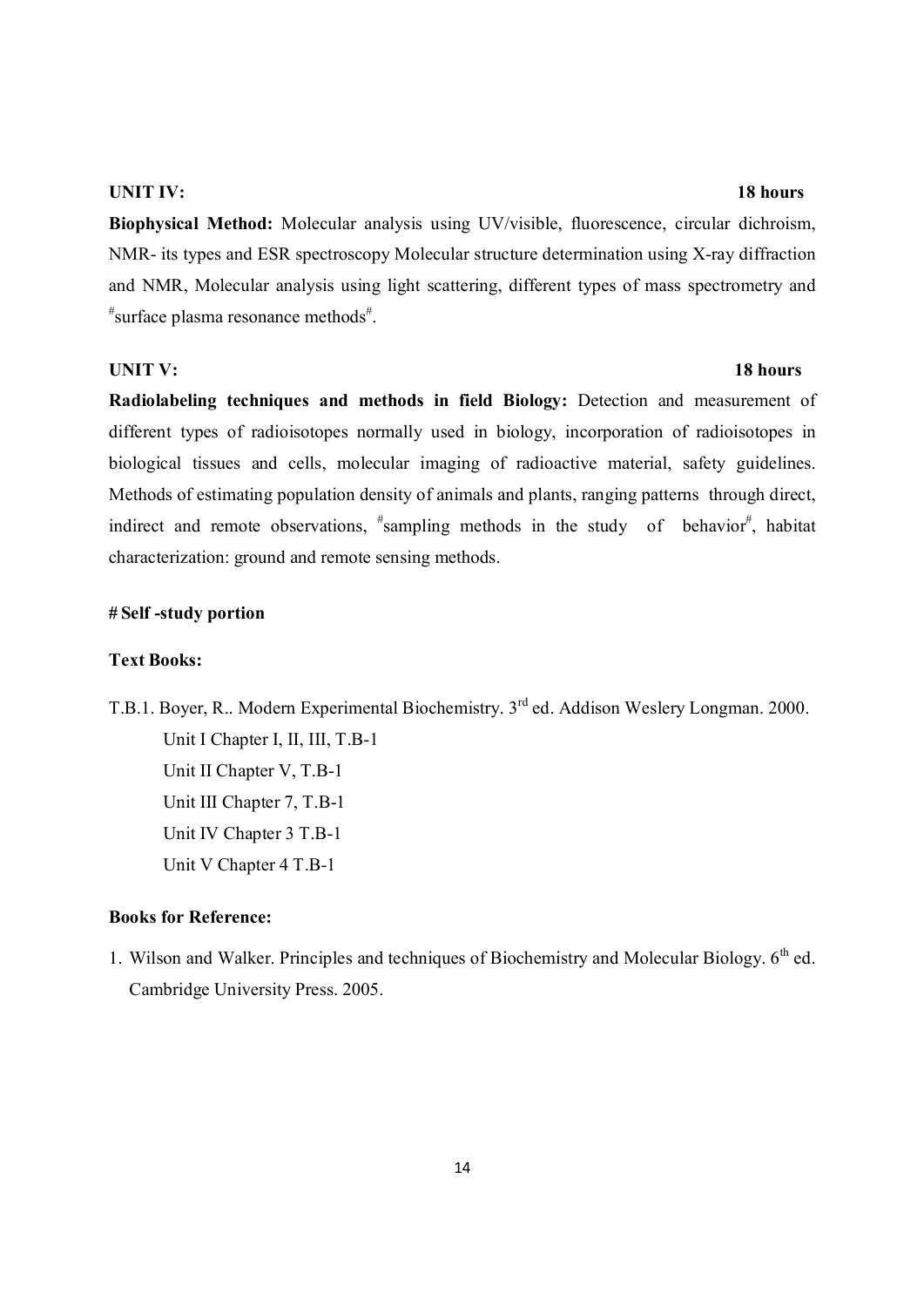## **SEMESTER I: ELECTIVE - I ENZYMOLOGY AND ENZYME TECHNOLOGY**

**Subject code: 17PBT1CE1B** Max Marks: 100 **Hrs/week: 6 Internal Marks: 25 Credit: 4 External Marks: 75**

### **Objectives:**

- To educate the students to understand the importance of biocatalysts.
- To impart the knowledge on enzyme inhibition, sources and applications of enzymes.

#### **UNIT I:** 18 hours

**Enzymes** - General characteristics, classification and IUB nomenclature, methods of enzyme isolation and purification. Methods of enzyme assay, Enzyme Units, specific activities and turnover number. Active site,  $*$ non-protein enzymes - ribozymes $*$ , DNA enzymes.

#### **UNIT II:** 18 hours

**Enzyme kinetics** – Pre steady state and steady state kinetics. Effect of  $P<sup>H</sup>$ , temperature, enzyme and substrate concentration. Michaelis - Menten plot, linear transformation Lineweaver - Burk plot.Eadie – Hofstee plot and "Hanes-Woolf equation", Significance of Km and Vmax. Kinetics of allosteric enzymes and co-efficient.

### **UNIT III:** 18 hours

**Coenzymes** - Coenzymic role of NAD, FAD, CoQ, biotin, cobalamine, thiamine pyrophosphate, pyridoxal phosphate and folic acid. <sup>#</sup>Multienzyme complexes<sup>#</sup>. Metal-dependent and metalloenzymes.

### **UNIT IV:** 18 hours

**Enzyme inhibition**- Irreversible and reversible, competitive, non-competitive, uncompetitive, # Clinical uses of competitive inhibition using methotrexate# , methanol poisoning and insecticide poisoning, allosteric inhibition.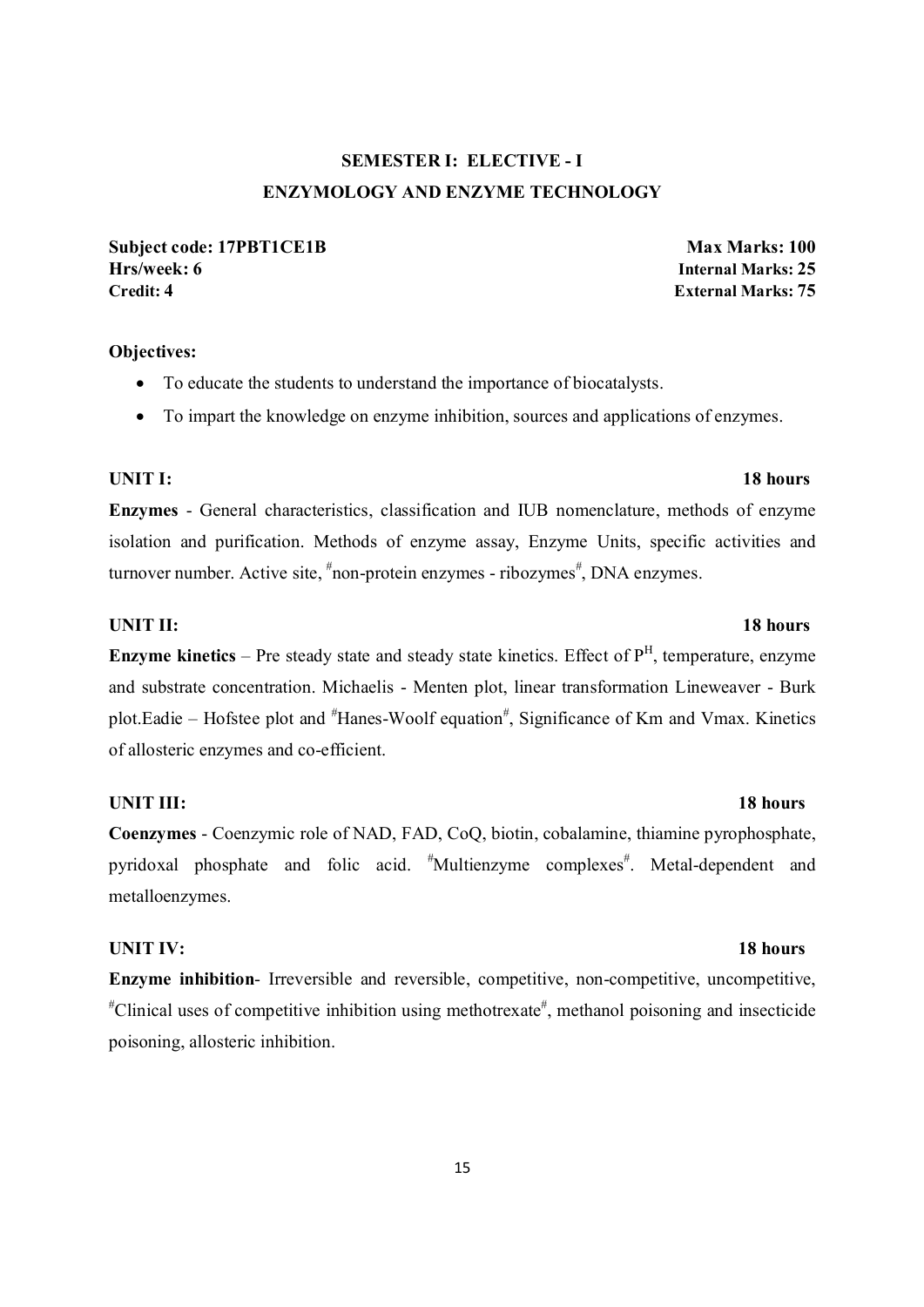#### **UNIT V:** 18 hours

**Enzyme Technology** - Immobilized enzymes - methods of immobilization and its applications. Enzymes of industrial and clinical significance,  $*$ Sources and clinical applications of amylase $*$ , protease and lipases, Therapeutic use of asparginase and streptokinase.

### **# Self-study portion**

#### **Text Books:**

- T.B.1. Palmer. Understanding enzymes.Prentice Hall. 2004.
- T.B.2. Principles of Biochemistry Zubay 4th ed, William C.Brown Publ. 1998. UNIT1:T.B.2-Chapter 6, T.B.1-Chapter 1. UNIT 2:T.B.2-Chapter 6. UNIT 3:T.B.2-Chapter 6. UNIT 4:T.B.2-Chapter 6. UNIT 5:T.B.1-Chapter 20

### **Books for References:**

1. Klaus Buchholz, Volker Kasche, Uwe Theo Bornscheuer. Biocatalysts and Enzyme Technology. John Wiley & Sons. 2012.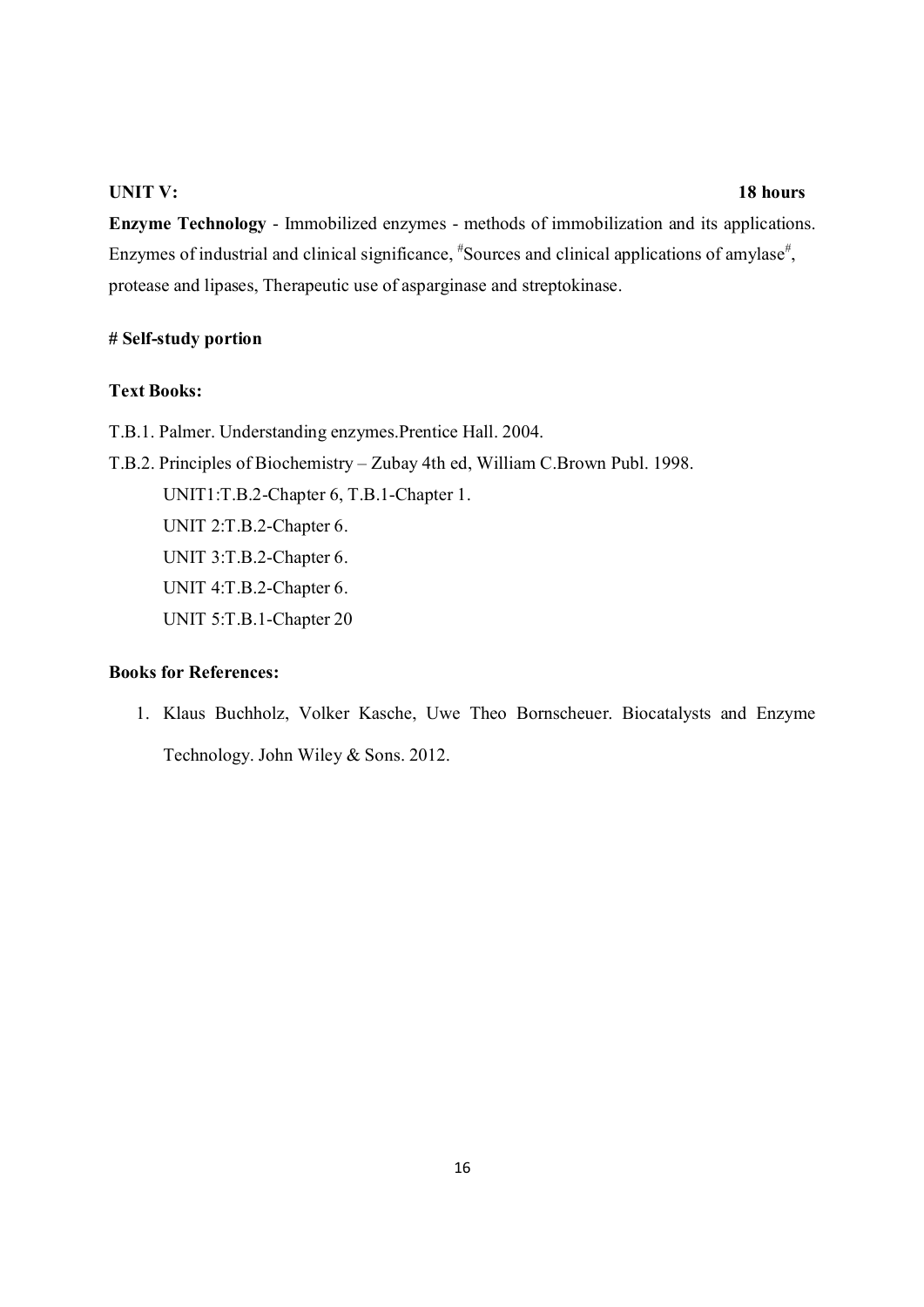#### **SEMESTER II: CORE – V**

#### **APPLIED MICROBIOLOGY**

### **Course code: 17PBT2C5 Total Mark: 100 Hrs/week: 6 Internal Mark:25 Credit: 5 External Mark:75**

#### **Objectives:**

- To provide information on the applied aspects of soil microbes and its role in biogeochemical cycling, use of microbes as biofertilizers.
- To study the methods involved in food preservation, production of industrially important compounds and sterile pharmaceutical products.

## **Soil Microbiology:** Soil microbes: Bacteria, Fungi, Actinomycetes, Algae, Protozoa and Viruses. Interaction among soil microorganisms: neutral association, beneficial association, harmful association. Role of microorganisms in biogeochemical cycling - carbon cycle, nitrogen cycle and sulphur cycle. "Mycorrhiza - Role of Mycorrhizal fungi in plants".

#### Unit II: 18 Hours **18 Hours**

**Agricultural Microbiology:** Sources of organic matter, formation of humus, decomposition of organic matter. Organic and inorganic nutrients in soil - phosphorous uptake, "nitrogen fixation", microbes as biofertilizers: Steps in preparing biofertilizer, advantages of Blue green algal biofertilizers. Microbial insect pest control: bacterial insecticides – *Thirustella thomposonii, Nomurae arileyi,* Entomopathogenic fungi - *Metarhizium anisopli* and *Beauveria bassiana*.

#### **Unit III:** 18 Hours

**Food Microbiology**: Sources of contamination of microorganisms in foods, factors influencing microbial growth in foods, Extrinsic and intrinsic. Principles and methods of food preservation high temperature, low temperature, drying, #irradiation and chemical preservatives#. Spoilage of fruits, vegetables, meat, poultry, fish and sea food.

### Unit I: 18 Hours **18 Hours**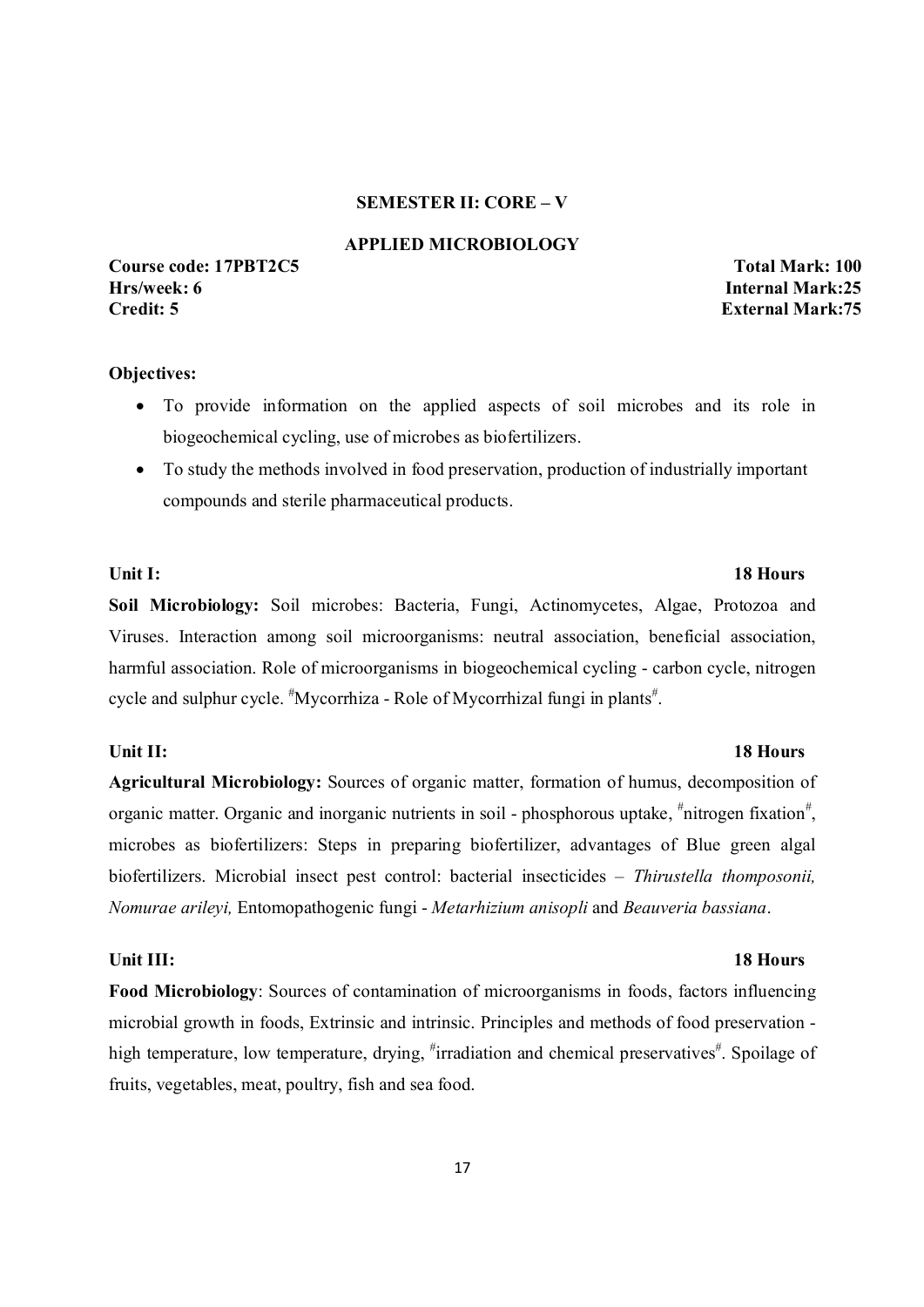#### **Unit IV:** 18 Hours

**Industrial Microbiology:** Production of yeast, ethyl alcohol, beer and vinegar. Citric acid production, lactic acid production, production of antibiotic – penicillin and streptomycin, vitamin production – riboflavin,  $\sqrt[t]{v}$ vitamin C and vitamin B12<sup>#</sup>.

#### Unit V: 18 Hours

**Pharmaceutical microbiology:** Microbial spoilage, infection risk and contamination control – Spoilage chemical and physicochemical deterioration of pharmaceuticals, sources and control of contamination, preservation of medicines using antimicrobial agents. Types of sterile pharmaceutical products and its sterilization consideration, <sup>#</sup>quality control and quality assurance of sterile products<sup>#</sup>.

### **# Self-study Portion**

#### **Text Books:**

- T.B.1. Moshrafuddin Ahmed, Basumatary S.K., Applied Microbiology, MJP Publishers. 2006.
- T.B.2. Microbiology, L.M. Prescott, J.P. Harley and D.A. Klein, 7/e. McGraw Hill, Boston. 2007.
- T.B.3. Patel, AH. Industrial Microbiology by Macmillan India Ltd. 2005.
- T.B.4. Hugo and Russell's Pharmaceutical Microbiology, edited by Stephen P. Denyer, Norman A. Hodges, Sean P. Gorman, Brendan F. Gilmore. 8<sup>th</sup> edition. Wiley-Blackwell. 2008.
	- Unit I Chapter 5, Page no: 80-102. T.B.1.
	- Unit I Part VIII: Chapter 28, 30, Page no: 593-602, 645-670. T.B.2.
	- Unit II Chapter 8, Page no: 151-180. T.B.1.
	- Unit III Chapter 11, Page no: 285-301. T.B.1.
	- Unit III Chapter 18, Page no: 188-200. T.B.3.
	- Unit IV Chapter 9, Page no: 188-213. T.B.1.
	- Unit IV Chapter 10, 11, 13, 15, Page No: 112 162. T.B.3.
	- Unit V Chapter 18, Page no: 571-587. T.B.1.
	- Unit V Part X: Chapter 34, 35, Page no: 761-796. T.B.2.
	- Unit V Chapter 17 & 22. T.B.4.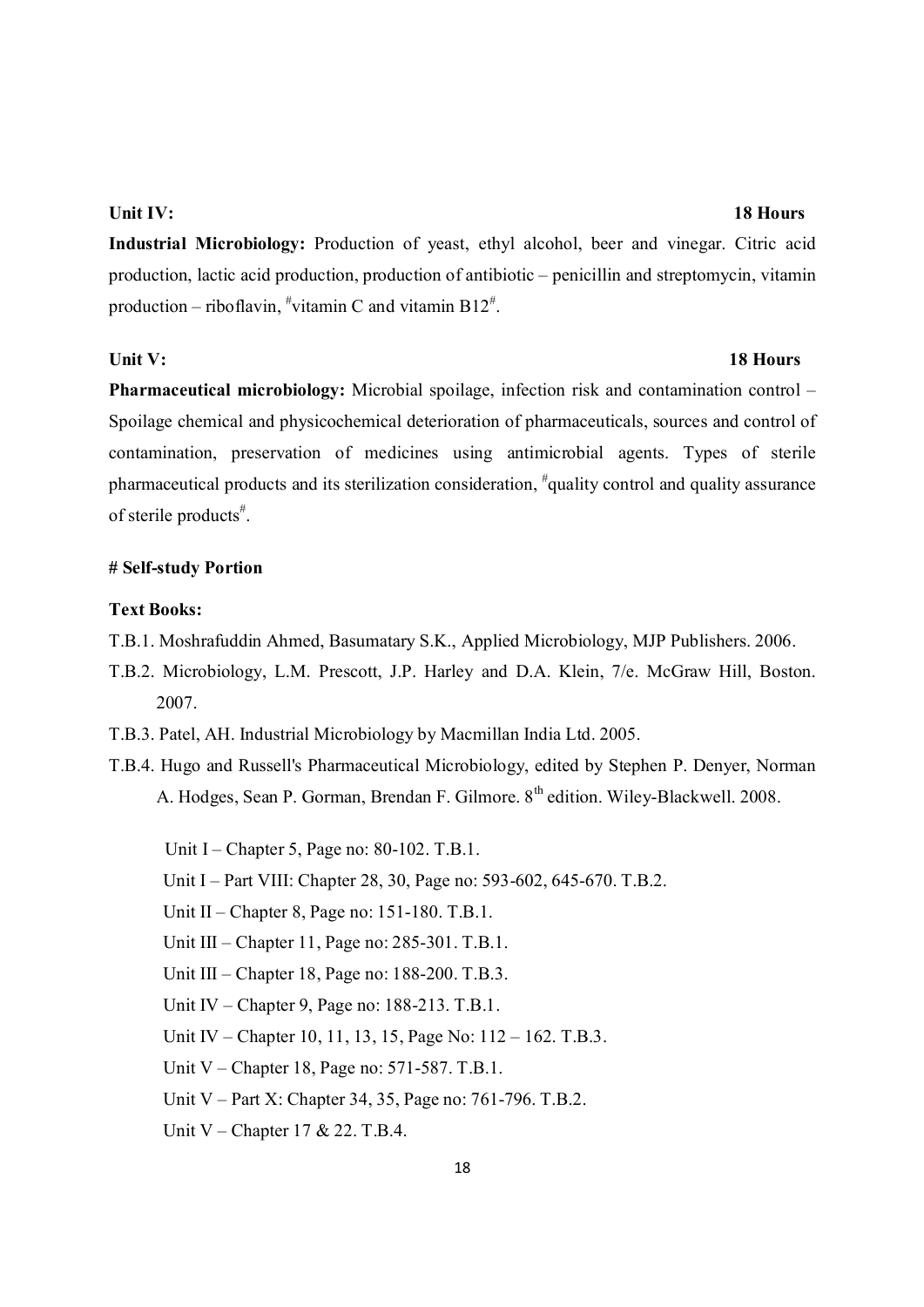- 1. Stainer RY, Ingra Ham J L, Wheelis ML & Painter PR. General Microbiology. Macmillan. 1992.
- 2. Bernard R. Glick & Jack J. Pasternak. Molecular Biotechnology. Indian edition. Panima Publishing Corporation. 2002.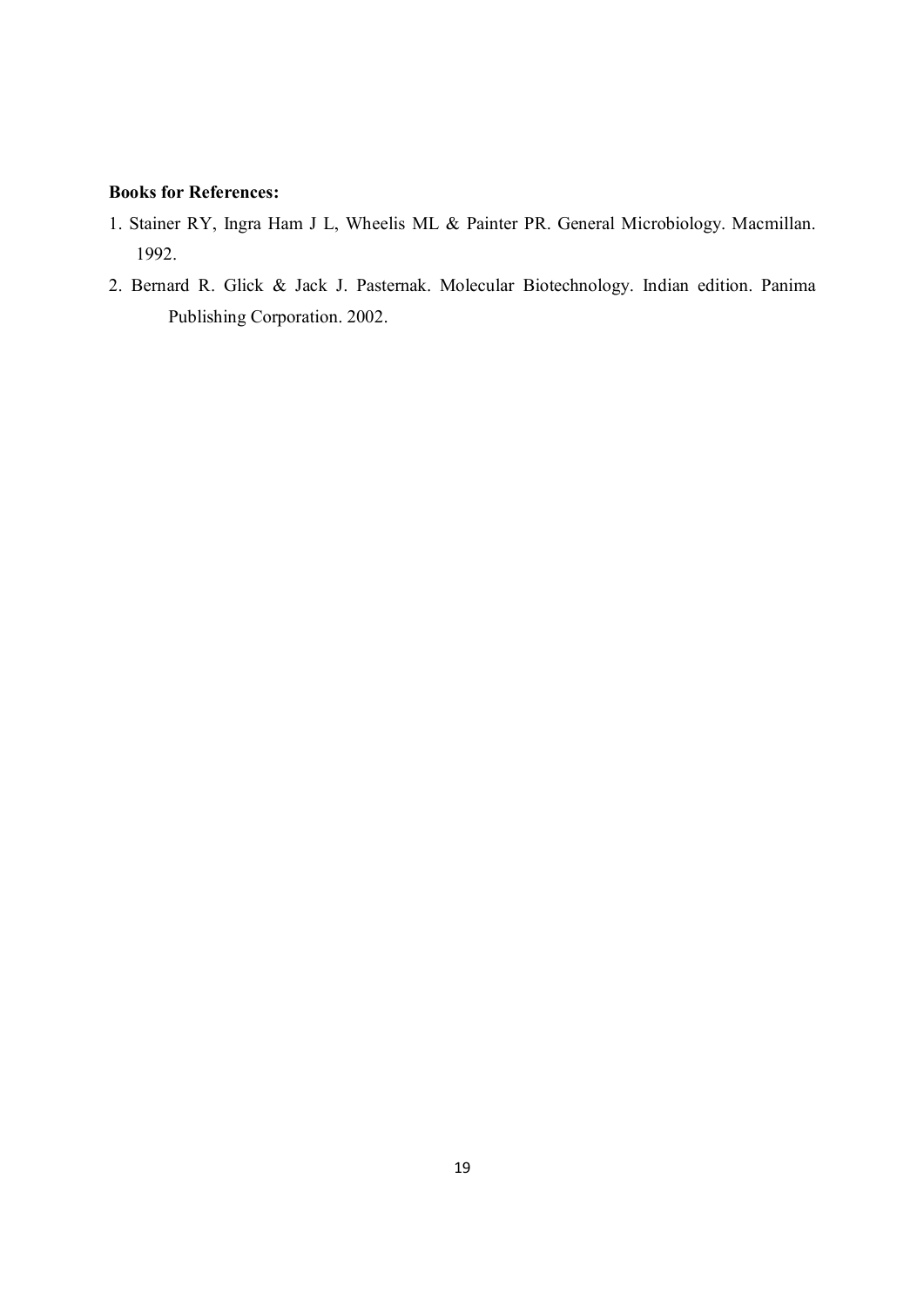## **SEMESTER II: CORE - VI MOLECULAR BIOLOGY AND MICROBIAL GENETICS**

## **Course Code: 17PBT2C6 Max. Marks: 100 Max. Marks: 100** Hours/week: 6 **nternal Marks: 25 nternal Marks: 25 nternal Marks: 25**

**External Marks: 75** 

#### **Objectives:**

On completion of this course, the student will be able,

- To gain the basic knowledge on genetic material, nucleic acids, central dogma of molecular biology and DNA repair mechanisms.
- To develop an in-depth knowledge on gene expression and variations involved with the regulation of gene expression in prokaryotic system.

### **UNIT I:** 18 hours

**Nucleic acids and DNA replication:** DNA - structure, different forms, denaturation, renaturation, <sup>#</sup>circular and superhelical structures<sup>#</sup>. RNA - structure, classes and functions. Replication - Process, Enzymology of replication**,** Semiconservative and Discontinuous replication, DNA Polymerases - Prokaryote and Eukaryote.

### **UNIT II:** 18 hours

**Transcription and Translation:** Transcription - Initiation, Elongation and Termination, Transcriptional factors, Transcription in Eukaryotes, alternative splicing, mRNA transport. Translation **-** Genetic code, Decoding system, Protein synthesis - Initiation, Elongation and Termination. Post-transcriptional and translational modification of proteins, **#** Translational control**#** .

### **UNIT III:** 18 hours

**Protein Localization and DNA repair:** Export of secretory proteins - signal hypothesis, transport and localization of proteins to mitochondria, chloroplast, peroxysomes and membrane, **#** Nuclear localization signals**#** . DNA Repair - DNA damage and repair mechanisms - Photoreactivation, excision repair, recombination repair and SOS repair.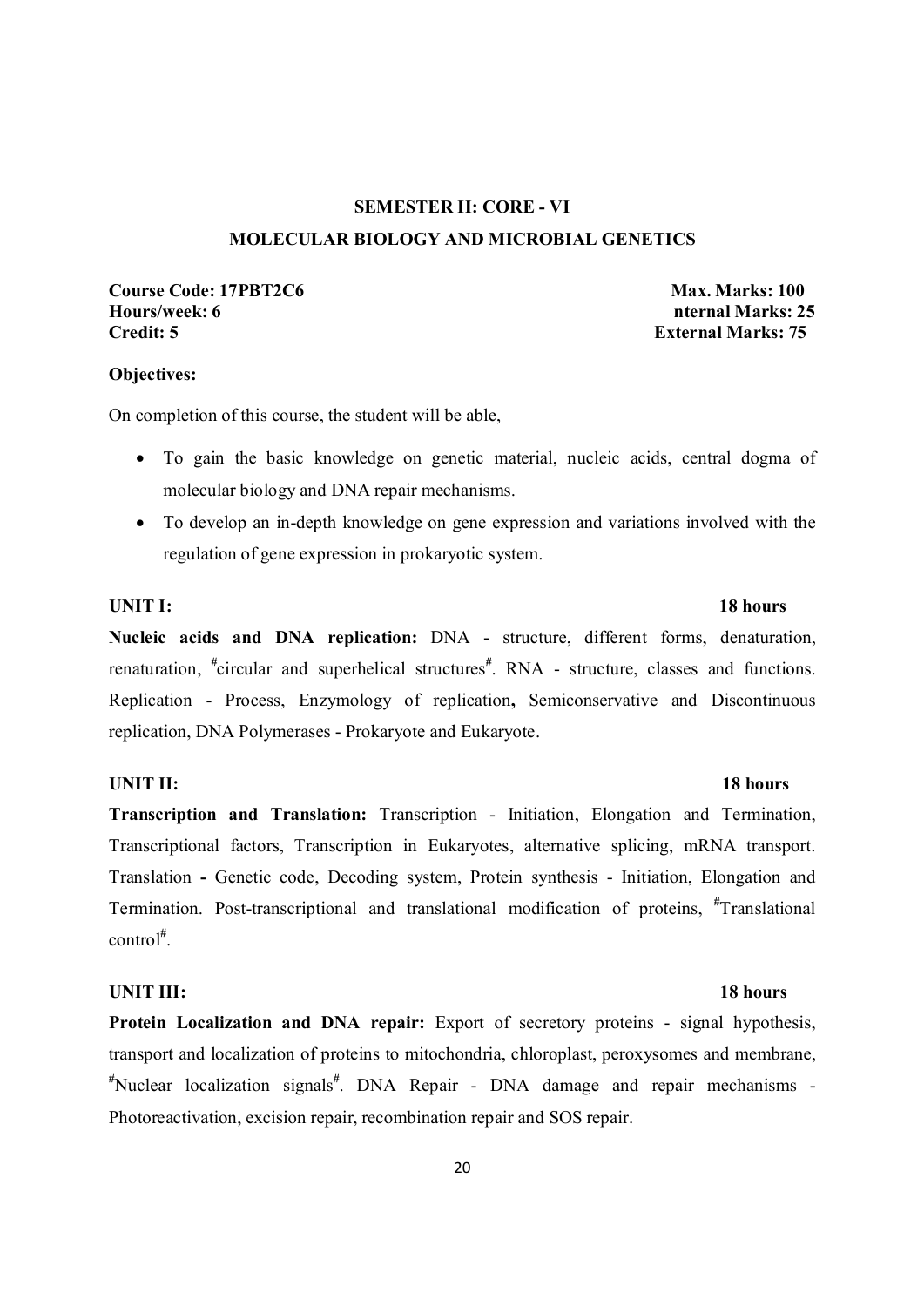#### **UNIT IV:** 18 hours

**Plasmids and Bacterial genetics:** Plasmids - properties, types and replication. Bacterial Transformation - process and competency,  $*$ Conjugation<sup>#</sup>, Transduction – generalized transduction and specialized transduction, *Cis*-Trans complementation, Molecular biology of phages - T4 Phage and Lambda phage (Lytic and Lysogenic cycle).

#### **UNIT V:** 18 hours

**Regulation of gene expression and Transposable elements:** Operon systems: Lactose operon induction & repression. Tryptophan operon - Repression & attenuation, <sup>#</sup>Arabinose operon<sup>#</sup>. Mutations - biochemical basis, Spontaneous mutations, Isolation of mutants, Mutagenesis, Reversion and Suppression. Transposable elements - Insertions, Types of Bacterial Transposons, Transposition, Excision of Transposons.

#### **# Self-study Portion**

#### **Text Books:**

T.B.1. Freifelder D, Molecular Biology, 2nd Edition, Jones and Barlett Publishers, USA. 2004.

- T.B.2. Maloy SR, Cronan JE, Freifelder D. Microbial Genetics, 2nd Edition, Jones and Barlett Publishers,USA. 1994.
- T.B.3. Snyder L, Champness W. Microbial genetics of bacteria, ASM Press, Washington DC. 2007.
	- Unit 1: TB.1, Chapter 4, Page No. 79-112, Chapter 12 & 13, Page No. 333-337, 379. TB.1, Chapter - 9, Page No. 223-273.

Unit 2: TB.1, Chapter - 12, 13, 14, Page No. 315-450.

- Unit 3: TB.3, Chapter 2, Page No. 106-114. TB.1, Chapter 10, Page No. 277-292.
- Unit 4: TB.1, Chapter 19, Page No. 619-639. TB.3, Chapter 5,6,7,8, Page No. 243- 375.
- Unit 5: TB.1, Chapter 15, Page No. 453-497. TB.2, Chapter 10, Page No. 179-206. TB.2, Chapter - 12, Page No. 239-254.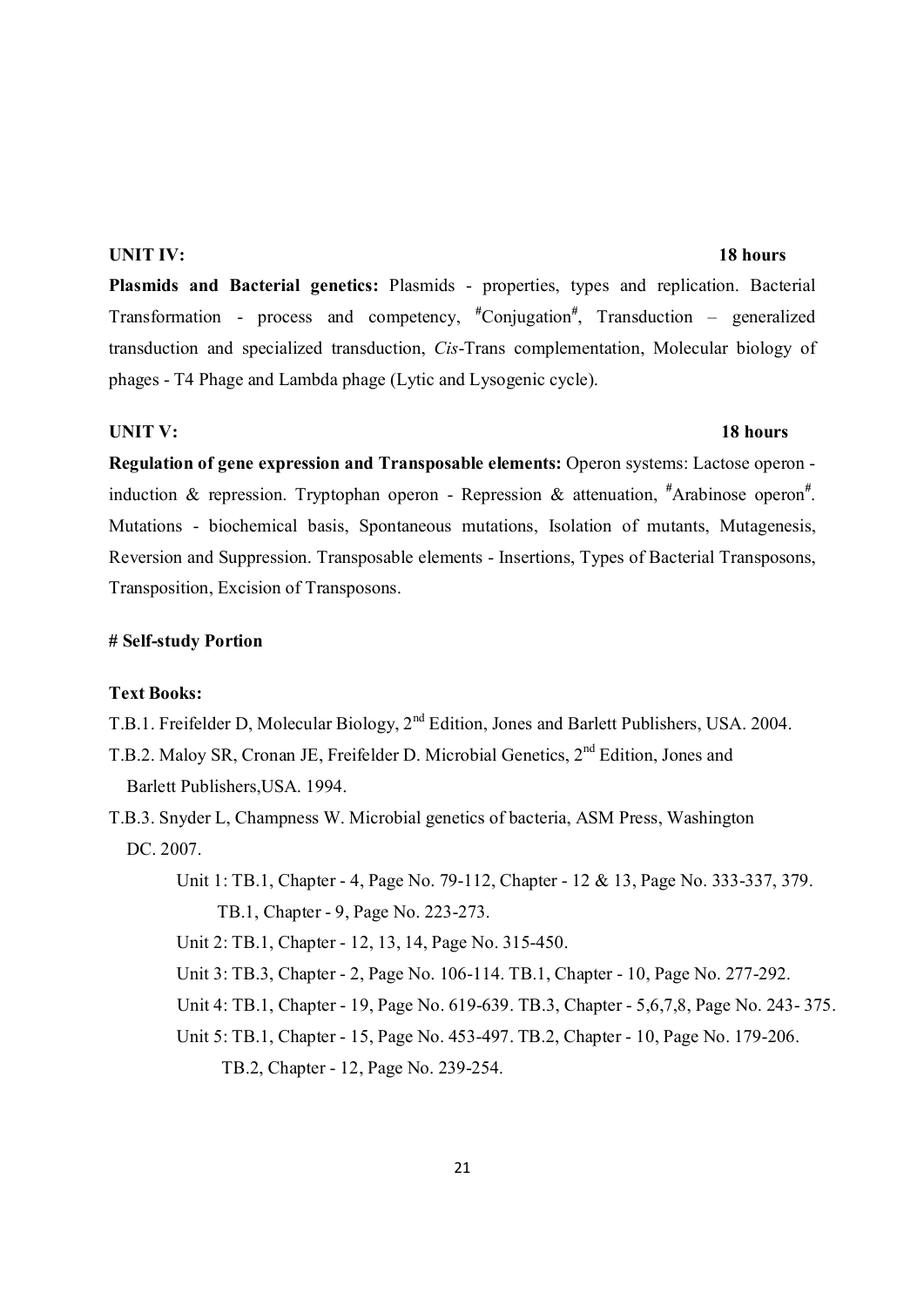- 1. Watson JD, Baker TA, Bell SP, Gann A, Levine M, Losick R. Molecular Biology of the gene, 5<sup>th</sup> Edition, Pearson Education, Inc. 2004.
- 2. Karp G. Cell and Molecular Biology: Concepts and Experiments, John Wiley and Sons, Inc. 2009.
- 3. Garrett RH and Gresham CM. Molecular aspects of Cell Biology, International edition, Saunders College Publishers. 1995.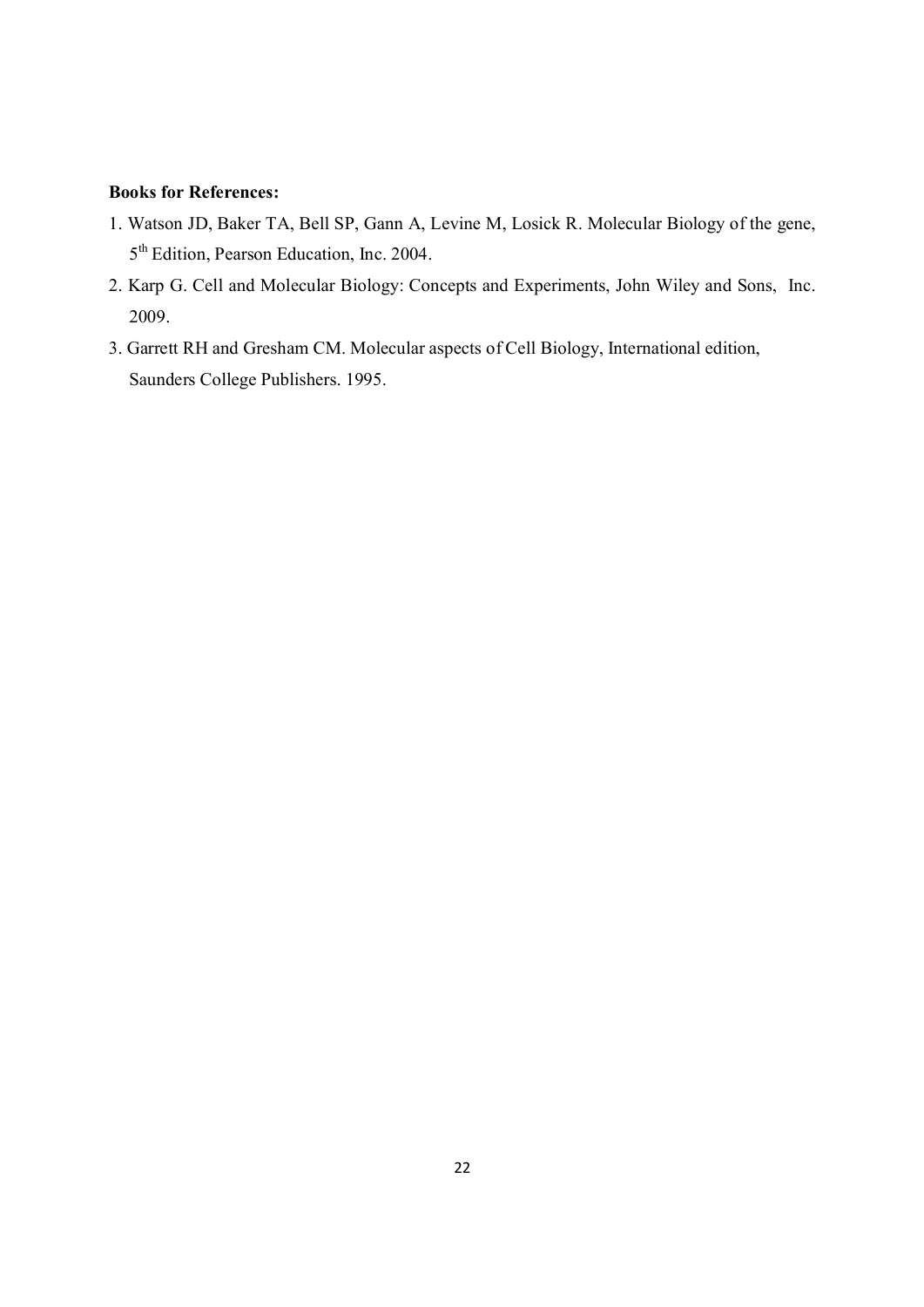### **SEMESTER II: CORE – VII**

#### **RECOMBINANT DNA TECHNOLOGY**

**Course code: 17PBT2C7 Total Mark: 100 Hrs/week: 6 Internal Mark:25 Credit: 4 External Mark:75** 

#### **Objectives:**

- To understand the role of enzymes, properties of vectors, methodologies and applications of Recombinant DNA technology.
- To discuss different types of PCR, its principle, applications and its sequencing methods.

**Enzymes and Techniques in genetic recombination –** Outline to recombinant DNA technology, enzymes used in recombination: restriction endonucleases (type I, II, III), properties, nomenclature. DNA ligase: Properties and specificity, alkaline phosphatase, polynucleotide kinase, DNA polymerase, reverse transcriptase and its mode of action. Cohesive and blunt end ligation, linkers, adaptors and homopolymeric tailing. Labeling of DNA – nick translation, random priming, #radioactive and non-radioactive probes#.

Plasmids - Properties, incompatibility, isolation and purification techniques<sup>#</sup>, plasmid vectors and their properties,  $P^{BR322}$  – its construction and derivatives, Bacteriophage lambda ( $\lambda$ ) as a vector: essential features, organization of λ genome, λ EMBL vectors. Phagemids, insertion and replacement vectors,  $*$ cosmids<sup>#</sup>, animal virus derived vectors - SV40 & retroviral vectors. Expression vectors – pMal and pET based vectors.

#### Unit III: 18 Hours

**Cloning Methodologies -** Insertion of foreign DNA into host cells, isolation of mRNA and total RNA, <sup>#</sup>cDNA and genomic libraries<sup>#</sup>, cDNA and genomic cloning, short gun cloning, directed cloning, phage display. Expression cloning and protein - protein interactive cloning. Yeast two hybrid system, phage display and principles in maximizing gene expression.

#### **Unit II: 18 Hours**

### Unit I: 18 Hours **18 Hours**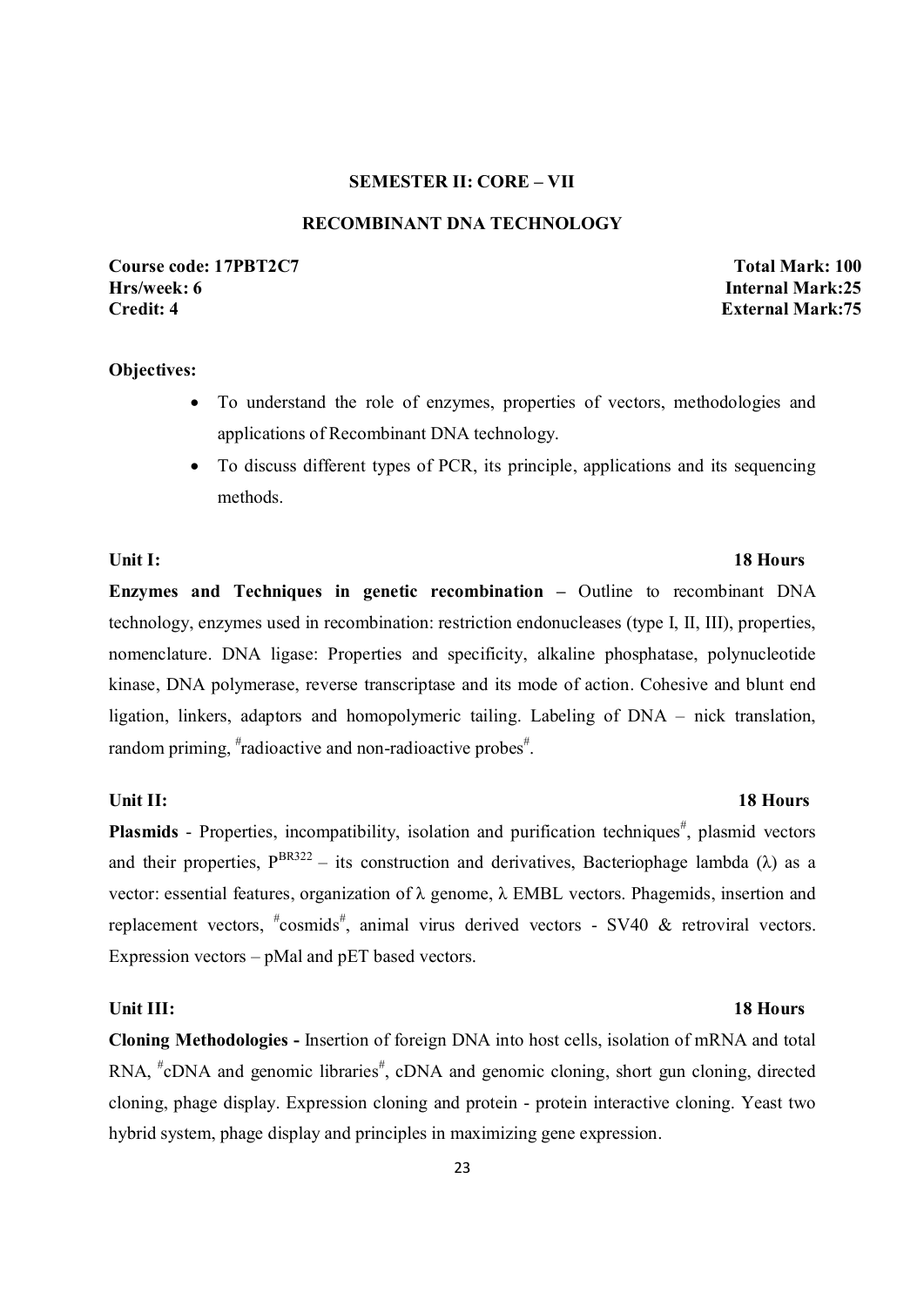#### **Unit IV:** 18 Hours

**PCR and its Applications -** Primer design, fidelity of thermostable enzymes, Types of PCR multiplex, nested, reverse transcriptase, real time, touchdown, hot start and colony. Single-strand conformation polymorphism **(**SSCP), Denaturing gradient gel electrophoresis (DGGE), RAPD, RFLP, oligo ligation assay (OLA), Mismatch Chemical Cleavage (MCC), Allele-Specific Amplification (ASA) and  $*$ Protein Truncation Test (PTT) $*$ .

#### **Unit V:** 18 Hours

**Sequencing Methods -** DNA sequencing (Enzymatic, chemical & automated sequencing), Chemical synthesis of oligonucleotides, Gene silencing techniques - introduction to siRNA, siRNA technology, micro RNA, principle and application of gene silencing. Somatic and germ line therapy – *in-vivo* and *ex-vivo*, gene replacement and gene targeting. cDNA and intragenic arrays, <sup>#</sup>differential gene expression and protein array<sup>#</sup> and Next generation sequencing (NGS).

### **# Self-study portion**

#### **Text Books:**

- T.B.1. Brown TA., Gene cloning and DNA Analysis. 6<sup>th</sup> edition, Wiley Blackwell Publishing. 2010.
- T.B.2. Primrose S.B., R.M. Twyman.. Principles of Gene Manipulation and Genomics. S.B.University Press. 2013.
	- Unit I Chapter 4, Page no: 45-69. T.B.1.
	- Unit II Chapter 6 & 7, Page no: 88-124. T.B.1.
	- Unit II & III Chapter 4, 5, 6, 14. T.B.2.
	- Unit III Chapter 8, Page no: 131-138. T.B.1.
	- Unit IV Chapter 9, Page no: 147-160. T.B.1.
	- Unit IV Chapter 2. T.B.2.
	- Unit V Chapter 10, Page no: 165-183. T.B.1.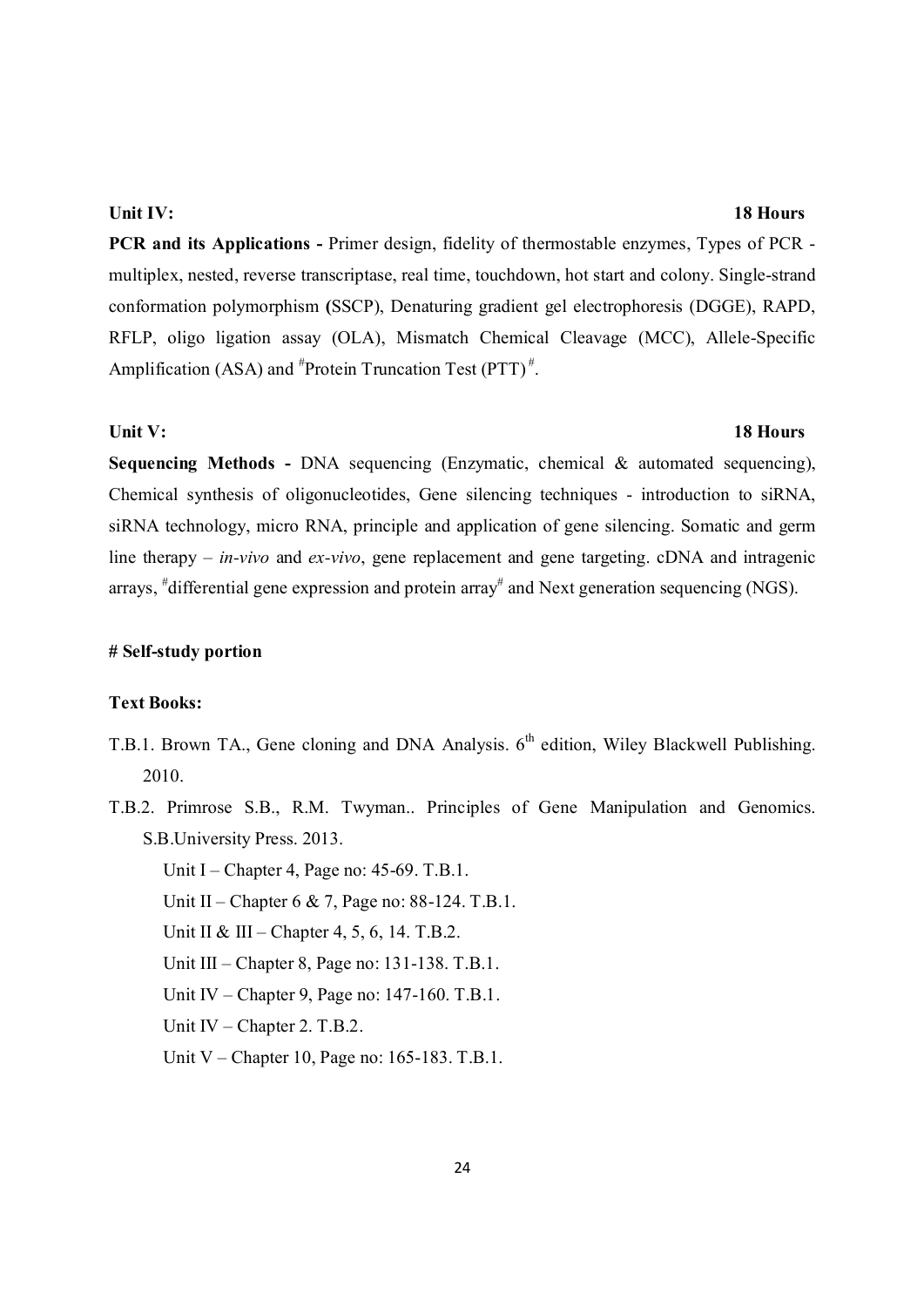- 1. Watson, JD. Hopkins, J.W Roberts, J. A. Seitz & A.M. Weiner. Molecular Biology of the Gene. 6th Edition. Benjamin Cummings Publishing Company Inc. 2007.
- 2. Watson, J.D., M.Gillman, J.Witknow Ski and M.Zoller. Recombinant DNA (2<sup>nd</sup> Ed), Scientific Americans books, New York. 1992.
- 3. Innis, M.A., D.H. Gelfant&J.J.Sninskey.. PCR Strategies,. IRL Press. 1995.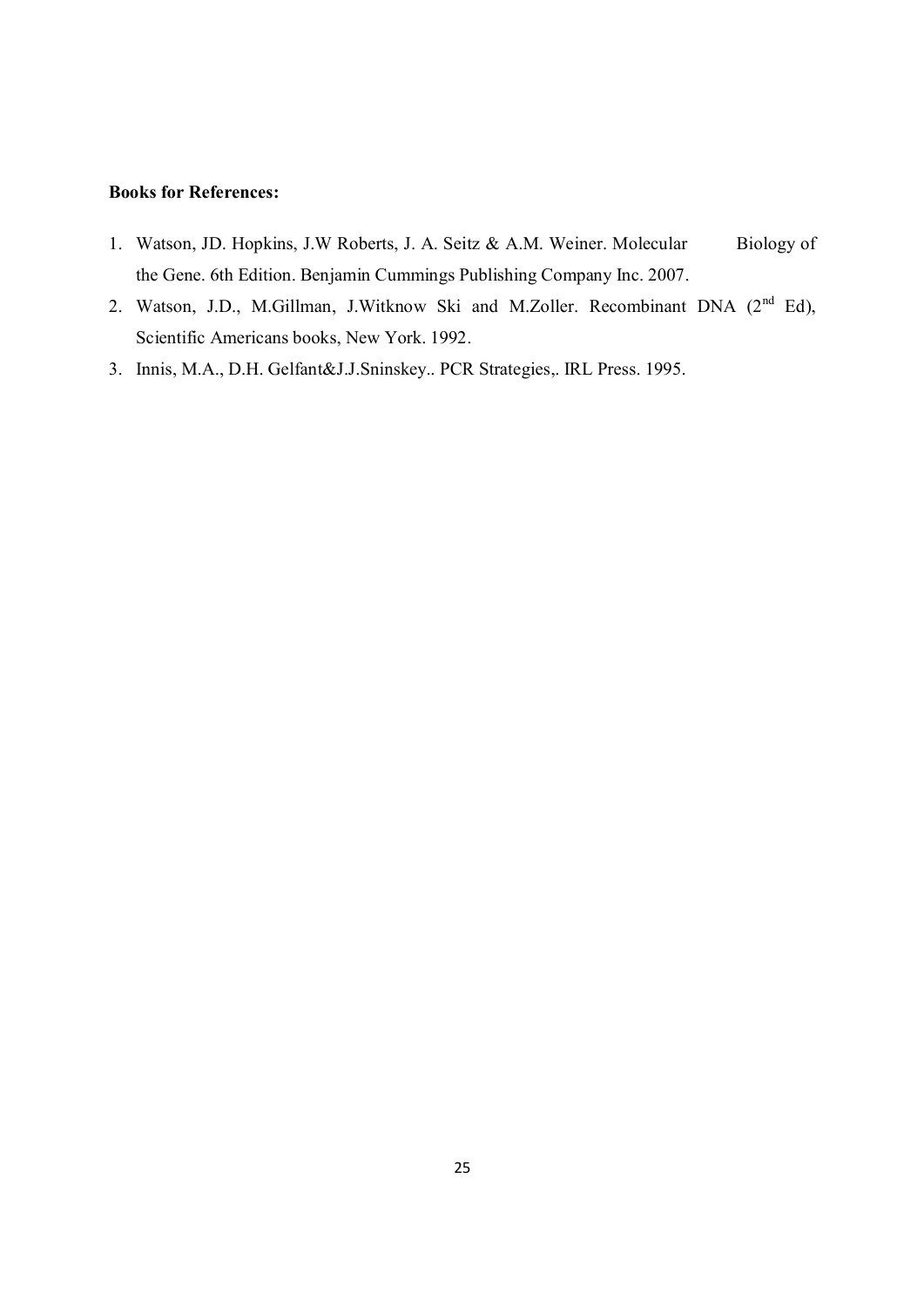### **SEMESTER II: CORE – VIII**

## **APPLIED MICROBIOLOGY, MOLECULAR BIOLOGY AND MICROBIAL GENETICS & RECOMBINANT DNA TECHNOLOGY – PRACTICAL**

**Course code: 17PBT2C8P Total Mark: 100 Hrs/week: 6 Internal Mark:20 Credit: 4 External Mark:80**

**Objective:** To give hands on experience in Applied microbiology, Molecular biology and

Recombinant DNA technology techniques.

- 1. Detection of Bacteria in milk by Dye reduction test
- 2. Extracellular activities of microorganisms amylase, cellulose and lipase
- 3. Antibiotic sensitivity test : Kirby Bauer's method
- 4. Wine production by Yeast
- 5. Preparation of *E.coli* competent cells and Transformation Transduction Conjugation.
- 6. Isolation of genomic DNA from Bacteria.
- 7. Isolation and purification of plasmid from Bacteria
- 8. Agarose gel electrophoresis, quantification of genomic and plasmid DNA
- 9. Restriction digestion and ligation.
- 10. Southern and Northern blot Demonstration
- 11. Polymerase chain reaction (PCR)

#### **Text Books:**

- 1. James G. Cappuccino and Natalie Sherman. Microbiology: A laboratory Manual. 10<sup>th</sup> Edition. Benjamin Cummings. 2013.
- 2. Sambrook J and D.W. Russel. Molecular Cloning: A Laboratory Manual, Vols (1-3), CSHL. 2001.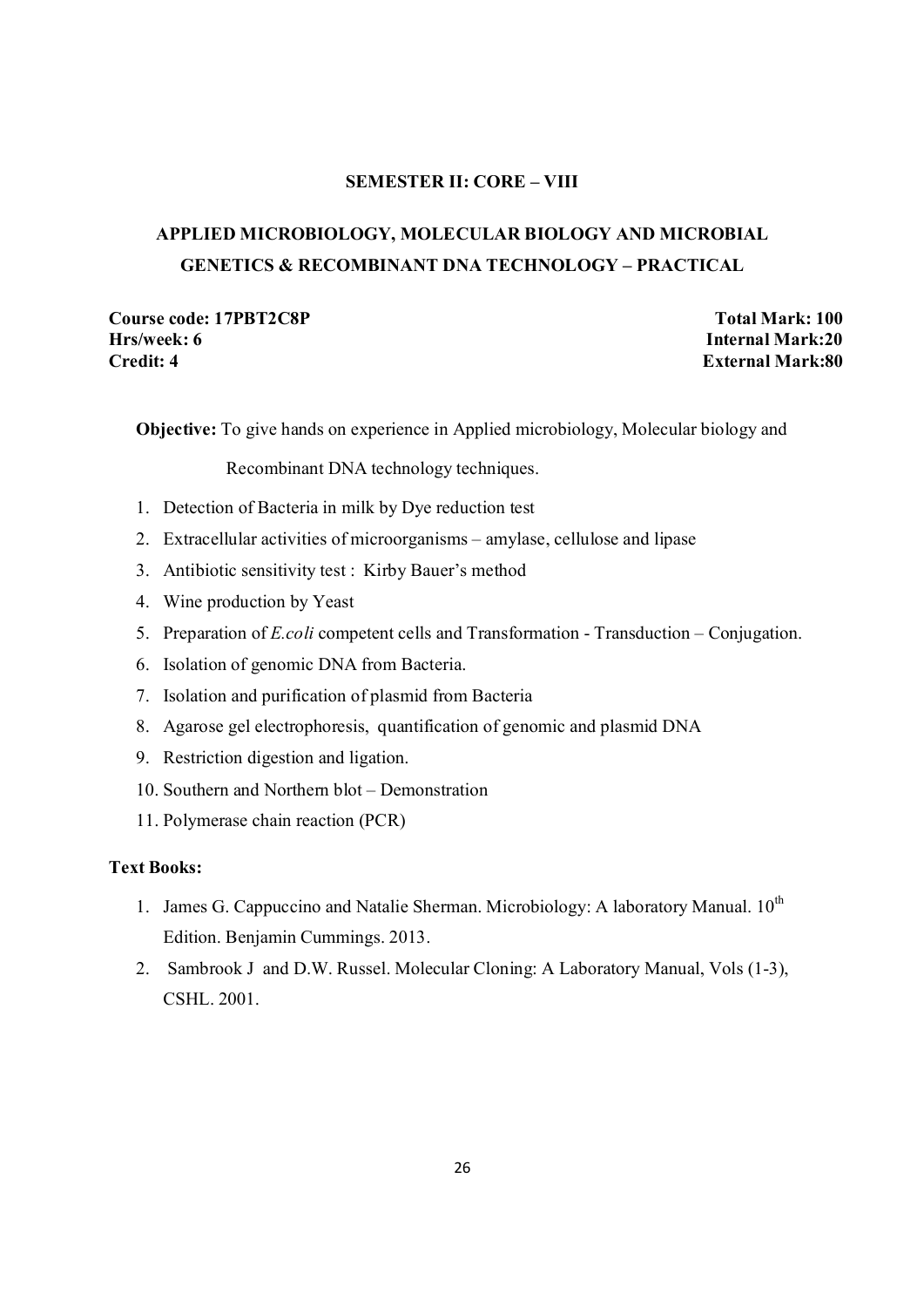### **SEMESTER II: ELECTIVE – II**

#### **BIOPHARMACEUTICALS IN NANOMEDICINE**

### **Course code: 17PBT2CE2A Total Mark: 100 Hrs/week: 6 Internal Mark:25 Credit: 4 External Mark:75**

#### **Objectives:**

- 1. To study the history, pharmaceutical products and sources of Biopharmaceuticals.
- 2. To gain an understanding in both scientific knowledge of designing, producing novel nano biologics and nanoethics.

## **UNIT I** 18 Hours **Pharmaceuticals, Biologics and Biopharmaceuticals –** Pharmaceutical products, biopharmaceuticals and pharmaceutical Biotechnology, history of pharmaceutical industry, the age of Biopharmaceuticals, Biopharmaceuticals: current status and future prospects, traditional pharmaceuticals of biological origin, distinction between chemical drugs versus biopharmaceuticals, "sources and delivery of biopharmaceuticals".

#### **UNIT II** 18 Hours

**Nanopharmaceuticals –** Nanobiotechnology for drug discovery - gold nanoparticles and nanolasers for drug discovery. Nanobiotechnology based drug development – Dendrimers as drugs, fullerenes as drug candidates and nanobodies. Nanobiotechnology and drug delivery devices - coating of implants by ultrafine layers of polymers, delivery systems for cell therapy and <sup>#</sup>nanochips for drug delivery<sup>#</sup>.

**Regenerative medicine and tissue engineering – Targeted drug delivery, Nanobiotechnology** in tissue engineering - three dimensional nanofilament based scaffolds. Nanobiotechnology for organ replacement and assisted function - Exosomes for drug free organ transplants, Nanotechnology based human nephron filter for renal failure and <sup>#</sup>Blood-compatible membranes for renal dialysis<sup>#</sup>.

#### 27

#### **UNIT III** 18 Hours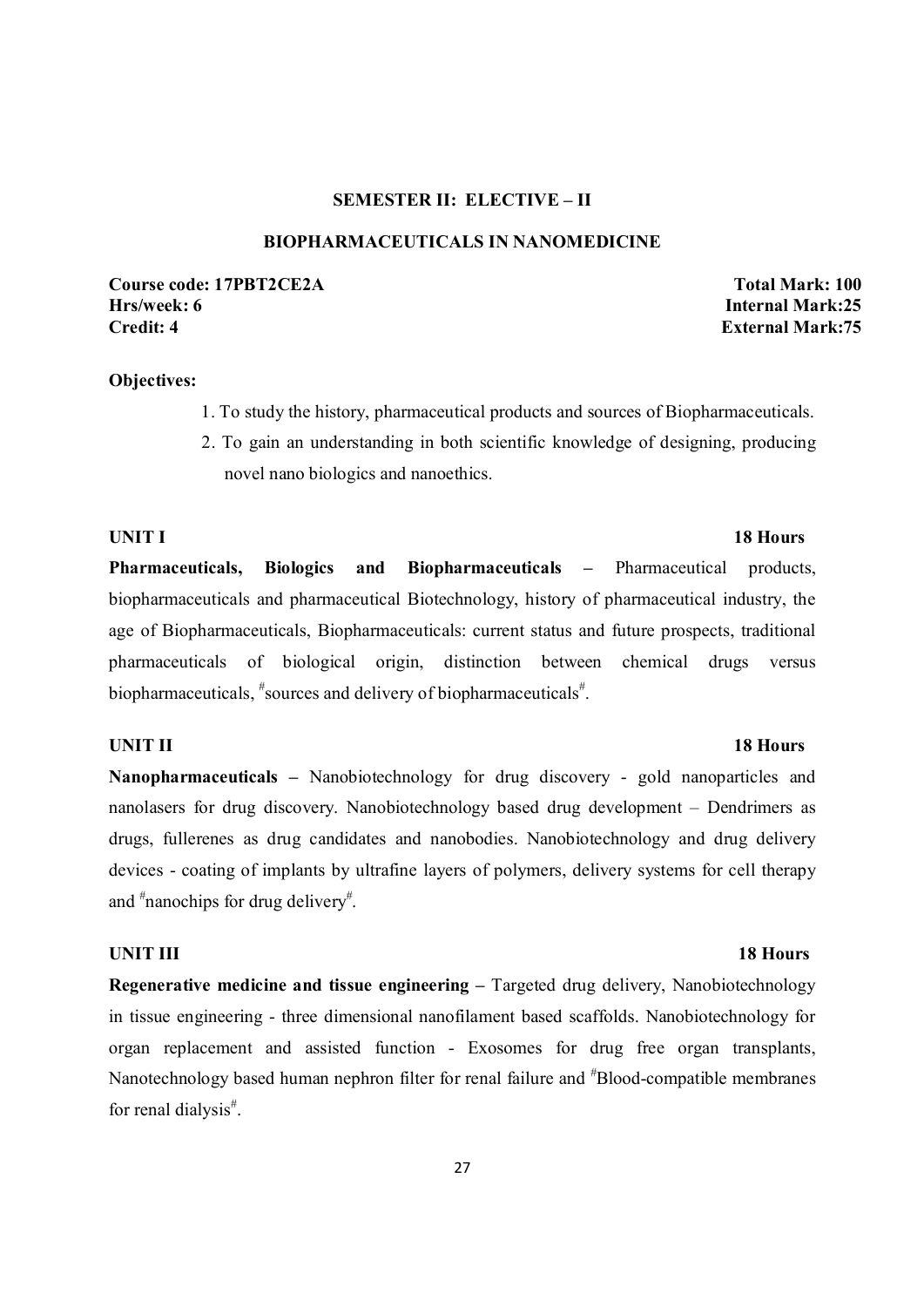#### **UNIT IV** 18 Hours

**Role of Nanotechnology in biological therapies –** Nanobiotechnology for vaccine delivery, nanobiotechnology and cell transplantation, nanobiotechnology in stem cell based therapies, Nanoparticle mediated gene therapy and nanorod gene therapy, nanocarriers for simultaneous delivery of anticancer drugs, <sup>#</sup>dendrimers for antisense drug delivery<sup>#</sup>.

#### **UNIT V** 18 Hours

**Ethical, Safety and regulatory issues of Nanomedicine –** Ethical, legal and social implications of Nanomedicine (Nanoethics), safety concerns about nanobiotechnology – toxicity of Nanoparticle, fate of Nanoparticle in the human body, measures to reduce toxicity of Nanoparticles, <sup>#</sup>public perception of safety and future potentials of Nanomedicine<sup>#</sup>.

#### **# Self-study Portion**

### **Text Books:**

- T.B.1. Gary Walsh. Biopharmaceuticals Biochemistry & Biotechnology. 2nd Edition, John Wiley & Sons. 2003.
- T.B.2. Kewal K. Jain. The Handbook of Nanomedicine. Humana Press. 2008.

Unit I: Chapter 1, Page no: 1-40. T.B.1. Unit II: Page no: 119-160. T.B.2 Unit III: Page no: 303-327. T.B.2 Unit IV: Page no: 161-181. T.B.2 Unit V: Page no: 329-352. T.B.2

### **Books for References:**

1. Christof M. Niemeyer (Editor), Chad A. Mirkin (Editor). Nanobiotechnology: Concepts, Applications and Perspectives. 1st edition. Wiley-VCH. 2004.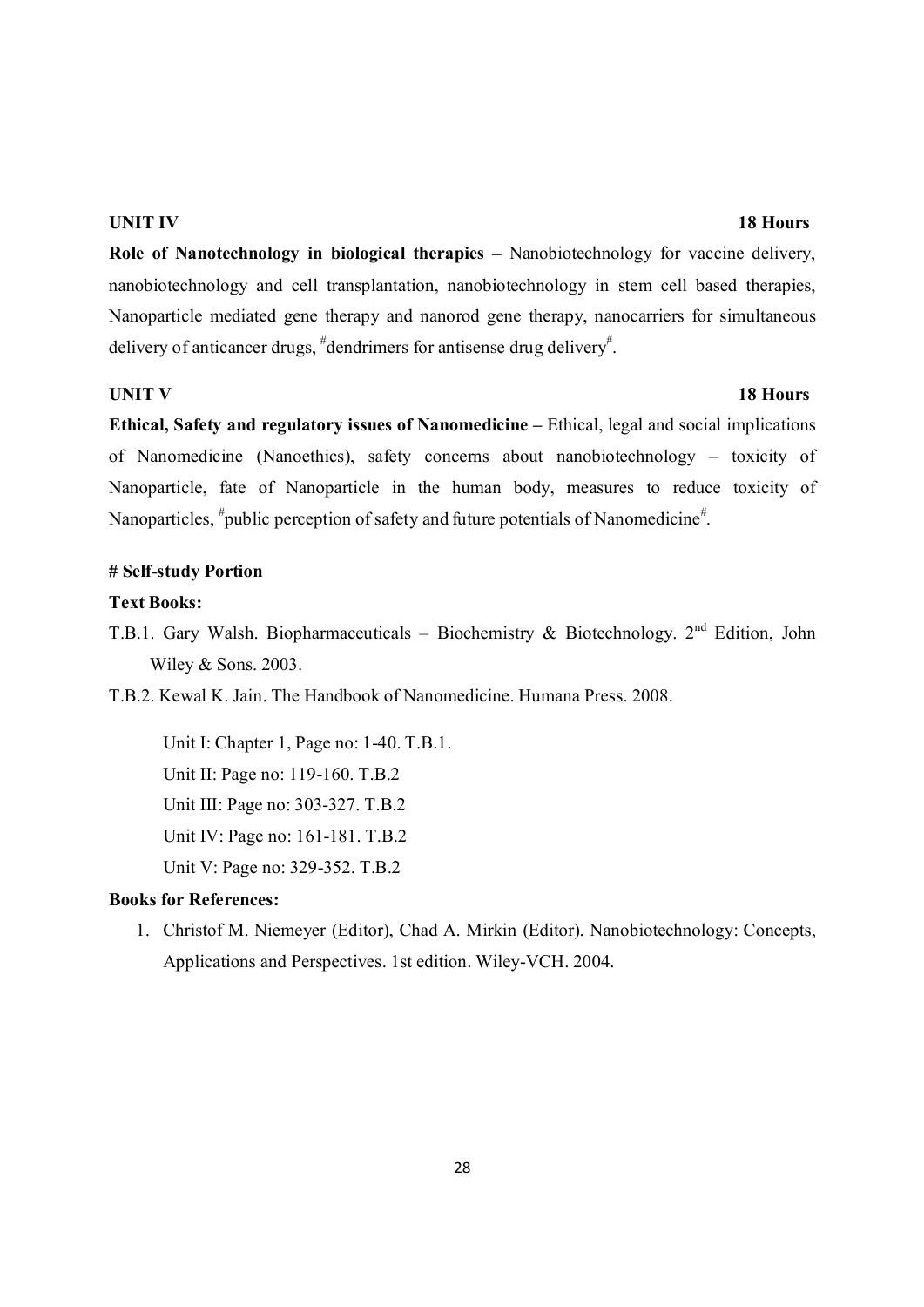### **SEMESTER II: ELECTIVE – II**

### **STEM CELL BIOLOGY**

### **Course code: 17PBT2CE2B Total Mark: 100 Hrs/week: 6 Internal Mark:25 Credit: 4 External Mark:75**

### **Objectives:**

- To provide students with wide-range of topics related to stem cell
- To familiarize students with applications of stem cells in regenerative medicine.

**Stem cells:** Introduction to stem cells, terminologies - pluripotent, toitopotent, multipotent, unipotent, etc – Classification- Embryonic and Adult stem cells – Sources - blood, bone marrow, umbilical cord blood, adipose tissue, menstrual blood, skin, teeth,  $*$ placental tissue $*$ .

### **UNIT II** 18 Hours

**Embryonic Stem Cells:** Isolation, identification, characterization, maintenance and culture methods. <sup>#</sup>Methods for stem cell differentiation<sup>#</sup>.

### **UNIT III** 18 Hours

**Adult Stem Cells:** Sources, isolation, identification, characterization, maintenance and culture methods - Cloning of stem cells - Therapeutic cloning and <sup>#</sup>Reproductive cloning<sup>#</sup>.

### **UNIT IV** 18 Hours

**Stem cells and Human diseases** – Diagnosis, treatment and prevention. Transplantation, bone marrow replacement, treatment of neural diseases such as Parkinson's disease, Huntington's disease and "Alzheimer's disease".

### **UNIT V** 18 Hours

**Clinical applications of stem cells** –  $\text{``Tissue Engineering''}$  – generation of scaffolds – regenerative medicine - treatment of type I Diabetes - repair of damaged organs such as the heart, liver and pancreas.

### **# Self-study portions**

## **UNIT I** 18 Hours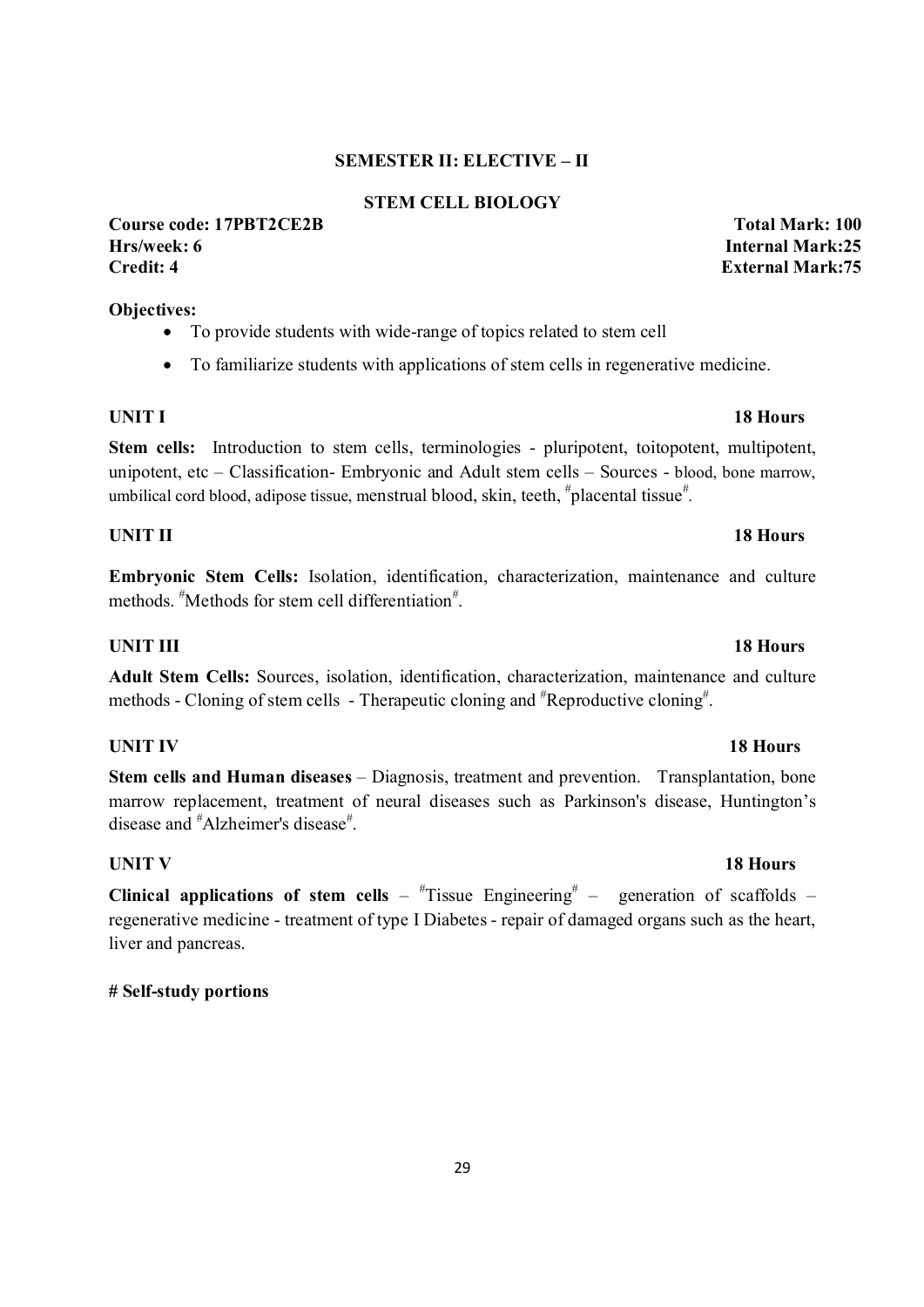### **Text Books:**

T.B.1. AmitaSarkar, Embryonic stem cells. Discovery Publishing House Pvt. Ltd. 2009.

T.B.2. Eapen Cherian, Stem cells. Jaypee brothers Medical Publishers. 2011.

Unit I Chapter I & II, T.B-2 Unit II Chapter I, T.B-1 Unit III Chapter III, T.B-2 Unit IV Chapter V, T.B-2 Unit V Chapter V & VI, T.B-2

- 1. Paul Knoepfler, Stem Cells: An Insider's Guide. World Scientific. 2013.
- 2. Potten C. Stem cells, 1996. Elsevier.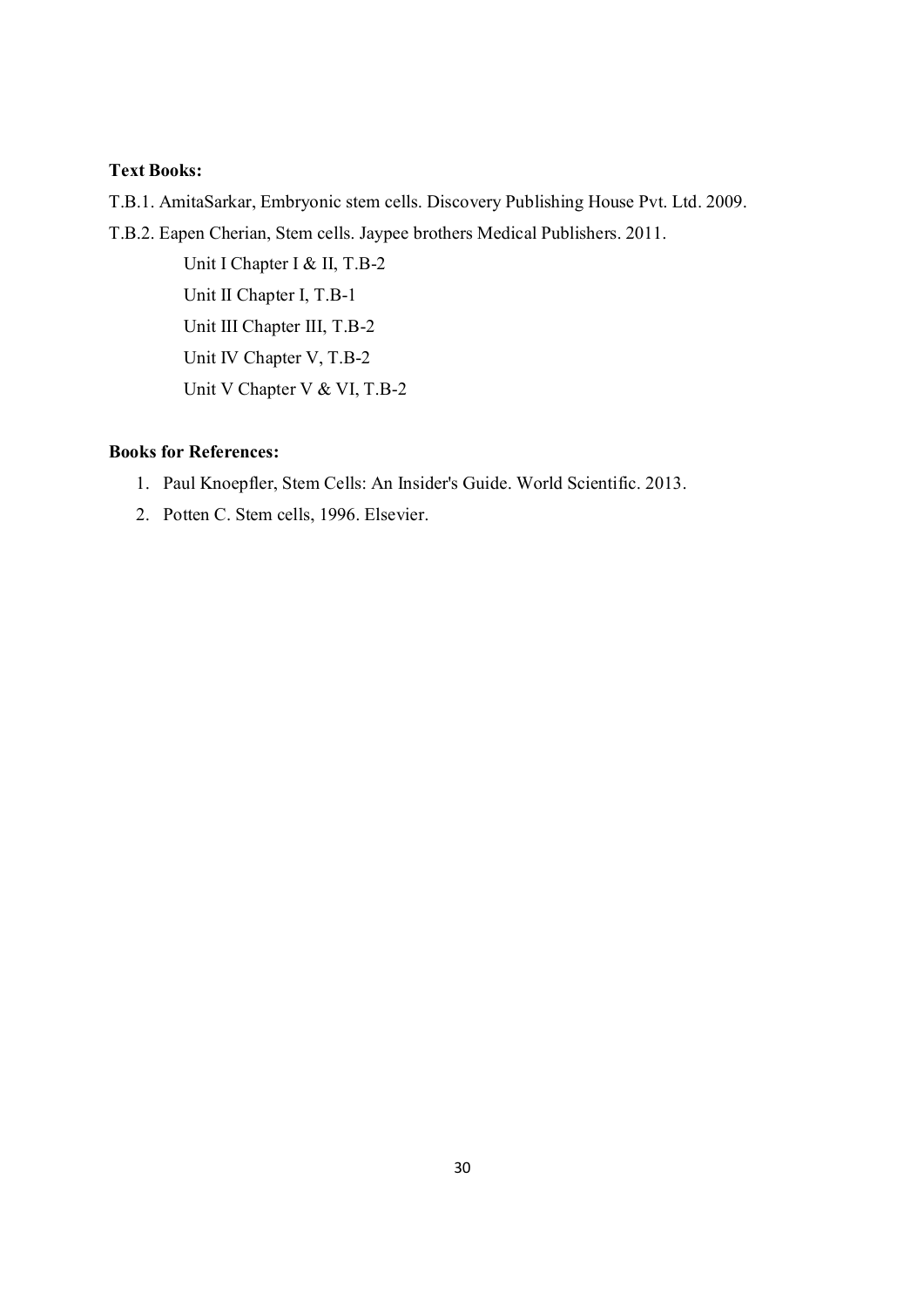### **SEMESTER III: CORE - IX**

#### **PLANT BIOTECHNOLOGY**

**Course Code:17PBT3C9 Max Marks:100 Hours/Week :6 Internal Marks:25 Credit:5 External Marks:75**

#### **Objectives:**

- To study the principles and techniques involved in plant tissue culture
- To learn the concepts of transformation and other achievements in Plant Biotechnology.

#### **UNIT I:** 18 hours

**Plant Tissue Culture:** History of Plant tissue culture **-** Tissue culture media (composition and preparation), Callus and suspension culture; Somaclonal variation; Micropropagation; Organogenesis; Somatic embryogenesis; Hardening and acclimatization; Embryo culture and embryo rescue; Artificial seeds; Protoplast isolation and culture, somatic hybridization; cybrids; haploid and triploids plant production; Cryopreservation and germplasm conservation; # Greenhouse technology# .

#### **UNIT II:** 18 hours

**Techniques in plant transformation:** Gene transfer methods - Vector mediated gene transfer – Agrobacterium mediated gene transfer – crown gall disease and Ti plasmid – Hairy root disease of *A.rhizogenes* (Ri plasmid); Virus mediated gene transfer: Caulimovirus as vector and Geminivirus as vector, RNA plant virus as vector; Direct gene transfer: Physical and chemical method; Marker gene for Plant transformation: Antibiotic resistant gene – Herbicide resistant  $gene - \#Reporter genes \n#$ .

#### **UNIT III:** 18 hours

**Transgenic plants:** Herbicide resistance: phosphoinothricin, glyphosate-sulfonyl urea and atrazine. Insect resistance: *Bt* genes, non-*Bt* genes like protease inhibitors, alpha amylase inhibitor. Plant disease resistance: plant pathogen interaction, existing approaches to combating disease, Natural disease resistant pathways. Biotechnological approaches to disease resistant. Abiotic stress: Drought, cold and salt.  $*$ Post-harvest losses: long shelf life of fruits $*$ .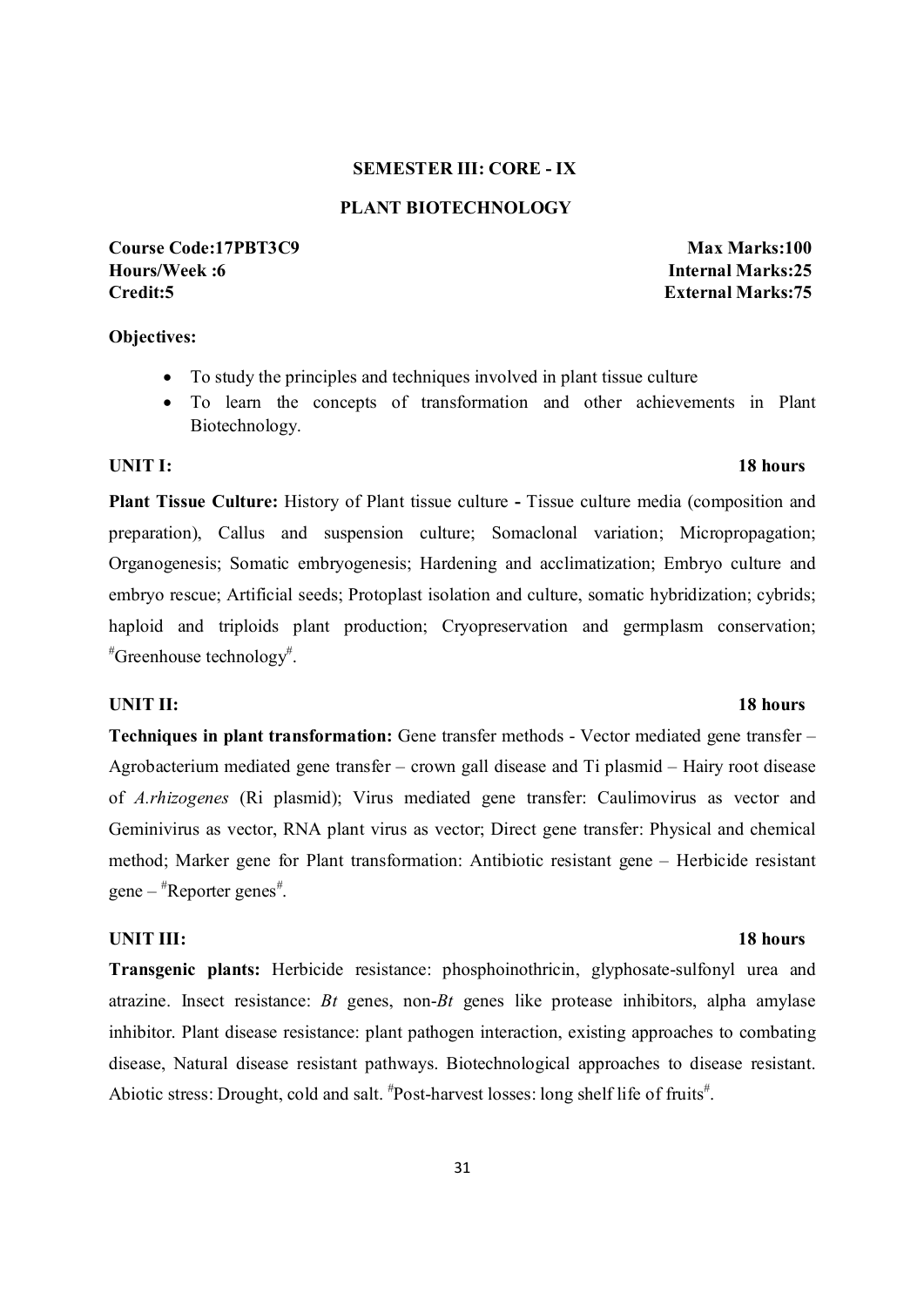#### **UNIT IV:** 18 hours

**Metabolic Engineering and Industrial Products:** Plant secondary metabolites, controlmechanisms and manipulation of phenylproponoid pathway, shikimate pathway; alkaloids, industrial enzymes, bioplastics, "therapeutic proteins", custom made antibodies, edible vaccines, nif and nod genes.

#### **UNIT V:** 18 hours

**MolecularMarker-aided plant breeding:** Molecular markers – Basic principle of molecular marker detection – marker based on DNA hybridization – RFLP – Markers based on PCR amplification –  $RAPD - AFLP - STS -$ #Microsatellites#.

#### **# Self-study portion**

#### **Text Books:**

- T.B.1. Kalyankumar D. An Introduction to Plant Tissue Culture Techniques. New Central Book Agency, Kolkata. 2007.
- T.B. 2. Adrian Slater, Nigel W. Scott and Mark R. Fowler., Plant Biotechnology (The genetic manipulation of plants). Oxford University press, UK. 2003.

Unit I Chapter I - XII, T.B.1

Unit II Chapter III, T.B. 2

Unit III Chapter IV, T.B.2

Unit IV Chapter XI, T.B.2

Unit V Chapter XIII, T.B.2

- 1. Donald Grierson and S.V. Convey.. Plant Molecular Biology. Blackie and Son Limited. New York. 1984.
- 2. Gilmartin and Bowler. Molecular Plant Biology: A practical approach (Vol. I and II), Oxford University press, UK. 2002.
- 3. M.J. Chrispeels and D.F. Sadava. Plants, genes and agriculture, The American Scientific Publishers, USA. 2000.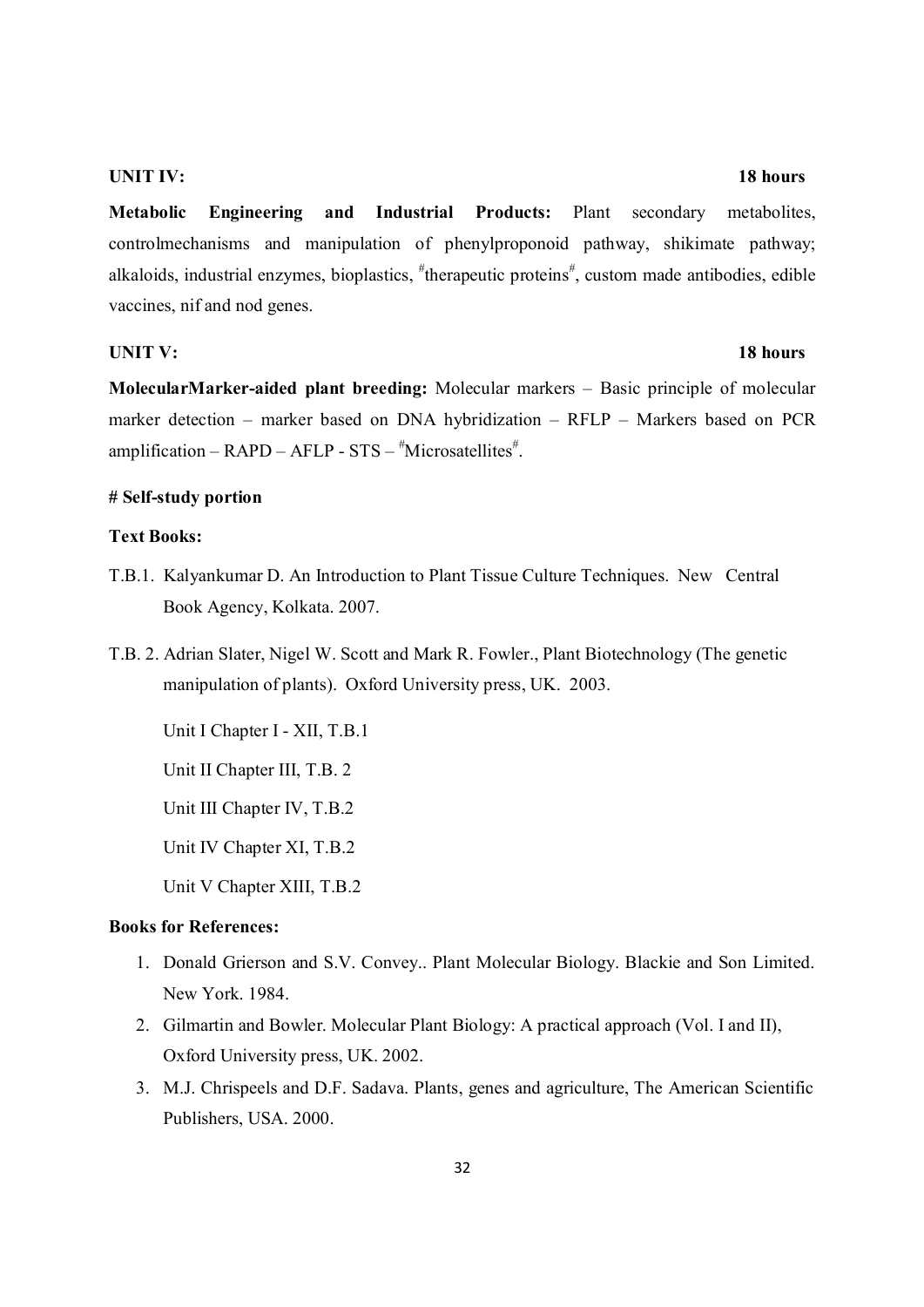- 4. Mantell, S.H and Smith, H.. Plant Biotechnology by. Cambridge University press, UK. 1983.
- 5. Mathews and Mickee. An introduction to genetic engineering in plants, Blackwell Scientific Publishers. London. 1985.
- 6. Henry, RJ. Practical Application of Plant Molecular Biology. Chapmans and Hall. 1997.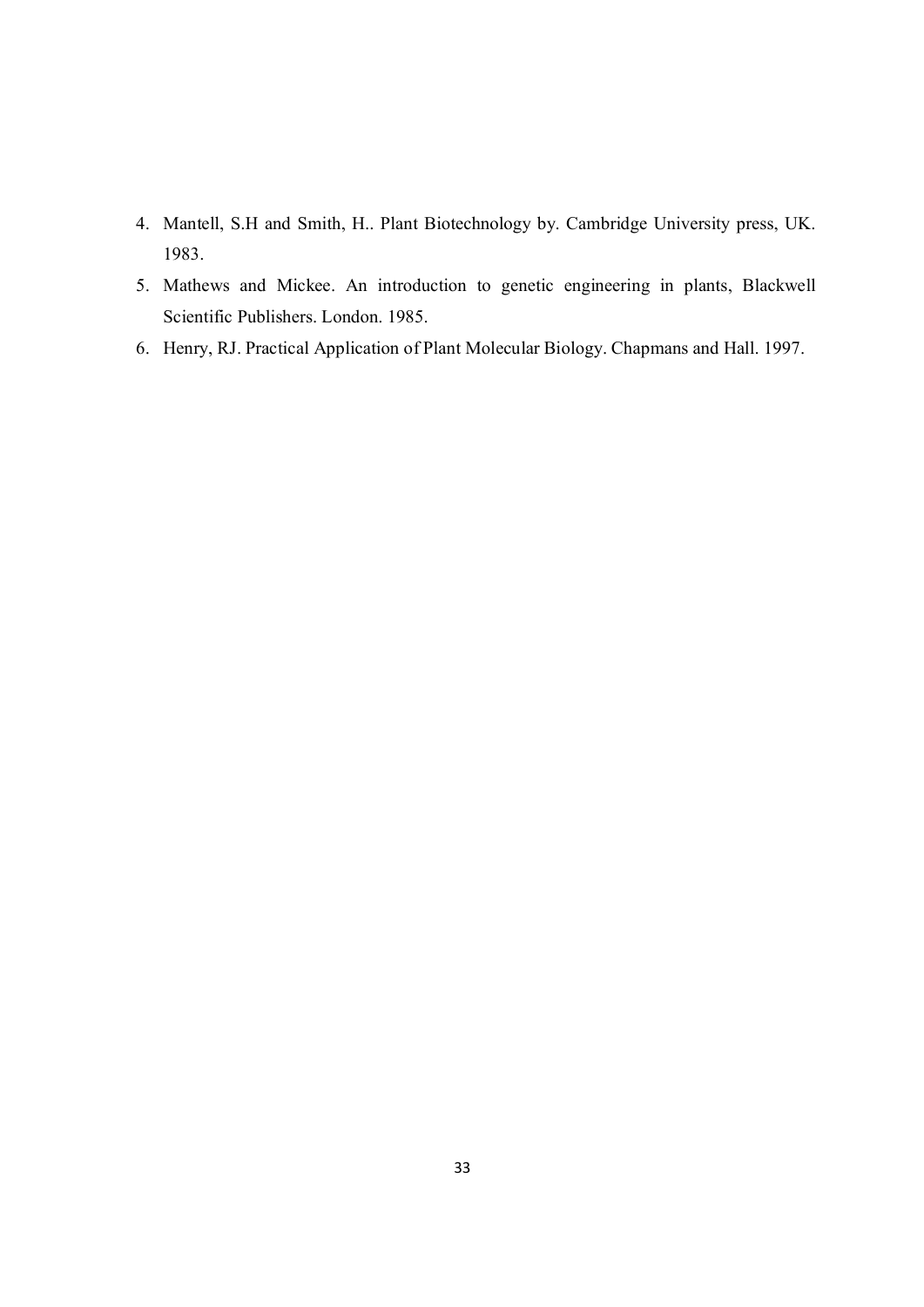#### **SEMESTER III: CORE - X**

#### **ANIMAL BIOTECHNOLOGY**

**Subject code: 17PBT 3C10 Max Marks: 100 Hrs/week: 6 Internal Marks: 25 Credit: 5 External Marks: 75**

#### **Objectives:**

- To study the techniques culture, concepts and achievements in animal systems.
- To study the developmental stages in animals and humans.

#### **UNIT I: 18 hours**

**Gametogenesis and Embryo development:** Molecular biology of animal development - Oogenesis and fertilization- Blastula- gastrulation and morphogenesis. Genetic analysis of development in Drosophila - a model system, sex determination in Drosophila, maternal gene activity, zygotic gene activity and <sup>#</sup>vertebrate homologues of invertebrate genes<sup>#</sup>.

#### **UNIT II: 18 hours**

**Animal cell and tissue culture:** Primary cell culture- Different types of cell lines - transformed cell lines- cell culture media – components and their function- serum- and serum free media;  $CO<sub>2</sub>$  incubator; Expression of culture efficiency, cell death and apoptosis. Organ culture methods of introducing of DNA into cell lines – microinjection- calcium phosphate transfectionlipofection- electroporation; Reporter gene systems – luciferase and green fluorescent protein-CAT assay. <sup>#</sup>Preservation of animal cells<sup>#</sup>, American type culture collection (animal cell line).

#### **UNIT III: 18 hours**

*In vitro* **fertilization, embryo transfer and stem cell biology**: Embryo technology, ICSI, Ingamete intrafallopian transfer. Development and use of transgenic animals – retroviral methodembryonic stem cell method- micro –injection method, molecular pharming. Generation of gene knockouts and insertional mutants in mice. Stem Cells – types- Gene therapy. Cloning of animals. Stem cell therapy – reproductive cloning.  $*$ Ethical issues in animal cloning $*$ .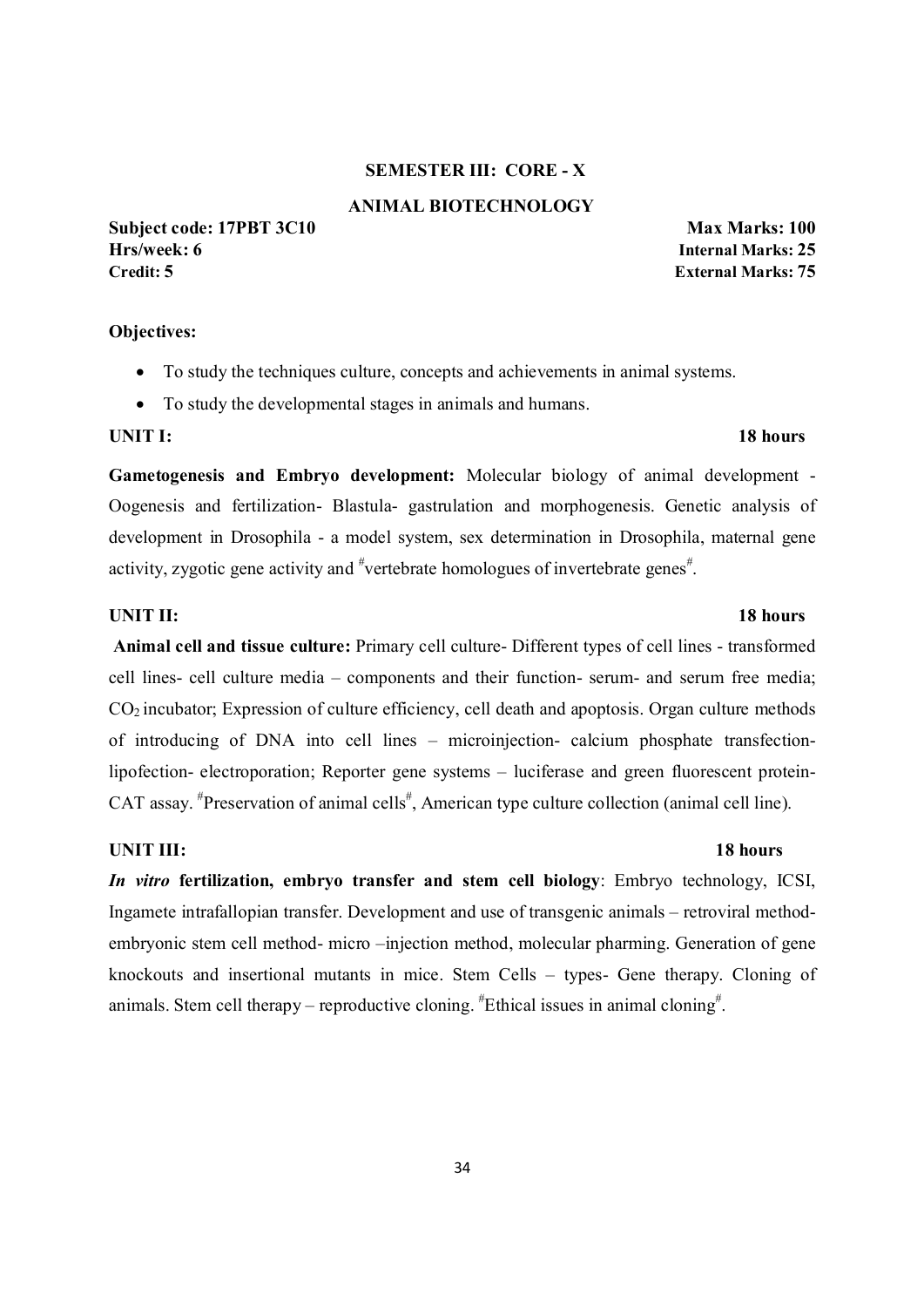#### **UNIT IV: 18 hours**

**Hybridoma technology:** Monoclonal antibody production, fusion methods, selection and screening methods for positive hybrids. Purification of monoclonal antibodies and application of monoclonal antibodies. Phage display technology for production of Abs, T cell cloning and applications, Cytokine technology, "Gene therapy".

#### **UNIT V: 18 hours**

**Vaccine Production**: Active and passive immunization- whole organism vaccines- purified macromolecules as vaccines- recombinant vector vaccines- DNA vaccines- multivalent subunit vaccines strategies for Malaria, Rabies, Hepatitis B, HIV and Cancer; Dendrites cells as therapeutic agents; "Multi- valent vaccines".

#### **# Self-study portion**

### **Text Books:**

T.B.1. Butterworthh –Heineman. "*In vitro* cultivation of animal cells", 5<sup>th</sup> Edition, Butterworthh Heineman Ltd. 2004.

T.B.2. John R.W. Masters., "Animal cell culture", 3rd Edition, Oxford university press. 2004.

Unit-1 Chapter 5 Page no 118-150 T.B.1

Unit-2 Chapter 7 Page no 243-267 T.B.1

Unit-3 Chapter 6 Page no 222-245 T.B.1

Unit-4 Chapter 4 Page no 99-121 T.B.2

Unit-5 Chapter 5 Page no 413-425 T.B.2

- 1. Masters, J.R.W., "Animal Cell culture", Oxford University Press. 2000.
- 2. Ranga, M.M., "Animal Biotechnology", Student Edition- Jodhpur. 2003.
- 3. Springer, T. A., "Hybridoma Technology in Biosciences and Medicine" by Plenum Press- New York. 1985.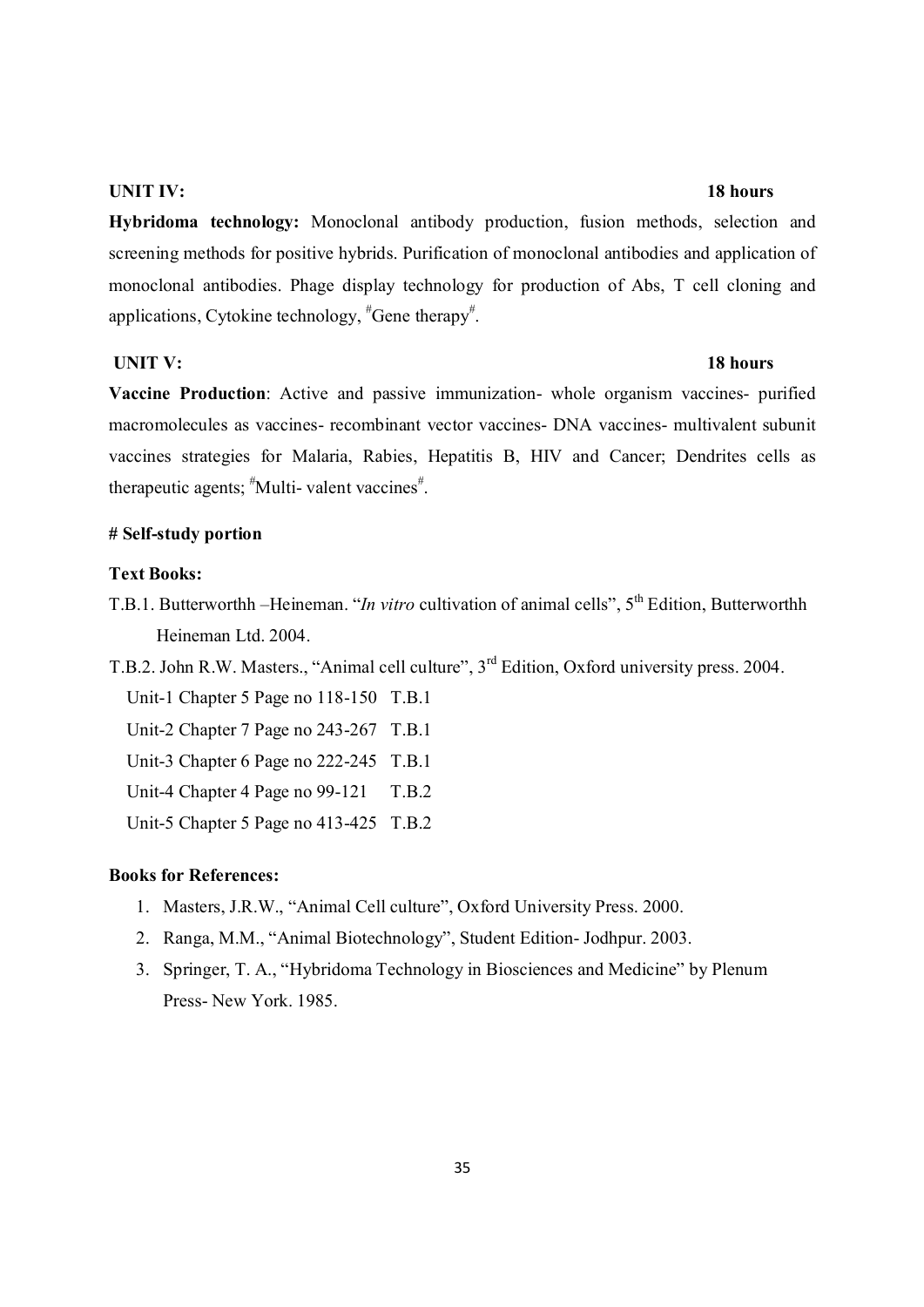#### **SEMESTER III: CORE - XI**

### **BIOINFORMATICS AND BIOSTATISTICS**

**Subject code: 17PBT3C11 Total Mark: 100 Hrs/week: 6 Internal Marks: 25 Credit: 4 External Marks: 75**

#### **Objectives:**

- To understand the basics of Bioinformatics and Biostatistics problems.
- To give an insight into the application of biological software's fields.

#### Unit I: 18 Hours **18 Hours**

**Structural Biology:** Bioinformatics scope and history, factors determining primary – secondary - tertiary and quaternary structures of proteins - protein information resources – biological databases, primary Sequence databases, secondary databases. <sup>#</sup>Composite protein sequence databases<sup>#</sup>.

**Databases**: Introduction to databases - database management system - types of databases. Flat file database - relational databases - object oriented databases - database software: overview of sequence retrieval system.  $*$ oracle – mysql, database design: visualization of databases<sup>#</sup>.

#### Unit III: 18 Hours

**Biological Sequence analysis**: Pair wise sequence alignment comparison - scoring matrix, dynamics programming, – FASTA, and BLAST. Multiple sequence alignments clustalW – global and local alignment. Phylogenetic alignment. Protein structure visualization tools. # RasMol, Swiss PDB Viewer, and # Protein identification programs - Mascot. Protein protein interaction#. Molecular docking.

**Programming in C & Perl**: C-language-Introduction-Operators- variables- input output statements- control statements- function- arrays- pointers- structures- file handling and case studies. Introduction to PERL- variables- strings and numbers- lists conditional loops- stringspattern matching.<sup>#</sup> Applying PERL to Bioinformatics<sup>#</sup>.

#### Unit II: 18 Hours **18 Hours**

#### **Unit IV:** 18 Hours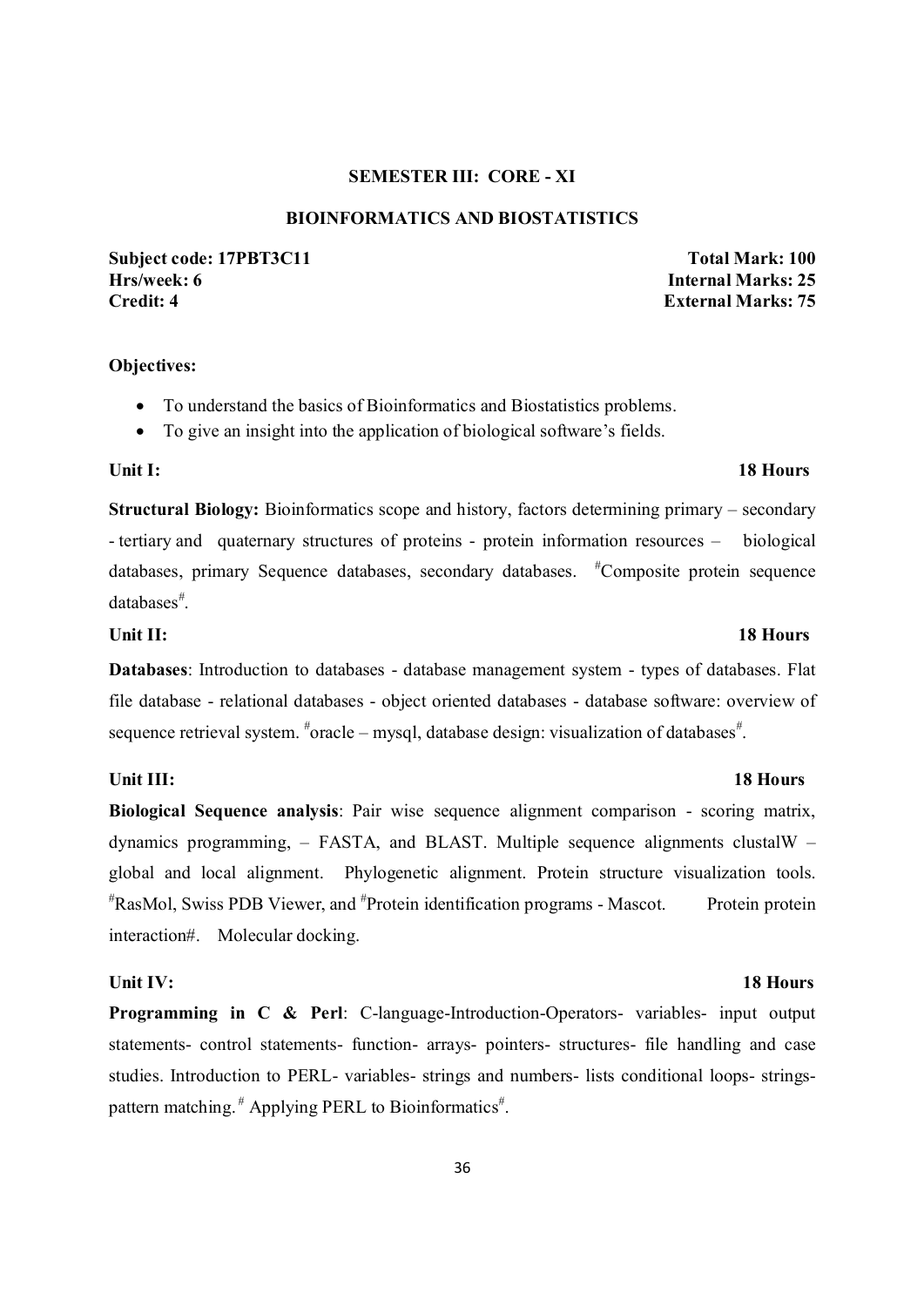#### **Unit V:** 18 Hours

**Biostatistics**: Measures of central Tendency - mean arithmetic's- harmonic and geometric median and mode - measures of dispersion - standard deviation and standard error; correlation coefficient- simple linear regress- # Basic idea of significance student test – t- test ,chi square test hypothesis test<sup>#</sup>. SPSS Packages.

#### **# Self-study portion**

### **Text Books:**

- T.B.1. Attwood TK- Parry Smith DJ, Introduction to bioinformatics- Pearson Education Asia. 2001.
- T.B.2. Rastogi , S.C., Mendiratta, P.Rastogi., Bioinformatics Methods and Application Genomics , Proteoics and Drug Discovery. 2004.
- T.B.3. Balaguruswamy, E. Programming in ANSI C- TataMcGraw Hill. 1992.
- T.B.4. Rastogi. SC., Mendiratta .P. Rastogi. Bioinformatics methods and application Genomics, Proteomics and Drug Discovery. 2004.
- T.B.5. Pillai, RSN., Bagavathi and Chand Statistics, 1984.

Unit I Chapter 3 Section 35-67. T.B-3

Unit II Chapter 3 Section 121, 228. T.B-4

Unit III Chapter 6, 7 Section 119,125,132,133 T.B-2

Unit IV Chapter 2, 3 Section 2.37, 3.1-9.2. T.B-1

Unit V Chapter 9 Section 121, 228. T.B-5

### **Books for Reference:**

1. David W. Mount, Bioinformatics: Sequence and Genome Analysis. CSHL Press. 2004.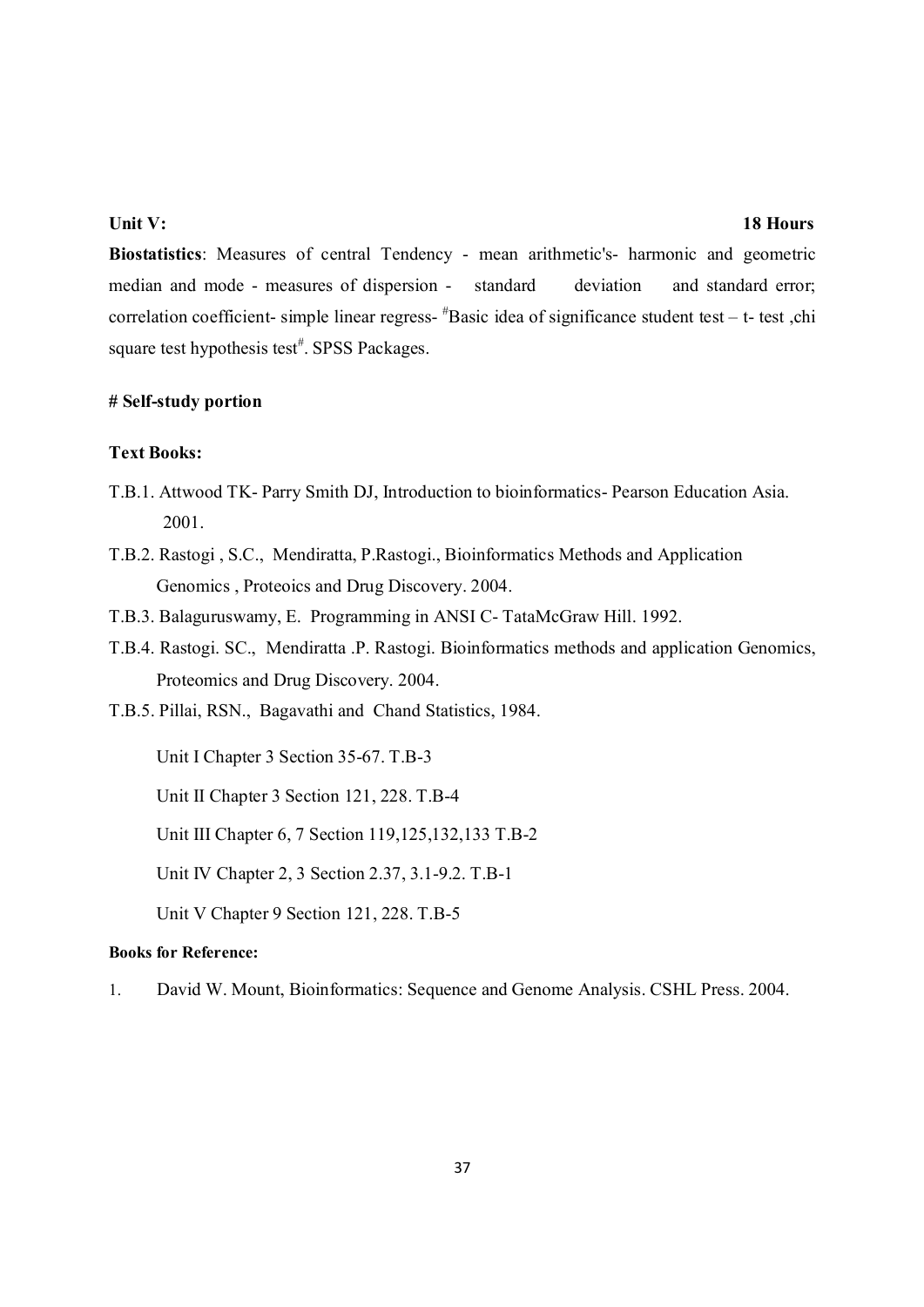### **SEMESTER III: CORE - XII**

### **PLANT BIOTECHNOLOGY, ANIMAL BIOTECHNOLOGY, BIOINFORMATICS AND BIOSTATISTICS – PRACTICAL**

**Course Code: 17PBT3C12P Max. Marks: 100 Hours/week: 6 Internal Marks: 20 Credit: 4 External Marks: 80**

### **PLANT BIOTECHNOLOGY**

- 1. Introduction to the laboratory and general Safety Practices for plant cell, Plant growth and development. Laboratory Report Guidelines (Theory & Demo).
- 2. Aseptic culture techniques for establishment and maintenance of cultures.
- 3. Tissue culture media preparation: Preparation of stock solutions of Murashige & Skoog basal medium and plant growth regulator stocks.
- 4. Propagation of plantlets and rapid multiplication by direct organogenesis.
- 5. Propagation of plantlets and rapid multiplication by indirect organogenesis.
- 6. Haploid plant production Anther and Pollen culture
- 7. Mechanical isolation of protoplast and enzymatic isolation of protoplast and culture.
- 8. Production of synthetic seeds.
- 9. Transformation of leaf discs with *Agrobacterium*.

### **ANIMAL BIOTECHNOLOGY**

- 10. Preparation of tissue culture medium and membrane filtration.
- 11. Primary culture of fibroblast cells/ liver cells.
- 12. Trypsinization of monolayer and subculturing.
- 13. Isolation and culture of lymphocyte from human blood.
- 14. Assessment of viability and counting using Tryphan blue exclusion method.

### **BIOINFORMATICS AND BIOSTATISTICS**

- 15. Study of Internet resources in Bioinformatics- eg. NCBI,
- 16. Sequence alignment by BLAST.
- 17. Homology modeling of a given protein sequence.
- 18. Phylogenetic analysis using web tools.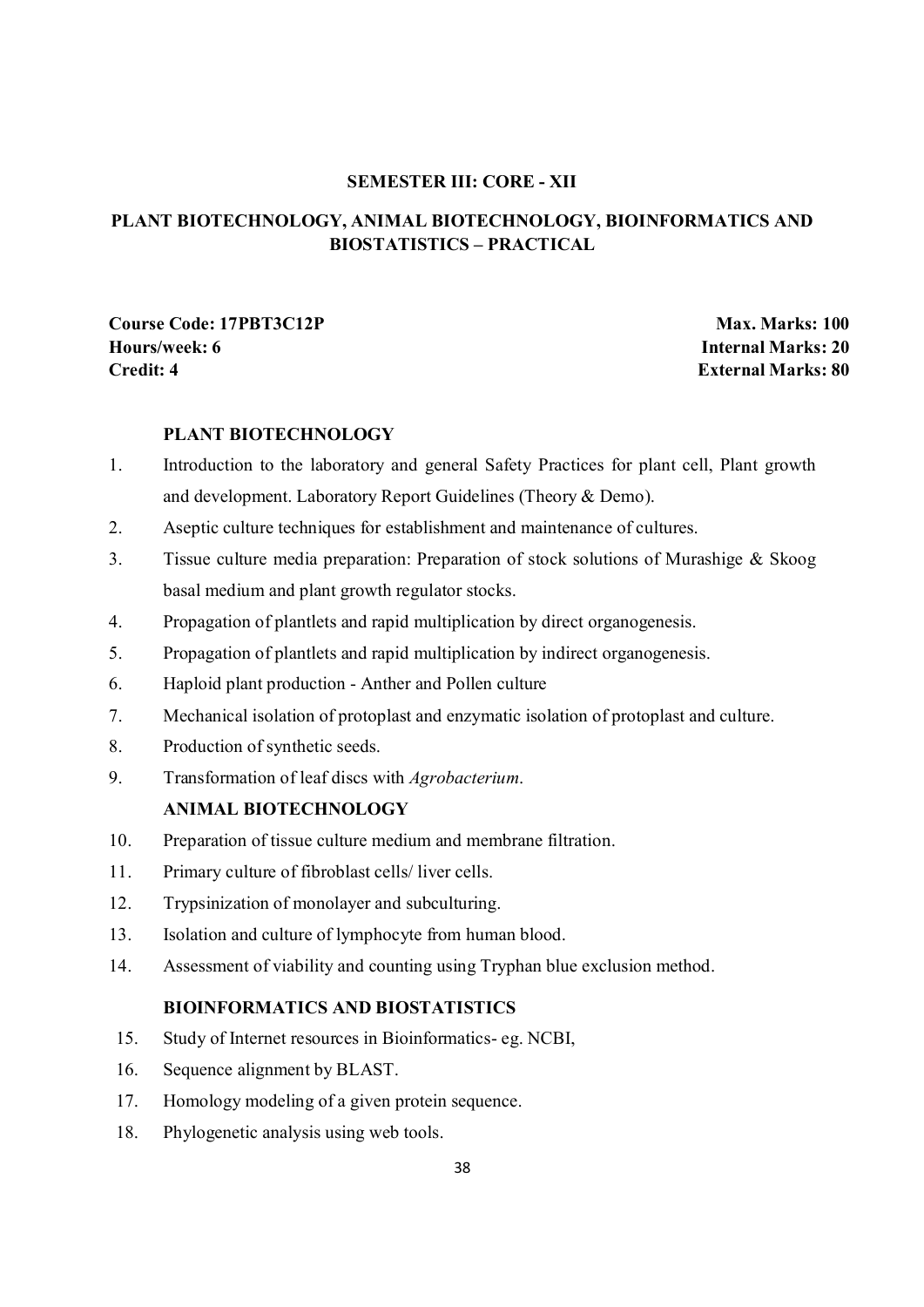- 19. Pair wise Sequence Alignment.
- 20. Multiple alignments- using CLUSTAL W
- 21. Program to find the percentage of G and C in a DNA sequence.
- 22. Program to find the percentage of type of amino acid in a sequence.
- 23. Program to concatenate DNA fragments.
- 24. Program to convert DNA to RNA.
- 25. *Web Publishing*: Create a web page for your University / College using HTML. The opening page should provide hyperlinks to other pages (add animation and sound effects appropriately).

#### **Text Books:**

- 1. Kalyankumar De. An Introduction to Plant Tissue Culture Techniques. New Central Book Agency, Kolkata. 2007.
- 2. Nigel Jenkins. "Animal cell biotechnology methods and protocols", 1<sup>st</sup> Edition 1, Humana press. 1997.
- 3. John R.W. Masters.. "Animal cell culture", 3rd Edition, Oxford University press. 2004.
- 4. Balaguruswamy, E. Programming in ANSI C- Tata McGraw Hill. 1992.
- 5. Attwood TK., Parry Smith DJ. Introduction to bioinformatics- Pearson Education Asia. 2001.
- 6. Rastogi SC., Nametag Mendiratta Parag Rastogi. Bioinformatics Concepts, Skills & Applications. 2003.

### **Books for References:**

- 1. Andreas D.Baxevanis B.F.Francis Ouellette, 3rd Edition. Bioinformatics. A Practical Guide to the Analysis of Genes and Proteins. 2006.
- 2. Baxevanis A., and B.F. Ouellette. Bioinformatics: A practical Guide to the Analysis of Genes and Proteins, Wiley-Inter science, Hoboken, NJ. 1998.

**\*\*\*\*\***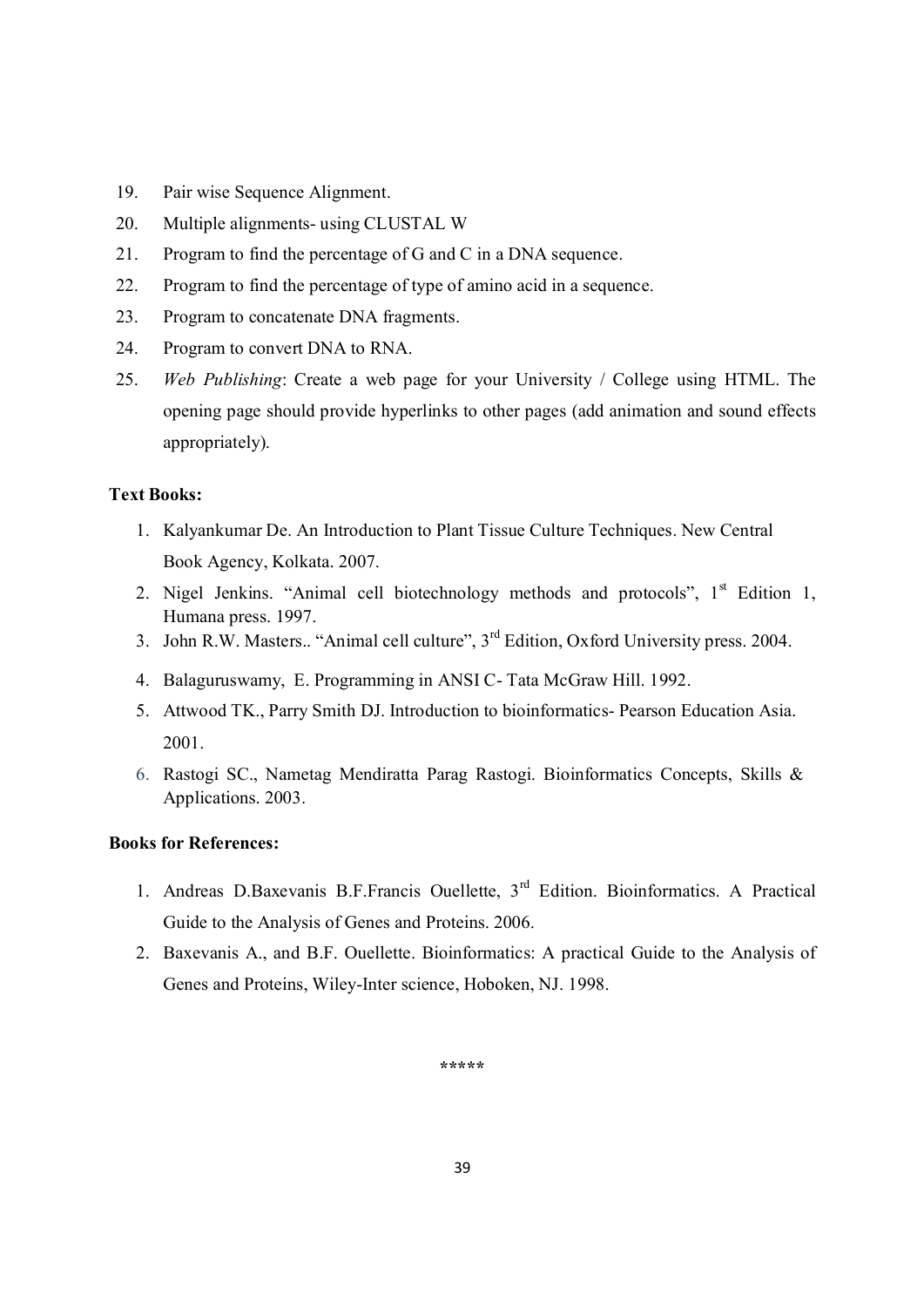### **SEMESTER IV: ELECTIVE – III**

#### **RESEARCH METHODOLOGY, IPR AND BIOSAFETY**

**Course code: 17PBT3CE3A Total Mark: 100 Hrs/week: 6 Internal Mark:25 Credit: 4 External Mark:75** 

#### **Objective:**

- To give an understanding about research, IPR & Legal Protection.
- To study the process of Patent Filing, Infringement and Biosafety.

#### **Unit I: 18 Hours**

**Research:** Meaning – purpose, types and significance of research in basic/applied sciences. Steps in research: identification, selection and formulation of research problem- research questions-research design- formulation of hypothesis- literature collection. Sampling technique: sampling theory-types of sampling-steps in sampling- sampling and non-sampling error - sample size –advantages and limitations of sampling. Data for research: primary data, secondary data, limitations and cautions.

#### **Unit II:**

**Processing Data:** Checking- editing - coding- transcriptions and tabulation-data analysismeaning and methods- quantitative and qualitative analysis. Structuring the report: chapter format- pagination- identification- using quotations- presenting foot notes – abbreviationspresentation of tables and figures- referencing- documentation-use and format of appendicesindexing. preparation of research report - thesis - dissertation - manuscript/research article – monograph/review.

#### **Unit III: 18 Hours**

**IPR and its different forms -** Development of patent system in India, Indian Patent Act 1970, recent amendments, filing patent application, precautions before patenting – disclosure and nondisclosure. WIPO treaties, Patent Cooperation Treaty (PCT) and implications, role of a country

#### 40

#### **18 Hours**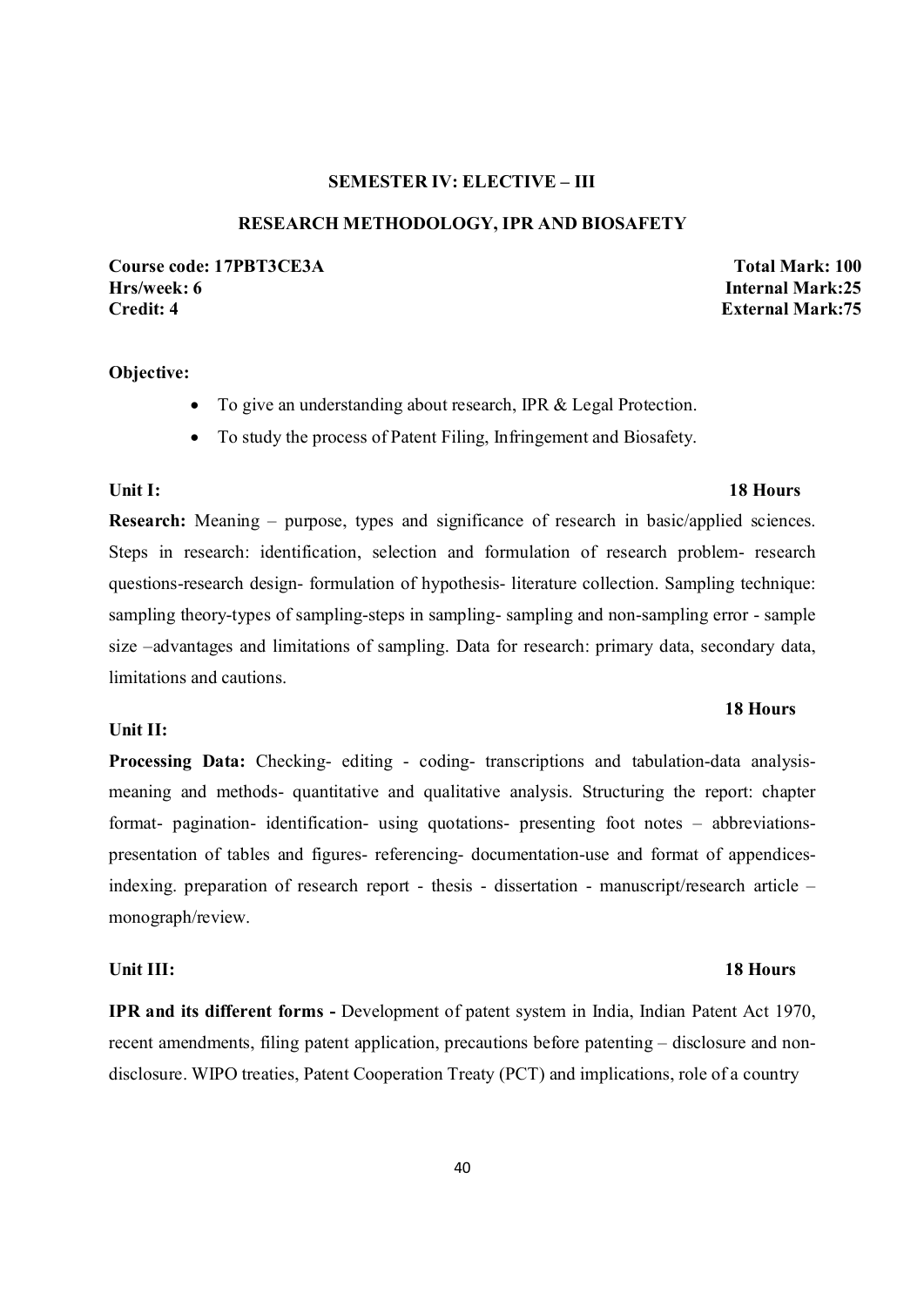patent office and procedure for filing a PCT application. Types of IP - patents, trademarks, copyright & related rights, industrial design, traditional knowledge, geographical indications and international framework for the protection of IP.

#### **Unit IV:** 18 Hours

**Rights** - Introduction to history of GATT, WTO, TRIPS. Basic requirements of patentability, patentable subject matter, novelty and the public domain; non obviousness compulsory licensing, patent infringements and revocation special issues in Biotechnology patents: disclosure requirements, collaborative research, competitive research, patent litigation, Budapest treaty. PETA – history, philosophy and activism. PETA Asia-Pacific, PETA India.

### Unit V: 18 Hours

**Biosafety-** Introduction to biological safety cabinets, primary containment for biohazards, biosafety levels, biosafety levels of specific microorganisms, recommended biosafety. Roles of Institutional Biosafety Committee, Review Committee on Genetic Manipulation (RCGM), Genetic Engineering Appraisal Committee (GEAC) for GMO's applications in food and agriculture. Environmental release of GMOs, overview of national regulations and relevant international agreements - Cartagena protocol.

### **# Self – study portion**

### **Text Books:**

T.B.1.Kothari, CR. Research Methodology – methods and techniques. New age International Pvt.Ltd. 2004.

T.B.2.Deepa Goel and Shomini Parashar, IPR, Biosafety and Bioethics. Dorling Kindersley Pvt. Ltd. 2013.

Unit I - Chapter 1, 3, 6, Page no: 1-20, 31-39, 95-120. T.B.1.

Unit II – Chapter 14, Page no: 344-359. T.B.1.

Unit III & IV – Chapter 3, 5, Page no: 47-60, 84-100. T.B.2.

Unit IV - https://en.wikipedia.org/wiki/People\_for\_the\_Ethical\_Treatment\_of\_Animals Unit V – Chapter 10, 11, Page no: 150-164, 164-172. T.B.2.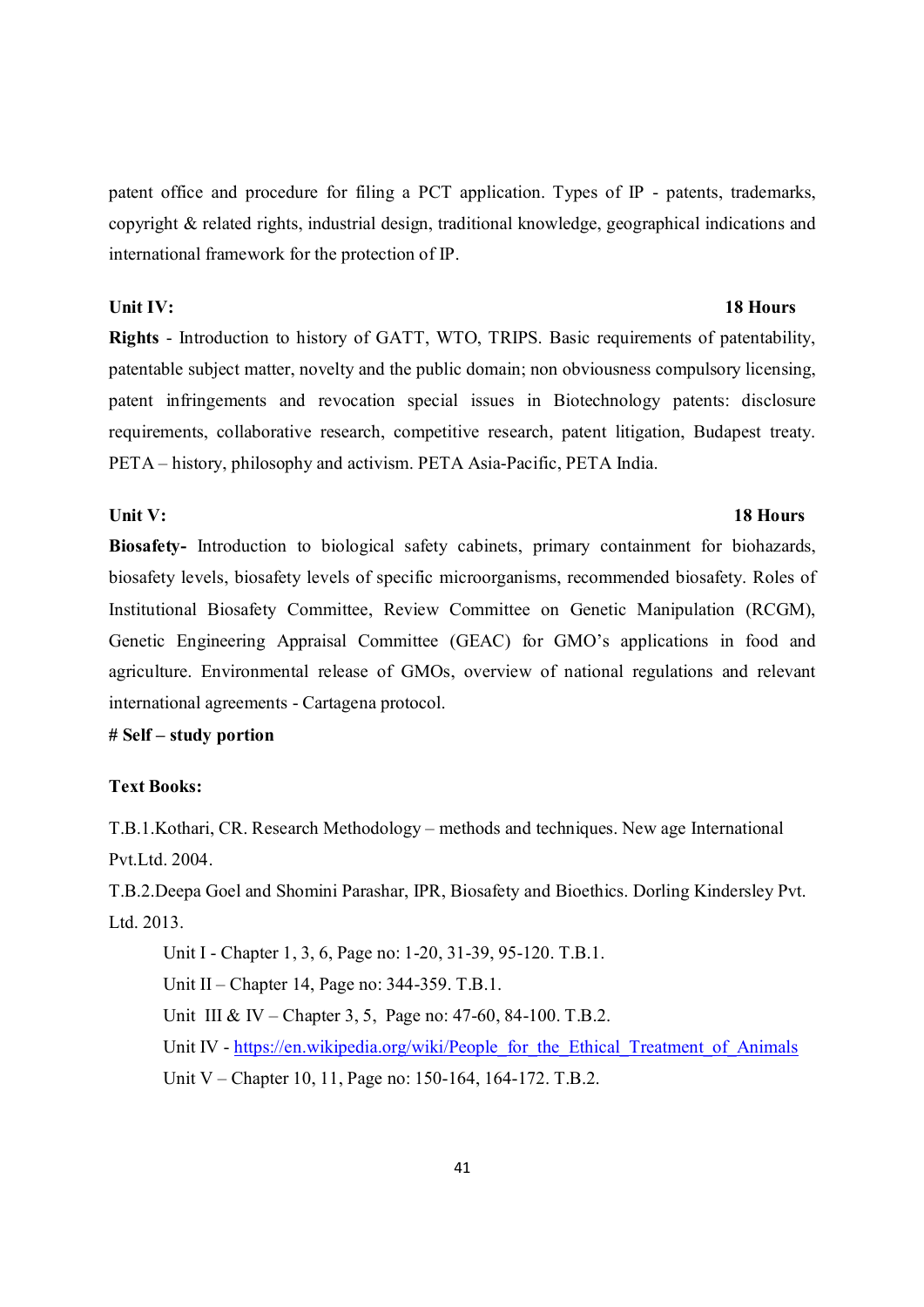- 1. Martin. M.W. and Schinzinger.R. Ethics in engineering. 3rd Edition, Tata McGraw-Hill, New Delhi. 2003.
- 2. Sasson A. Biotechnologies and Development, UNESCO Publications. 2002.
- 3. Biosafety issues related to transgenic crops DBT guidelines, Biotech Consortium India Limited, New Delhi.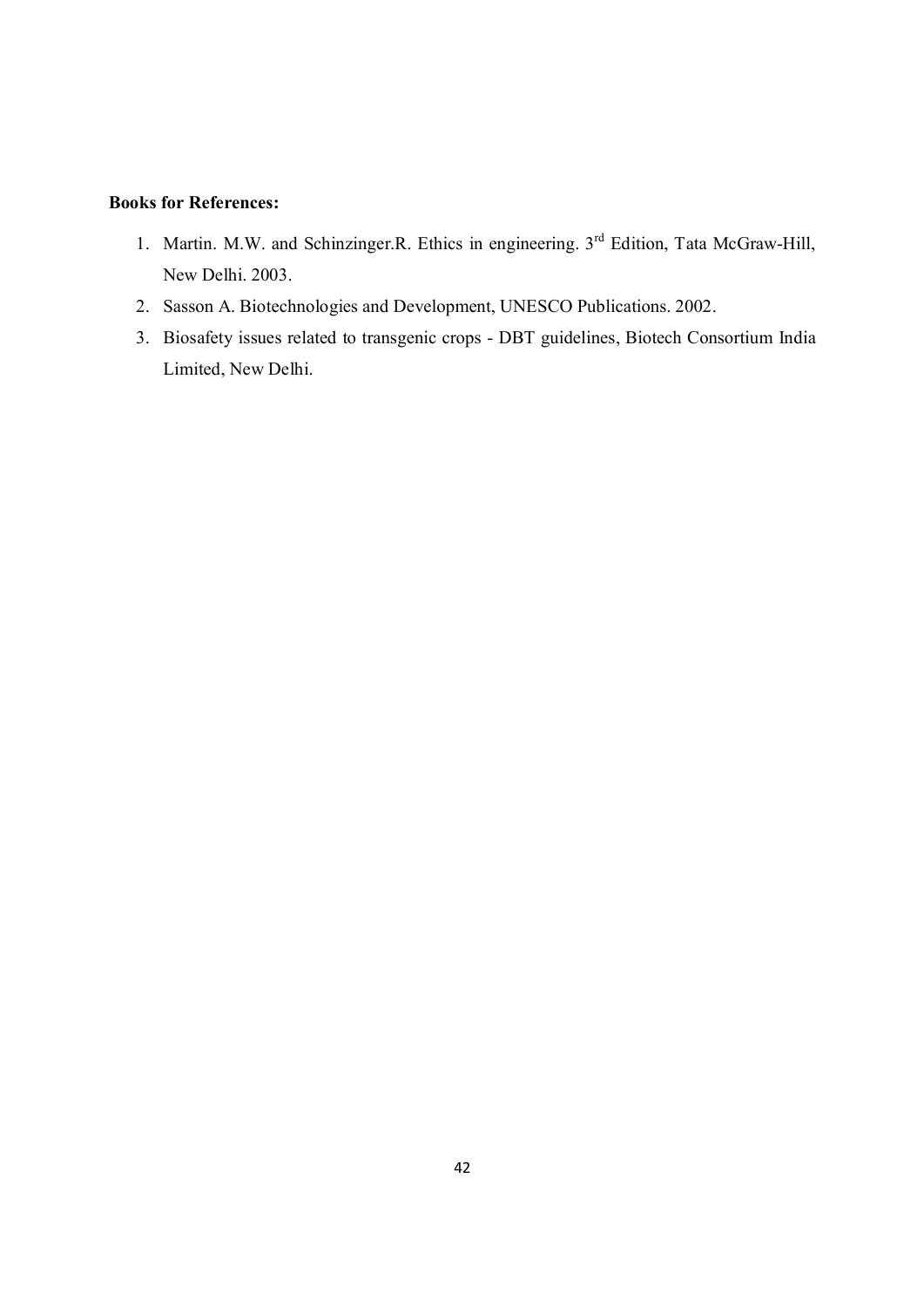## **SEMESTER III: ELECTIVE - III GENOMICS AND PROTEOMICS**

#### **Subject code: 17PBT 3CE3B** Total Mark: 100 **Hrs/week: 6 Internal Mark: 25 Credit: 4 External-Mark: 75**

#### **Objectives:**

 The students will be able to understand the various techniques in Genome analysis and to understand the applications of proteomics in different fields.

#### **UNIT- I**

**Genome Structure**: Genome sizes- microbial and organelle genomes - Centromeres and telomeres, tandem repeats- dispersed repeats (transposons). Basic Sanger sequencing - automated sequencing- sequencing simple genomes - Sequencing large genomes - finalizing sequences – resequencing and Next generation sequencing (NGS).

### **UNIT- II**

**Microarray:** DNA Micro array, Protein Micro array Transcriptomics, Applications and advantages of Micro arrays- DNA chips and SAGE technology- Organization of genome projects- human, plant, animal and microbial genome.

#### **UNIT- III**

**Human Genome:** Important genes associated with each chromosomes - Mendelian and sexlinked traits in human inheritance. Genetic diseases due to defects in autosomal and sex linked genes. Whole genome sequencing – Human Genome Project.

#### **UNIT- IV**

**Proteomics**: Identifying proteins in complex mixtures: Protein profiling, quantitative 2D GE, multidimensional chromatography, quantitative mass spectrometry, MALDI – TOF, TOF analysis and analytical protein chips. Protein structure databanks- protein databank.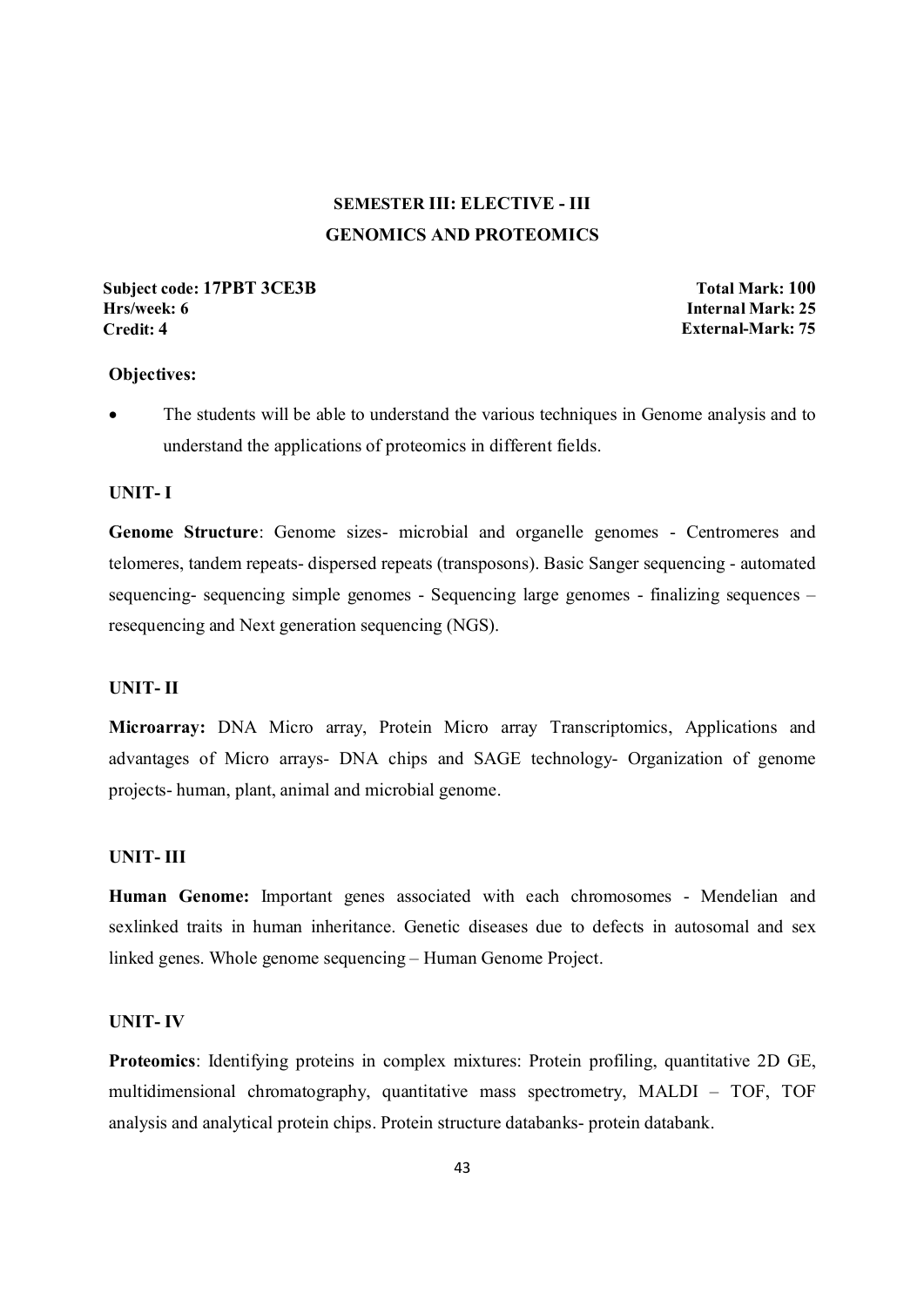### **UNIT- V**

**Phamacogenomics and New Drug Design**: Need for developing new drugs: Procedure followed in drug design; Molecular modification of lead compounds; Prodrug and soft drugs; Physico-chemical parameters in drug design; QSAR.

### **Text Books:**

- 1. Necia Grant Cooper; (Ed.). The Human Genome Project; Deciphering the blueprint of heredity University Science books, CA, USA. 1994.
- 2. Gary zweiger. Transducing the Genome; Information, Anarchy and Revolution in Biomedical Sciences.. Tata McGraw-Hill Publishers, New Delhi. 2003.
- 3. Branden, C and J.Troze. Introduction to Protein Structure. Second Edition.Garland Publishing, New Delhi. 1999.
- 4. Evans W.E. and Relling, M.V. Pharmacogenomics: translating functional genomics into rational therapeutics. *Science* 286:487. 1999.

Unit I, T.B.2. Unit II, T.B.3. Unit III, T.B.1. Unit IV, T.B.3. Unit V, T.B.4.

- 1. Baxevanis, A.D and Ouellette, B.F.F. Eds. Bioinformatics: A Practical Guide to the Analysis of Genes and Proteins. Wiley Interscience. New York. 2001.
- 2. Higgins, D and Taylor, W (Eds). Bioinformatics: Sequence, Structure and Databnks.Oxford University Press, Oxford. 2000.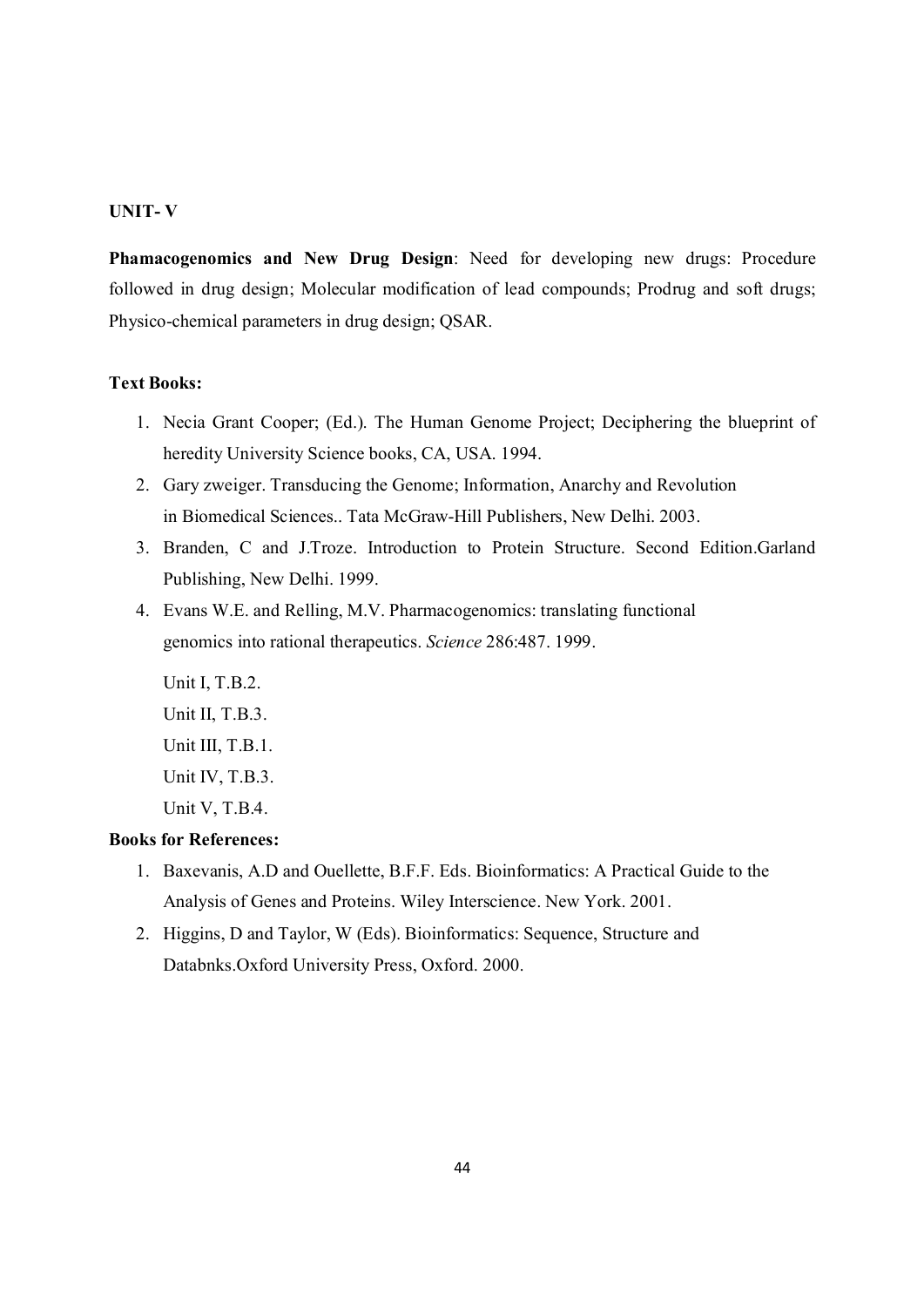## **SEMESTER III: EXTRA CREDIT - 1 GENETIC TOXICOLOGY**

**Subject code: 17PBT 3CE1 Total Mark: 100 Hrs/week: -- Internal Mark: -- Credit: 5\* External-Mark: --**

### **Objectives:**

- To study the relationship of genetic toxicology as a subset within the field of toxicology.
- To describe the effects of radiation and chemical mutagens upon the environment and the possible effects on humans.

**Unit-I: 18 Hours** 

**Principles of Toxicology** - Mechanisms of Toxicity, ADME and Toxicokinetics, Pharmacokinetics, "pharmacodynamics" and toxicokinetics of xenobiotic chemicals through the mammalian body - metabolism, principles of Phase I metabolism, oxidation, reduction, hydrolysis and the enzymes involved.

#### Unit-II: 18 Hours

**Testing Methods in Genetic Toxicology -** *In vitro* micronucleus assay, structural numerical changes, <sup>#</sup>centromere and kinetochore staining<sup>#</sup>, binucleate cell assay and measurement of nondisjunction.

#### Unit -III: 18 Hours

**Environmental Mutagenesis** - *In vitro* gene mutation assays,  $*$ HPRT methods<sup>#</sup>, thymidine kinase (TK) mutations. Detection methods for gene and chromosome changes such as SSCP, RSM, FISH, CGH.

#### **Unit-IV: 18 Hours**

**DNA Lesions, Repair and Mutation -** DNA modifications by ionising and non-ionising radiations, Chemically induced lesions, DNA adducts by the alkylating agents, Lesion and adduct detection methods, comet assay, mismatch repair, <sup>#</sup>Base excision repair<sup>#</sup>, Nucleotide excision repair, post-replication and double strand break repair, Repair defective mutations.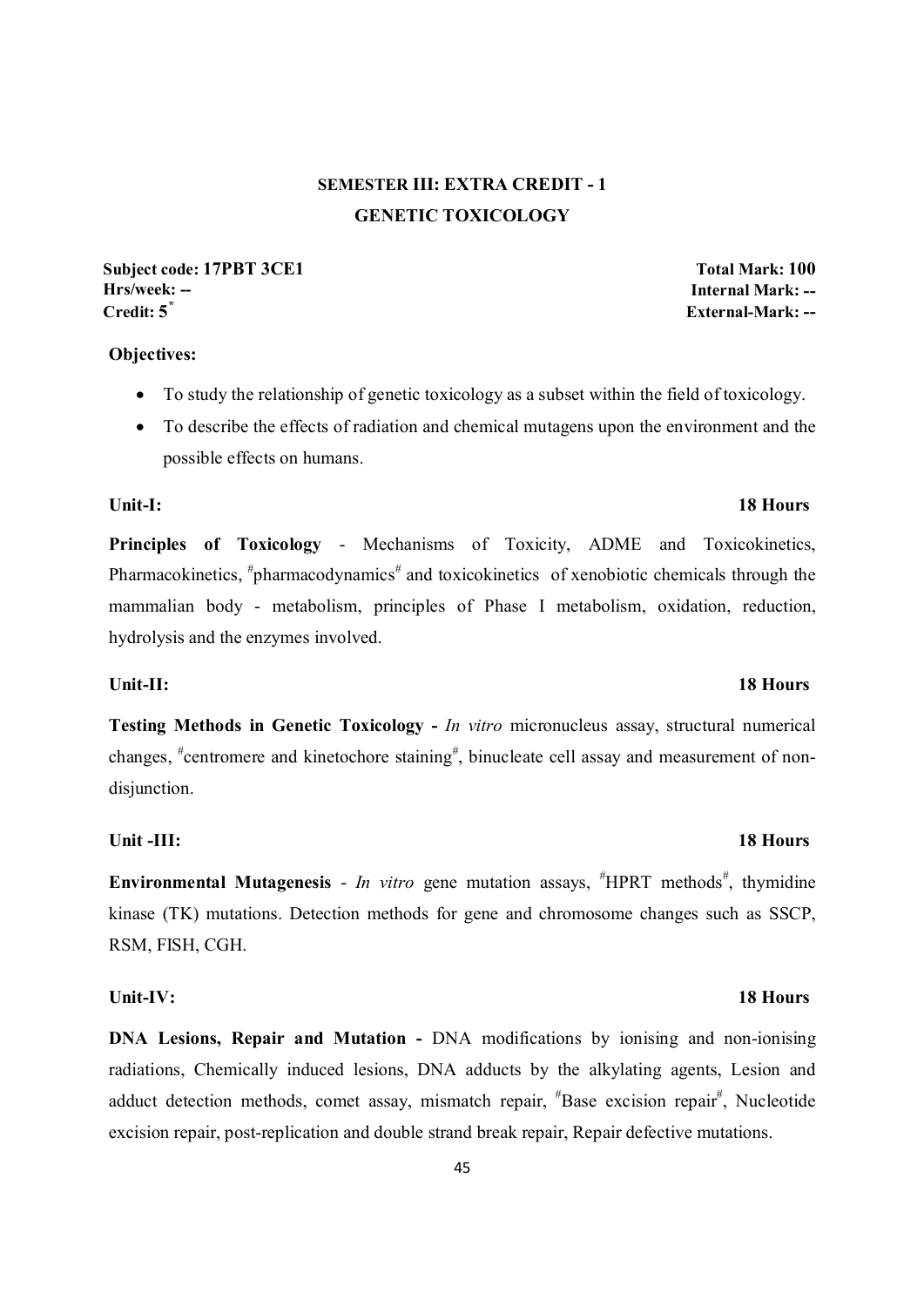**Epigenetic Mechanisms of Chemical Carcinogenesis:** Biological characteristics for classification of genotoxic and nongenotoxic carcinogens, biological characteristics of the stages of carcinogenesis, role of cell proliferation in non-genotoxic carcinogenesis, role of apoptosis in epigenetic carcinogenesis, molecular toxicology and  $*$ toxicogenomics<sup>#</sup>.

### **# Self-study portion**

#### **Text Books:**

- T.B.1. Brusick, D., Principles of Genetic Toxicology. Springer Science & Business Media. 2013.
- T.B.2. Hartl, D.L and E.W. Jones. Genetics- analysis of genes and genomes. 6<sup>th</sup> edition. Jones and Bartlett publishers. 2005.

Unit I – Chapter 1. T.B.1 Unit II – Chapter 6. T.B.1 Unit III – Chapter 10. T.B.1 Unit IV – Chapter 7,8 & 9. T.B.1 Unit V – Chapter 11. T.B.2

- 1. Albert P. Li, Robert H. Heflich, Genetic Toxicology. CRC Press. 1991.
- 2. Wai Nang Choy. Genetic Toxicology and Cancer Risk Assessment. CRC Press. 2001.
- 3. Daniel Hartland MaryellenRuvolo. Genetics. Jones & Bartlett Publishers. 2011.
- 4. Gardner, E.J., Simmons, M.J., and Snusted D.P., Principles of Genetics, John Wiley and Sons, New York. 1991.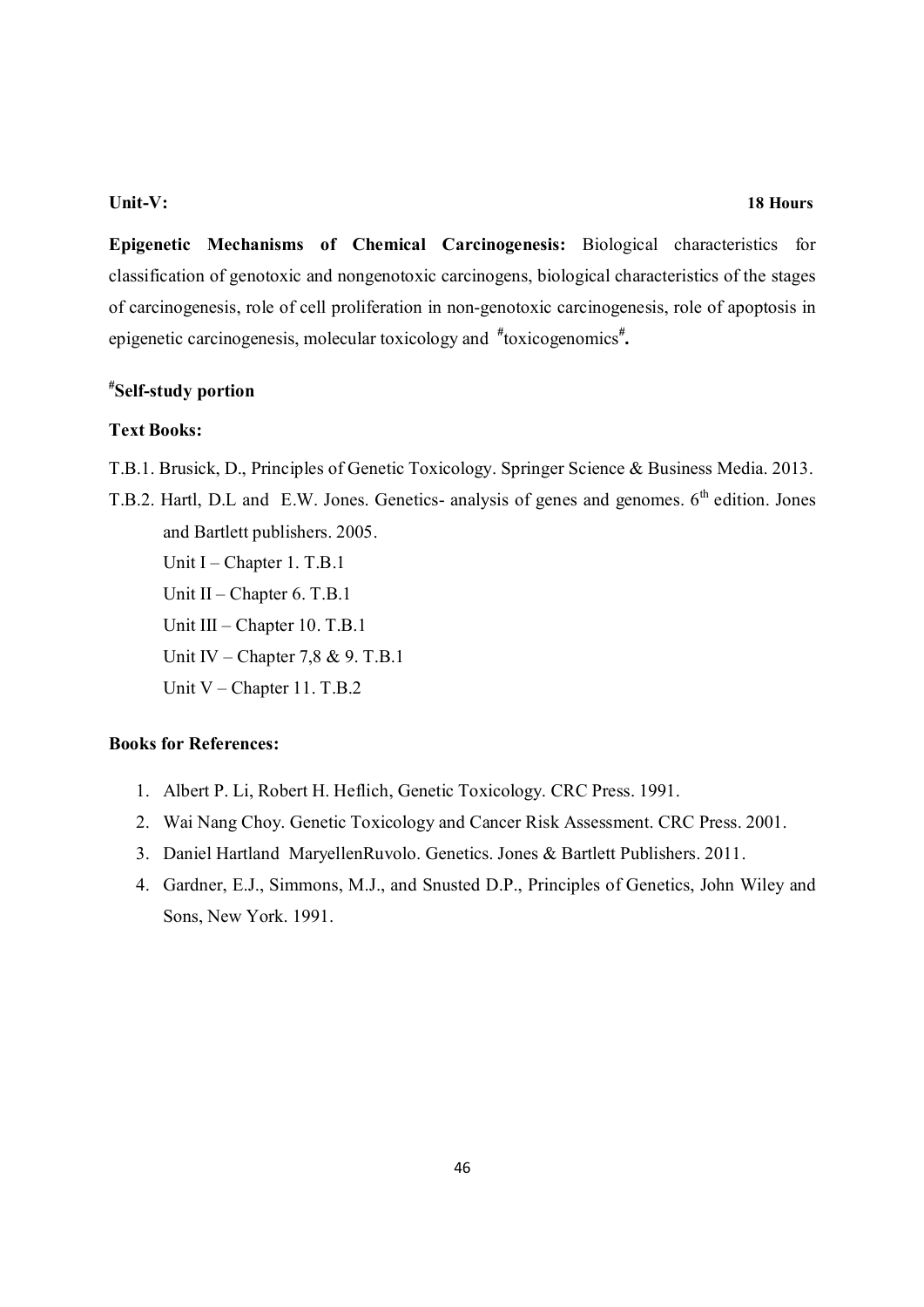#### **SEMESTER IV: CORE - XIII**

#### **INDUSTRIAL BIOTECHNOLOGY**

#### **Course code: 17PBT4C13 Total Mark: 100 Hrs/week: 6 Internal Mark:25 Credit: 5 External Mark:75**

#### **Objectives:**

- 1. To study the overall industrial bioprocess so as to help them to manipulate the process to the requirement of the industrial needs.
- 2. To study the bulk production of commercially important Bioproducts.

#### **UNIT I:** 18 hours

**Isolation and screening of industrially important microbes**: Primary screening and secondary screening. Strain improvement: auxotrophic mutants, resistant mutants and revertant mutants, recombination: applications of parasexual cycle, protoplast fusion and rDNA techniques. Preservation of Micro-organisms: serial subculture, overlaying culture with mineral oil, "lyophilization and nitrogen storage".

#### **UNIT II:** 18 hours

## **Microbial growth kinetics, production media and fermenter:** Batch, fed batch and continuous culture. Characteristics of ideal production medium, medium formulations: energy, carbon, nitrogen, mineral sources, growth factors, precursor, inducer and inhibitor, oxygen requirement and antifoam agents. Sterilization of equipment and production media: "batch, continuous and filter sterilization<sup>#</sup>.

#### **UNIT III:** 18 hours

**Design of a fermenter:** Basic functions of a fermenter, body construction, agitator (impeller), stirrer glands and bearings, baffles, pH probe – DO, aeration system (sparger), valves: gate, globe, piston, needle, plug, ball, butterfly, pinch, check valves and diaphragm valves,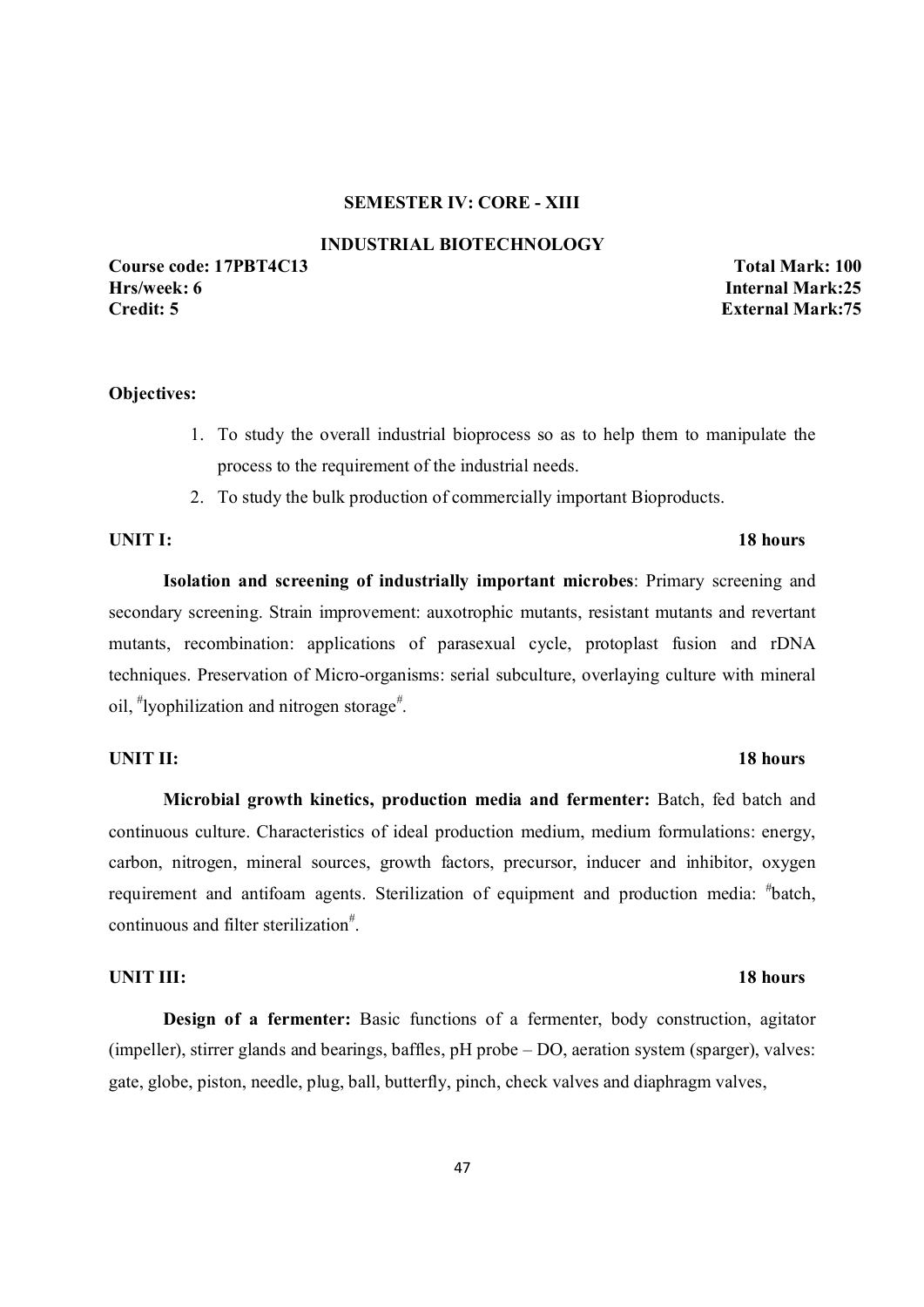pressure control valves and steam traps. Fermentation vessels: Waldhof-type, tower, air-lift, deep-jet, cyclone column, #packed glass bead reactors and hollow fibre chambers#.

#### **UNIT IV:** 18 hours

**Downstream processing**– Foam separation, precipitation, Filtration: batch and continuous filters, centrifugation: basket, tubular-bowl, solid-bowl scroll, multi-chamber and disc-bowl centrifuge. Cell disruption: physical - mechanical methods and chemical methods. Liquid - liquid extraction, solvent recovery, two-phase aqueous extraction, chromatography, membrane process, drying, "crystallization and whole broth processing".

#### **UNIT V:** 18 hours

## **Production of Bioproducts:** Antibiotics: Penicillin and Streptomycin, Organic acids: Citric acid and acetic acid, Enzymes: amylase and protease, Solvents: ethyl alcohol, vinegar and 2,3-butanediol, Amino acids: glutamic acid and lysine, Vitamins:  $B_{12}$  and  $B_2$ . <sup>#</sup>Production of Single Cell proteins<sup>#</sup>.

### **# Self-study portion**

#### **Text Books:**

- T.B.1. Patel, A. H. Industrial Microbiology. Rajiv Beri for Macmillan India Ltd. 2005.
- T.B.2. Stanbury, P.F. Whitaker and S.J.Hall, Principles of fermentation technology. 2<sup>nd</sup> Edition. Elsevier Science India. 2003. Unit I and II Chapter 3, 5 & 6, p. no: 15-55. T.B.1. Unit III Chapter 7, p.no: 167-209. T.B.2. Unit IV Chapter 10, p. no: 277-307. T.B.2. Unit V Chapter 10, 11, 12, 13, 14, 15, 17, p. n o: 112-187. T.B.1.

- 1. SalaTeh JR., Bacterial physiology and metabolism, Academic press- New York. 2001.
- 2. Mansi& CFA. Bryce. Fermentation Microbiology &Biotechnology,Taylor& Francis Ltd.. 2004.
- 3. Coulson, JM., and J.F. Richardson. Chemical Engineering, Pergamon Press. 1984.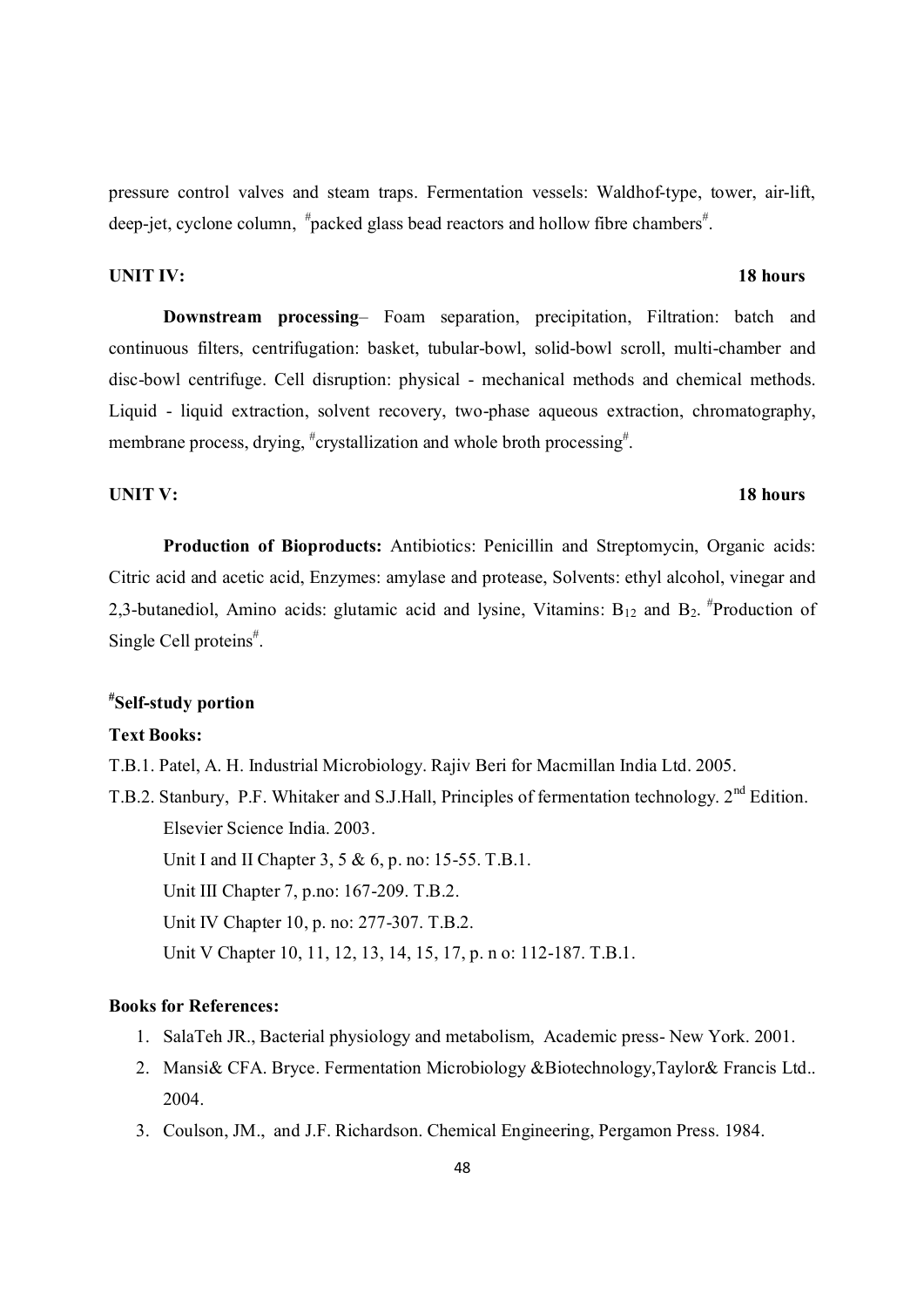### **SEMESTER IV: CORE - XIV**

#### **ENVIRONMENTAL BIOTECHNOLOGY**

**Course code: 17PBT4C14 Total Mark: 100 Hrs/week: 6 Internal Mark:25 Credit: 5 External Mark:75** 

#### **Objectives:**

 To study the principles of microbiological treatment to clean up polluted environments and to create valuable resources for the human society.

#### **UNIT I:** 18 hours

**Global Environmental Problems:** Greenhouse effect and global warming: Greenhouse gases – Measures to control greenhouse effect, global warming and climate change. Problem of ozone: Depletion of ozone – ozone hole– effect of ozone depletion – Measures to control ozone depletion: "Acid rain: Development of acid rain -effect of acid rain" -Measures to control acid rain, El Nino-Southern oscillation and sea level rise.

#### **UNIT II:** 18 hours

**Environmental Pollution**: Origin of pollution; Classification and nature of Environmental Pollutants; Industrial pollutions. Overview of Noise pollution.<sup>#</sup>Radiation Pollution - Types and possible hazards of radioactive substances; # Soil Pollution - Waste land formation. Impact of Dams, Loss of soil fertility#.

#### **UNIT III:** 18 hours

Waste water management: Waste water treatment: waste water collection, <sup>#</sup>physico-chemical properties of waste water, physical, chemical and biological (primary, secondary and tertiary) treatment processes. Activated sludge, oxidation ditches, trickling filter, rotating discs, rotating drums, oxidation ponds. <sup>#</sup>Anaerobic digestion, anaerobic filters<sup>#</sup>. Biotechnology in tannery, dairy, distillery, textile, pulp, paper and Antibiotic industries effluent treatment.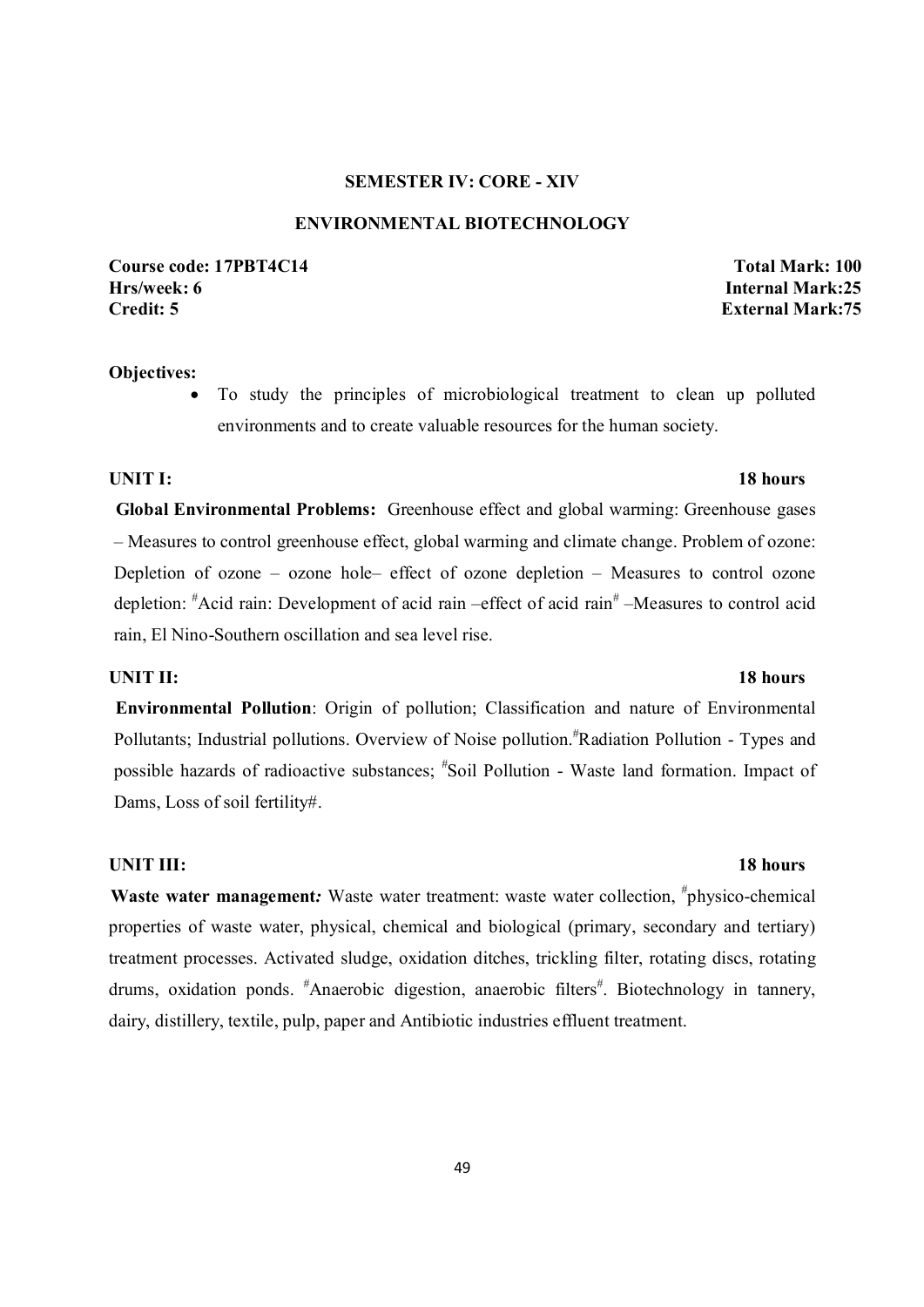#### **UNIT IV:** 18 hours

**Xenobiotic:** Ecological considerations, degradative plasmids; hydrocarbons, substituted hydrocarbons, oil pollution, surfactants, pesticides<sup># #</sup>Bioplastics<sup>#</sup>, Biopesticides; bioremediation of contaminated soils and wastelands. Phytoremediation: degradation of xenobiotic by plants.

#### **UNIT V:** 18 hours

**Environmental Quality Assessment and Monitoring:** Quality of environment for life on earth and man - Deterioration of environmental quality with reference to anthropogenic impact. # Methods of assessment of environmental quality# ; Impacts of genetically engineered microbes, plants and animals. Organization for environmental quality and Law of environmental protection.

## **# #Self-study portion**

#### **Text Books***:*

T.B. 1. Agrawal, KC. Environmental Biotechnology, Nidhi Publishers (India), Bikaner. 2004.

T.B. 2. Pradipta K. Mohapatra. Environmental Biotechnology, I.K. International Publishing House Pvt. Ltd. 2008.

UNIT I Chapter I, T.B.1 UNIT II Chapter II and III, T.B.1 UNIT III Chapter VIII and IX, T.B.1 UNIT IV Chapter XIII, T.B.1 UNITV Chapter I, T.B.2

- 1. Abbasi S.A and E Ramaswami,. Biotechnological Methods of Pollution Control. Universities Press. 2004.
- 2. Allsopp D. and K.J. Seal.. Introduction to Biodeterioration by, ELBS/Edward Arnold. 2005.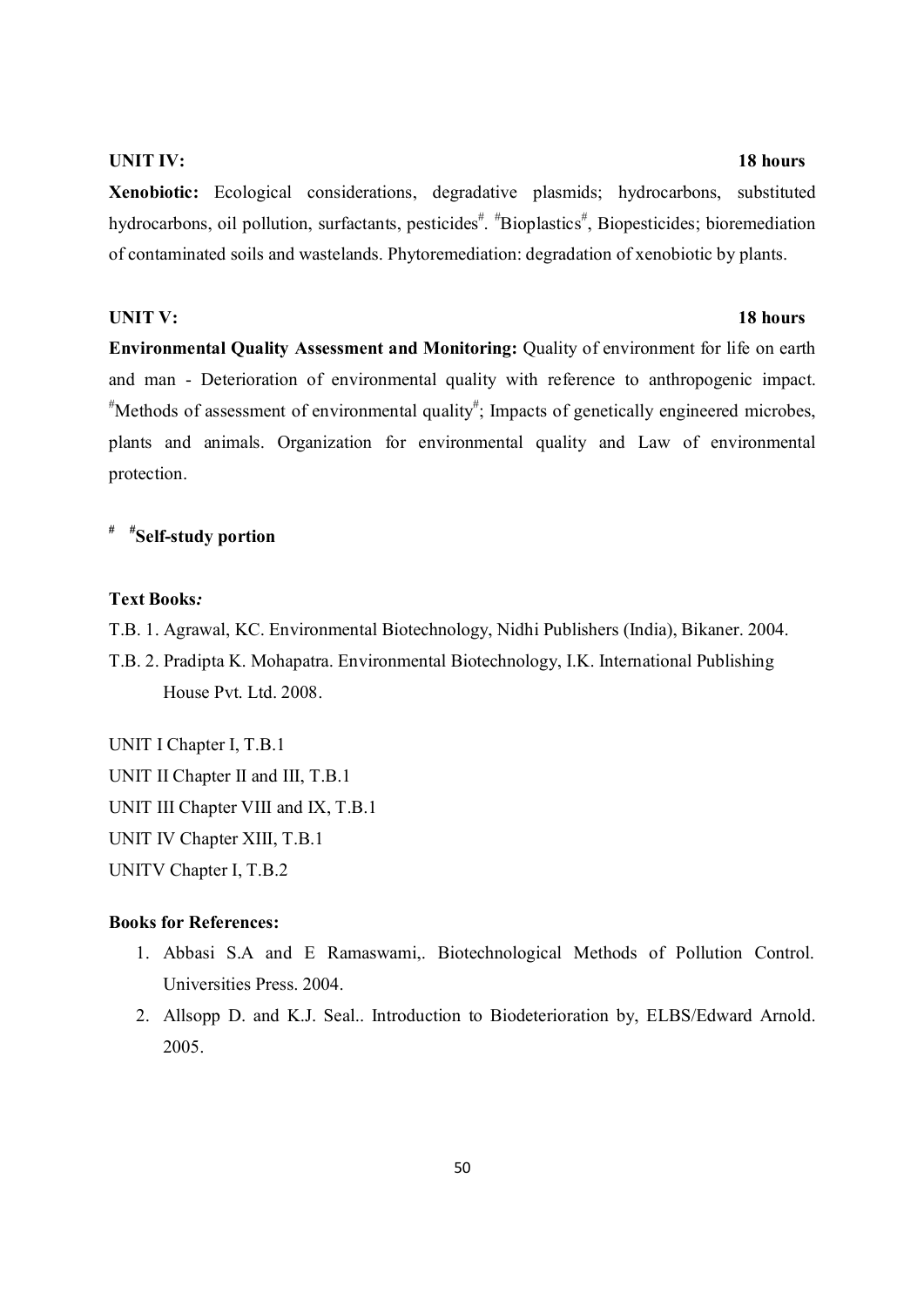### **SEMESTER IV: CORE - XV**

### **INDUSTRIAL BIOTECHNOLOGY AND ENVIRONMENTAL BIOTECHNOLOGY – PRACTICAL**

## **Course code: 17PBT4C15 Total Mark: 100**<br> **Total Mark: 100**<br> **Hrs/week: 6 Internal Mark:20 Credit: 5 External Mark:80**

**Internal Mark:20** 

### **Objectives:**

- To understand the concepts involved in production of biomass.
- To determine the physical and chemical parameters from water samples.
- 1. Media formulation Sterilization of bioreactors.
- 2. Production of biomass batch, continuous and fed batch fermentation and recovery of products.
- 3. Cell and enzyme immobilization.
- 4. Wine Production.
- 5. Estimation of dissolved oxygen in water.
- 6. Determination of total hardness in water.
- 7. Determination of chloride in water.
- 8. Analysis of turbidity in water.
- 9. Analysis of carbonate and bicarbonate in water.
- 10. Removal of solids using coagulation technique
- 11. Microbial assessment of air quality (open plate and air sample)
- 12. Portability test of water (MPN technique).
- 13. Degradation of phenols Colorimetric assay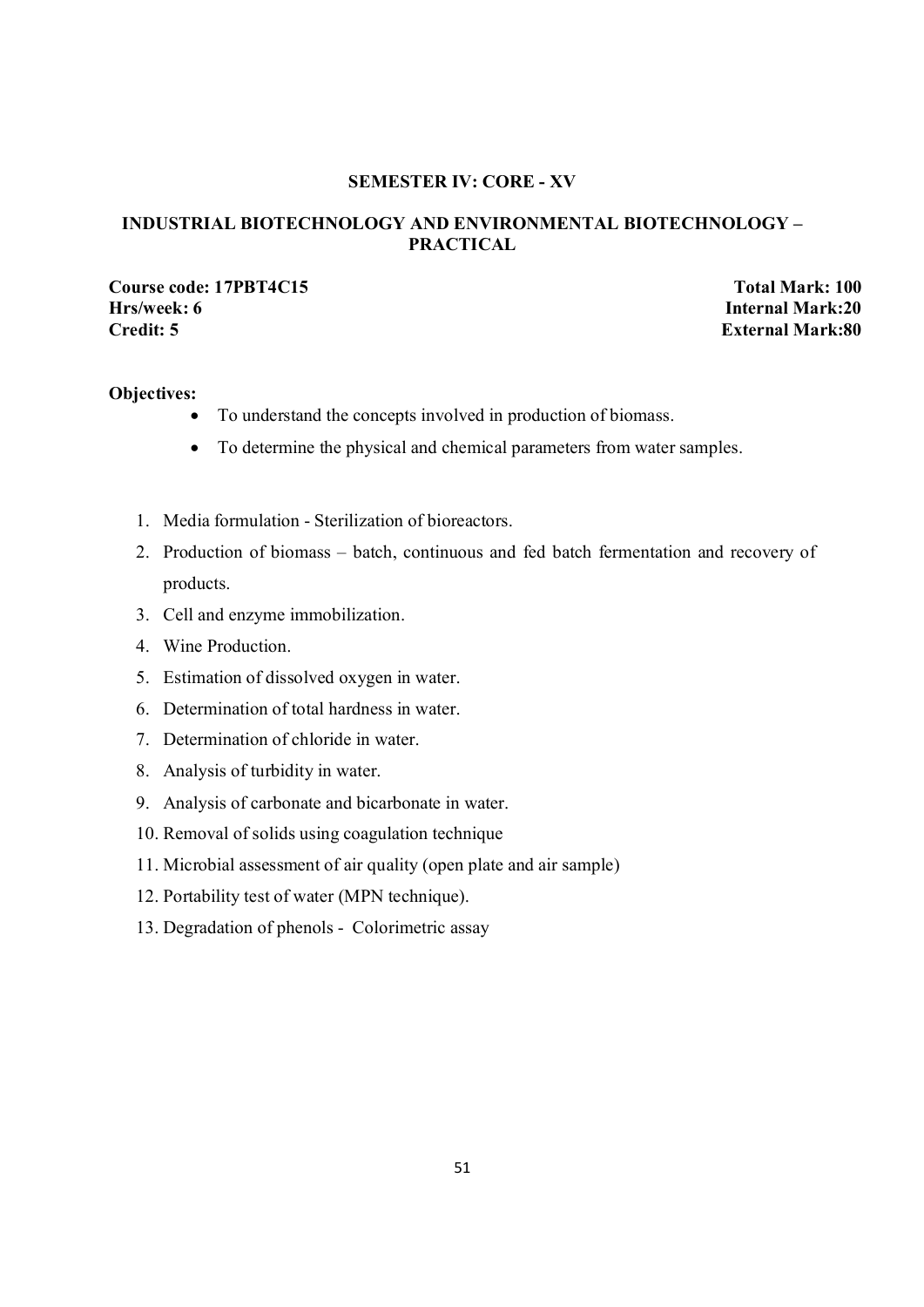## **SEMESTER IV: PROJECT WORK**

**Course code: 17PBT4PW** Total Mark: 200<br> **Hrs/week: 12** Internal Marks: --**Hrs/week: 12** Internal Marks: --<br>Credit: 9 External Marks: --

**External Marks: --**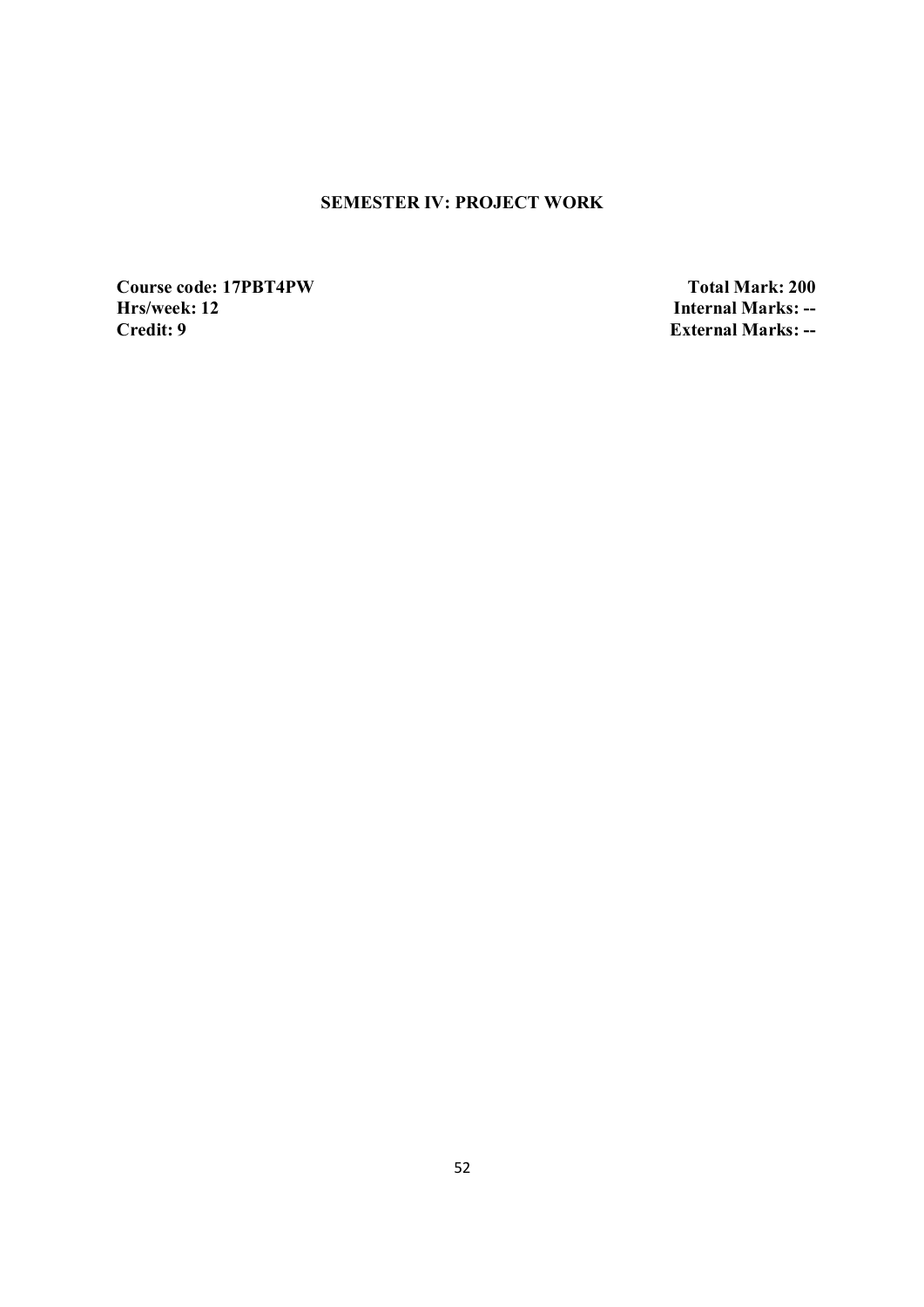### **SEMESTER – IV: EXTRA CREDIT –II**

### **AGRICULTURAL BIOTECHNOLOGY**

**Course Code: 17PBT4EC2 Max. Marks: 100 Hours/week: - Internal Marks: --**

**Objective:** 

 To understand the importance of traditional and modern agricultural practice to the students.

#### UNIT I: 6 hours

**Conventional methods for crop improvement:** vegetative propagation methods - Grafting – Rapid multiplication techniques. Bio-fertilizers - Bio-fungicides -Bio-Insecticides – Vermicomposting -Farm Pollutants and their Management.

#### **UNIT II:** 6 hours

**Commercial Agriculture:** Mushroom Cultivation, Apiculture, Sericulture, Farm Forestry, Seed Production, Crop Breeding, Hybrid Seed Production.

#### UNIT III: 6 hours

**Genetic Engineering for biotic stress tolerance:** insects, fungi, bacteria, viruses- Genetic engineering of abiotic stress tolerance -drought, salt and temperature.

#### UNIT IV: 6 hours

**Major pests of Agricultural Crops:** Developing pest resistant species - Biocontrol methods - Bioengineered biocontrols – Biotechnology of weed control, Public acceptance of bioengineered GM foods and organisms.

#### UNIT V: 6 hours

**Integrated Livestock Farming (Animal Science) and Veterinary:** Poultry Production Management, Dairy Production Management, Sheep and Goat Production and Management, Value Addition to Animal Products, Veterinary Care Practices. Agricultural biotechnology and Law – plant variety certification and protection- Farmers rights.

# **External Marks: 100**